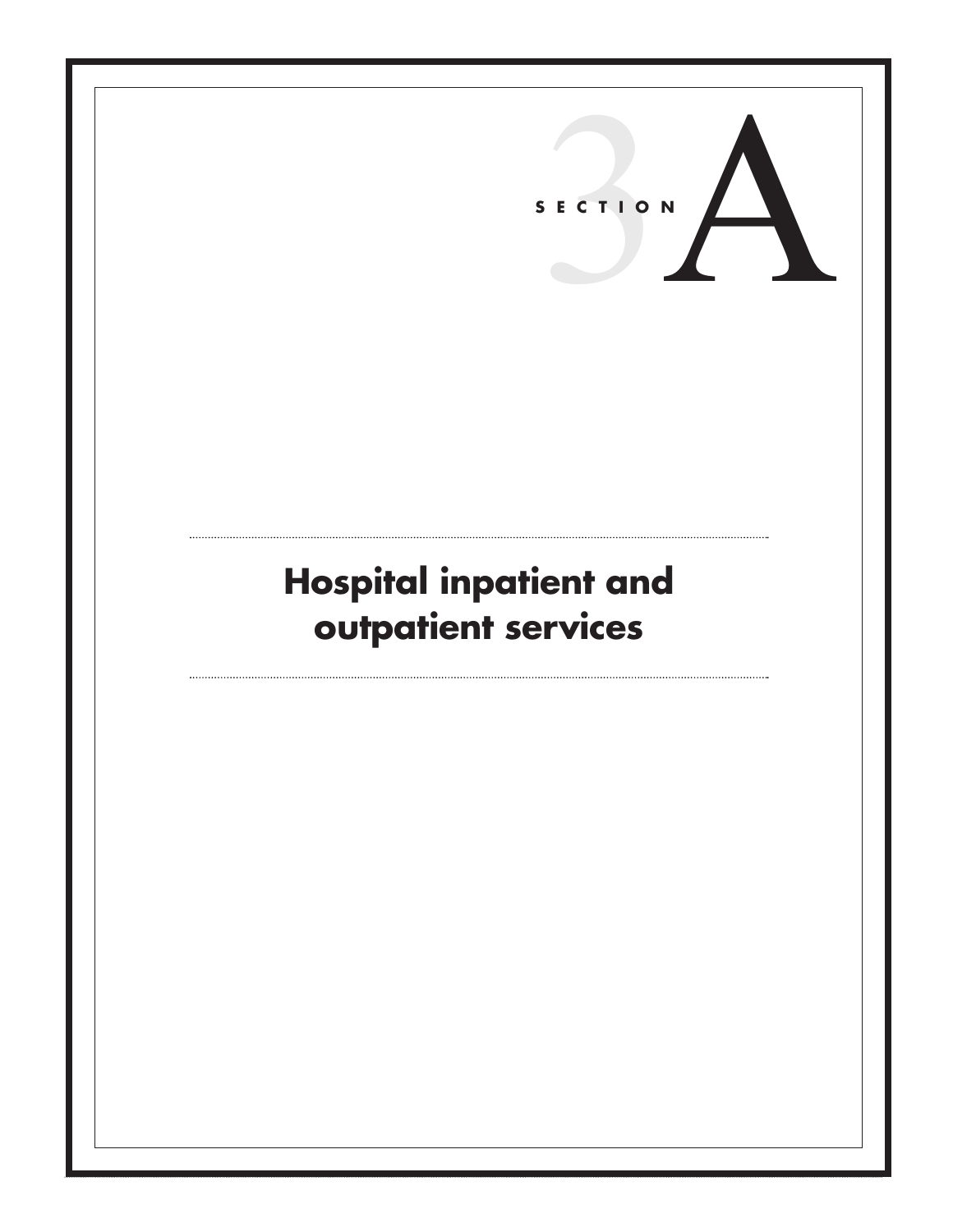| R |            |                 | <b>MMENDATIO</b>                                                                                                                                                                           |  |  |  |  |                                                                    |  |
|---|------------|-----------------|--------------------------------------------------------------------------------------------------------------------------------------------------------------------------------------------|--|--|--|--|--------------------------------------------------------------------|--|
|   | year 2005. |                 | <b>3A-1</b> The Congress should increase payment rates for the inpatient prospective payment<br>system by the projected rate of increase in the hospital market basket index for fiscal    |  |  |  |  |                                                                    |  |
|   | year 2005. |                 | <b>3A-2</b> The Congress should increase payment rates for the outpatient prospective payment<br>system by the projected rate of increase in the hospital market basket index for calendar |  |  |  |  | <b>COMMISSIONER VOTES: YES 14 • NO 0 • NOT VOTING 1 • ABSENT 2</b> |  |
|   |            |                 |                                                                                                                                                                                            |  |  |  |  | <b>COMMISSIONER VOTES: YES 15 • NO 0 • NOT VOTING 0 • ABSENT 2</b> |  |
|   |            | payment system. | <b>3A-3</b> The Congress should eliminate the outlier policy under the outpatient prospective                                                                                              |  |  |  |  |                                                                    |  |
|   |            |                 |                                                                                                                                                                                            |  |  |  |  | <b>COMMISSIONER VOTES: YES 15 • NO 0 • NOT VOTING 0 • ABSER</b>    |  |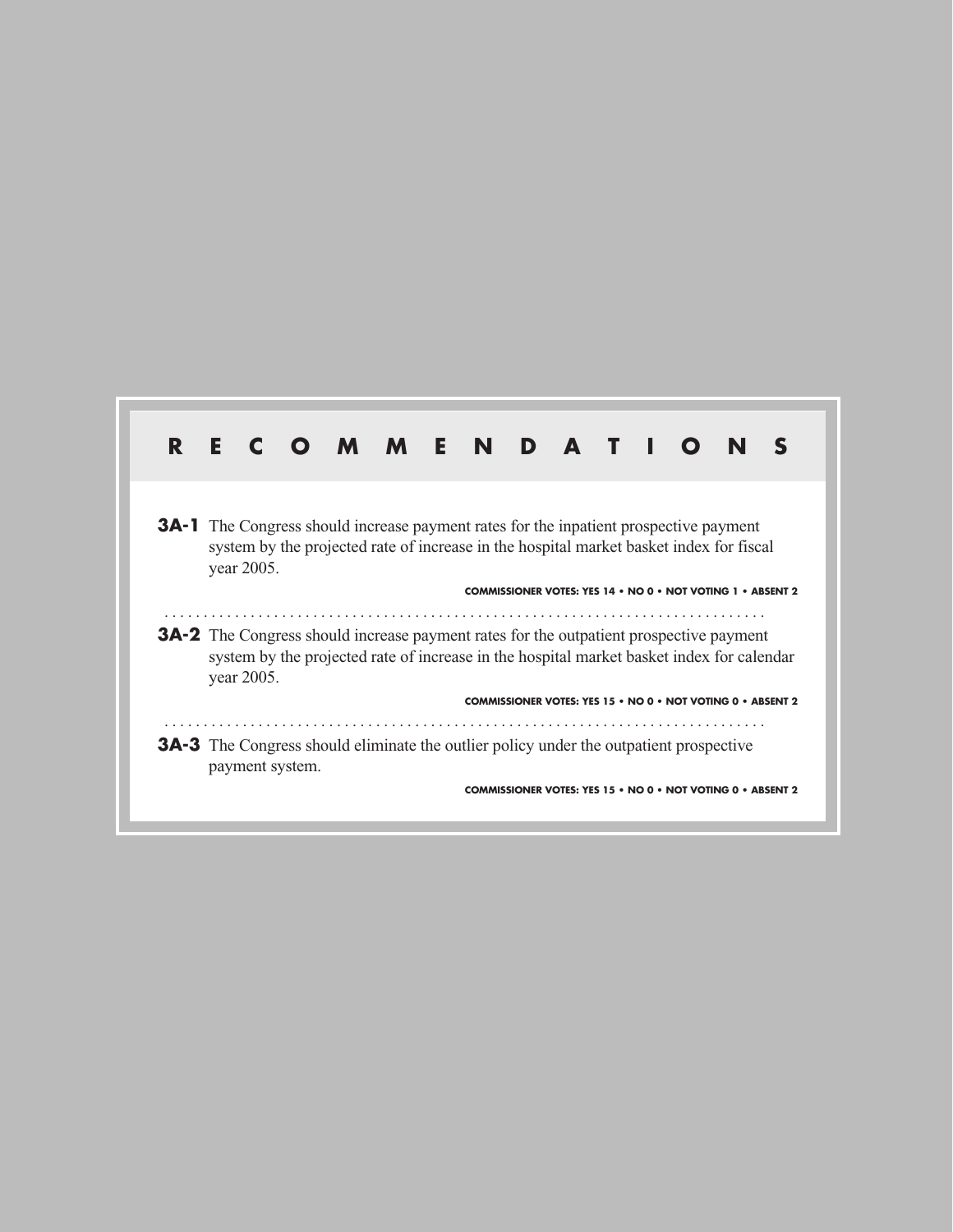# 3A **SECTION**

# **Section 3A: Hospital inpatient and outpatient services**

Our review of the evidence—beneficiaries' access to care, volume of services, access to capital, quality, and the relationship of current Medicare payments to costs—indicates that payments in aggregate are adequate to cover the costs of furnishing hospital care to beneficiaries. However, fu-

ture trends in costs and Medicare payments are more uncertain than usual. Hospitals' per unit costs have increased rapidly in recent years and the future direction of payments is uncertain, given changes to CMS's outlier policy and policy changes in the Medicare Prescription Drug, Improvement, and Modernization Act of 2003. This uncertainty argues for caution in this year's update to buffer any unforseen and abrupt changes that might occur. In these circumstances, the most prudent course for this year is to raise inpatient and outpatient payment rates by the full projected increase in the hospital market basket index. We also recommend that the Congress eliminate outlier payments in the outpatient payment system and return these payments to the base. The outpatient services Medicare pays for are generally narrowly defined and low cost. Evidence on the distribution of outlier payments across services and hospitals suggests that they are not needed to protect hospitals from financial risk.

#### **In this section**

- Are Medicare payments adequate in 2004?
- How should Medicare payments change in 2005?
- Update recommendations
- Outpatient outlier provision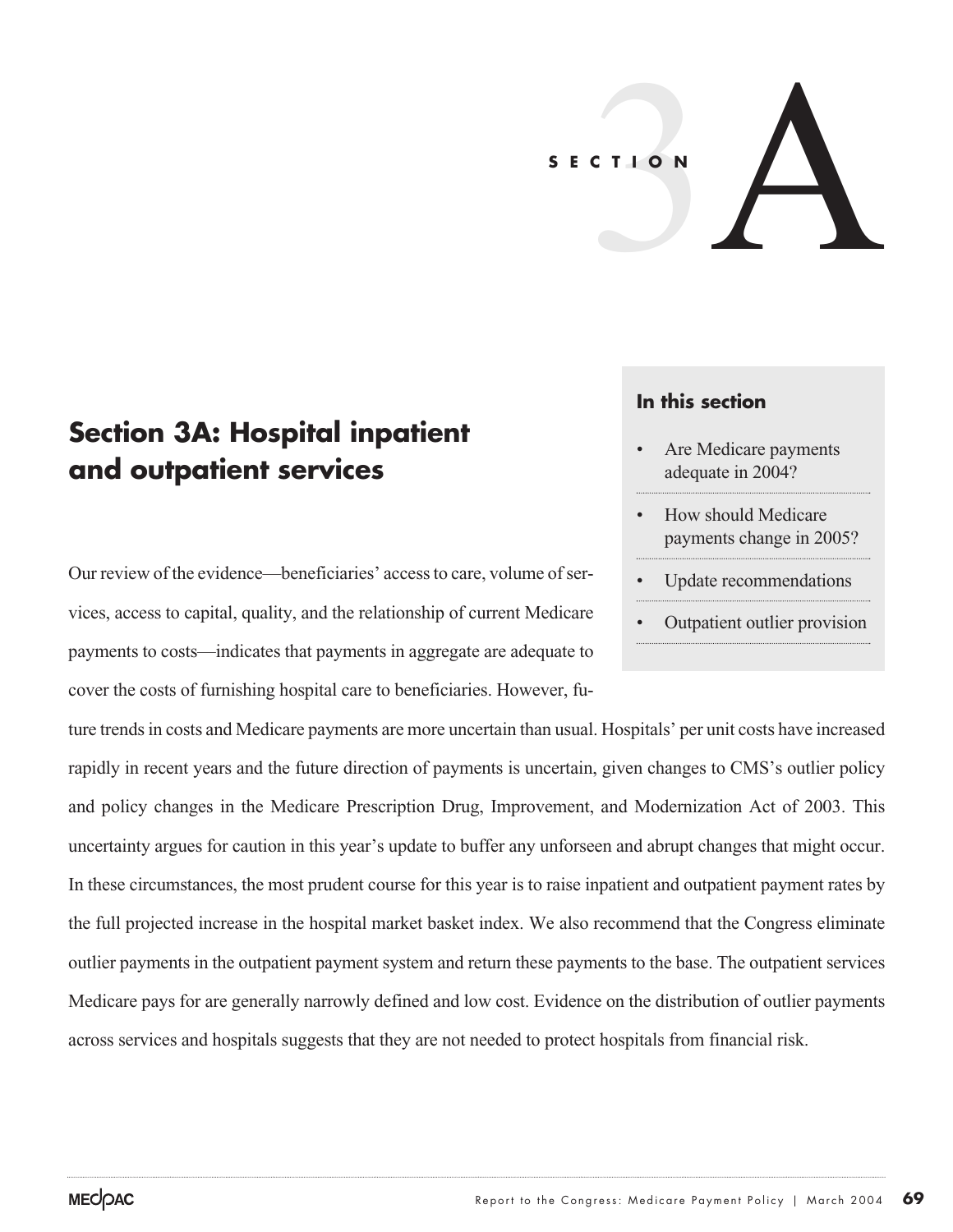This section of Chapter 3 starts with an overview of the services hospitals provide to Medicare beneficiaries and Medicare's payment systems for inpatient and outpatient care. We then present our assessment of the adequacy of Medicare payments for most services—inpatient, outpatient, and post-acute services—provided by hospitals in fiscal year 2004. Next we present MedPAC's recommendations for payment updates under Medicare's hospital inpatient and outpatient prospective payment systems (PPSs). (Update recommendations for two other services hospitals provide—skilled nursing facility and home health care—are presented in later sections of the chapter.) Finally, we provide the Commission's findings and recommendations for outpatient outlier payments.

# **Background**

Hospitals provide Medicare beneficiaries with inpatient care for the diagnosis and treatment of acute conditions and manifestations of chronic conditions. They also provide ambulatory care through outpatient departments and emergency rooms. Many hospitals also provide home health, skilled nursing facility (SNF), psychiatric, or rehabilitation services to beneficiaries, often following an inpatient stay. A hospital may provide these services directly (termed "hospital based" by the Medicare program), or they may be provided by a separate organization owned by the same corporate entity as the hospital.

The bulk of Medicare spending on hospitals is for inpatient and outpatient care. Approximately one-fifth of Medicare beneficiaries receive hospital inpatient care and about 60 percent receive care in hospital outpatient departments each year. Medicare purchases inpatient and outpatient care, as well as other services, from over 5,000 short-term general and specialty hospitals that meet its conditions of participation and agree to accept the program's payment rates for care.

# **Medicare spending on hospitals**

Payments for acute inpatient care account for about threequarters of all Medicare payments to hospitals, while payments for outpatient care (including emergency room services) comprise about one-sixth (Figure 3A-1). Spending on inpatient and outpatient care increased from about \$89 billion in 1993 to \$135 billion in 2002, representing a 4.7 percent average annual rate of growth during the decade (Figure 3A-2). From 1993 to 1997,

**FIGURE 3A-1**

**Acute inpatient services account for the majority of hospital payments**



Note: SNF (skilled nursing facility). Data exclude graduate medical education as well as several services such as hospice and ambulance that account for smaller shares of payments. Shares do not sum to 100 percent due to rounding.

Source: MedPAC analysis of 2001 Medicare Cost Report file from CMS. 

hospital expenditures grew at 5.7 percent per year. These expenditures were nearly flat for three years following the enactment of the Balanced Budget Act of 1997, and then spending growth accelerated. The most rapid growth has been in the last two years, a 7.6 percent increase in 2001 and a 10.6 percent increase in 2002.

Medicare spending for hospital inpatient and outpatient services on a per beneficiary basis was up 6.4 percent in 2001 and 9.1 percent in 2002, which is significantly higher than the increase in prices for the inputs hospitals use in providing care, 4.3 percent in 2001 and 3.8 percent in 2002. Because spending has outpaced input prices, we can conclude that the volume and intensity of hospital services provided to Medicare patients have been increasing in recent years. Looking forward, CMS's Office of the Actuary projects that hospital inpatient payments will increase by an average annual rate of 6.2 percent from 2002 to 2012. This projected growth, which does not reflect the impact of the Medicare Prescription Drug, Improvement, and Modernization Act of 2003 (MMA), is the product of a 1.9 percent increase in enrolled beneficiaries per year and a 4.2 percent annual increase in expenditures per beneficiary (OACT 2003).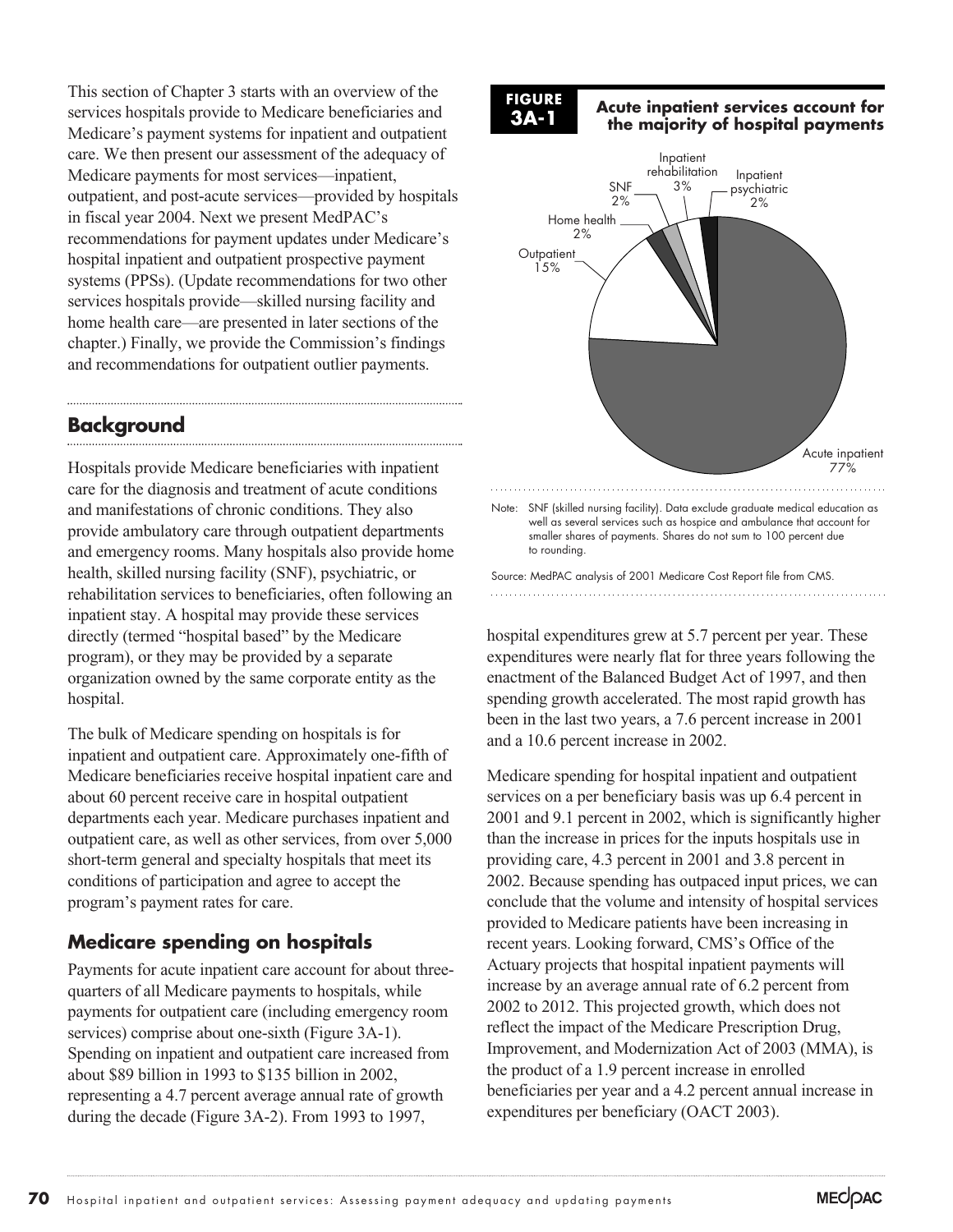**FIGURE 3A-2**

#### **Medicare payments for hospital inpatient and outpatient services accelerated after 2000, following a period of stability**



long-term care hospitals); outpatient services covered by the PPS; and other outpatient services. Payments include both program outlays and cost sharing incurred by beneficiaries.

Source: CMS, Office of the Actuary Mid-Session review, 2003.

The figures presented above include all outpatient services, not just those covered under the outpatient PPS, which was implemented in August 2000 and operates on a calendar year (as opposed to fiscal year for the inpatient  $PPS$ ).<sup>1</sup> Total spending has grown rapidly since the introduction of the outpatient PPS, rising almost 18 percent, from \$18.4 billion in 2001 to \$21.6 billion in 2003 (Figure 3A-3). The Office of the Actuary estimates that spending growth will continue, with an average annual growth rate of 8.6 percent from 2002 to 2007. The projected growth in spending is due to increases in payment rates, the number of beneficiaries, and the volume and intensity of services per beneficiary.

Beneficiaries pay a greater share of total payments for hospital outpatient services than they do in other sectors, although beneficiary cost sharing will decline slowly under the outpatient PPS until it reaches 20 percent.<sup>2</sup> In 2003, beneficiaries paid 38 percent of total payments under the outpatient PPS.

#### **FIGURE 3A-3**

**Medicare outpatient PPS payments are projected to increase steadily**



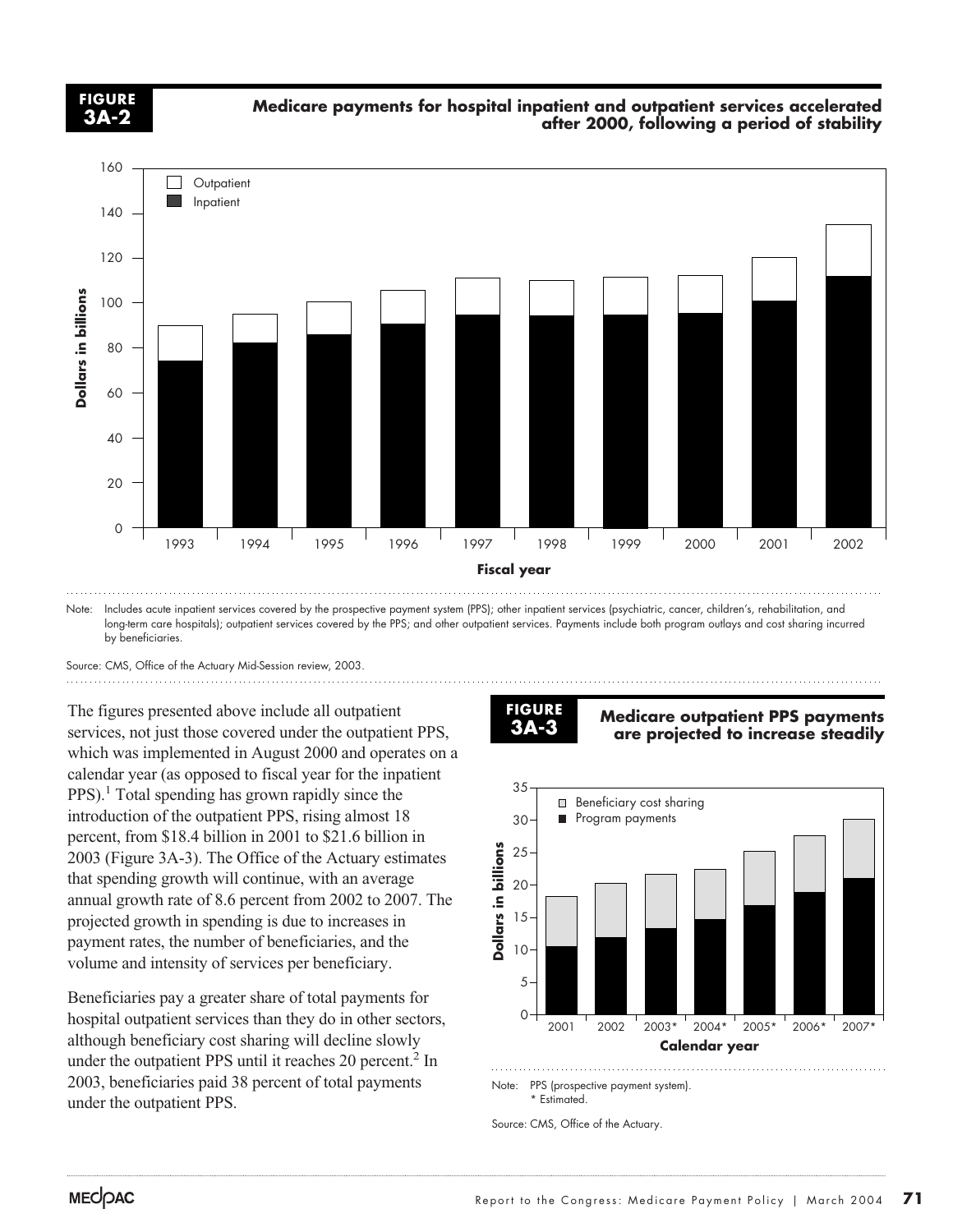# **Medicare's payment systems for hospital inpatient and outpatient services**

From 1966 until 1983, Medicare payments for inpatient and outpatient hospital services were based on hospitals' incurred costs, which gave hospitals little incentive to provide services to beneficiaries efficiently. Beginning in 1984, Medicare introduced prospective payment for inpatient services; in 2000, Medicare implemented prospective payment for hospital outpatient department services (including emergency room services). This section details the inpatient and outpatient PPSs, and the text box on page 73 summarizes the changes in inpatient and outpatient payment policy enacted by the MMA.

#### **Hospital inpatient payment system**

Medicare's hospital inpatient PPS pays hospitals a predetermined amount per hospital discharge. The diagnosis related group (DRG) classification system assigns patients to over 500 groups, distinguishing cases with similar clinical problems that are expected to require similar amounts of hospital resources. The DRG-based payment for each discharge includes separately determined amounts for operating and capital costs.

A separate relative weight is defined for each DRG, based on the average charges for cases in each group. The base payment rate reflects the average costliness of Medicare inpatient cases nationwide, and the DRG payment rate is the product of this rate and the relative weight of the DRG. The labor portion of the DRG payment rate is further adjusted by the hospital wage index to account for differences in local input prices. DRG payments are made on a per diem basis when a patient is transferred to another PPS hospital, or in some instances to a post-acute care setting.

The inpatient PPS makes additional payments for unusually costly cases and to hospitals with specific characteristics. These payments are intended to recognize differences in patient treatment costs or to accomplish a policy goal. Extremely costly cases qualify for outlier payments in addition to the regular DRG payment, and since fiscal year 2003, hospitals have been eligible for additional payments for the costs of major new technologies. An indirect medical education (IME) adjustment is intended to account for the higher patient care costs of teaching hospitals.<sup>3</sup> The disproportionate share (DSH) adjustment provides additional payment for

hospitals that treat an unusually large share of low-income patients. Finally, higher payments are made to rural hospitals that qualify as sole community providers, referral centers, or small Medicare-dependent hospitals.

Since 1997, certain small rural hospitals with 25 or fewer beds can qualify as critical access hospitals (CAHs).4 Because these hospitals receive cost-based reimbursement, we do not consider them in evaluating the adequacy of Medicare's DRG-based prospective payments. (More information on this program is provided on page 74.)

#### **Hospital outpatient payment system**

The outpatient PPS pays hospitals a predetermined amount per service. Each service provided to a beneficiary is assigned to one of approximately 700 ambulatory payment classification (APC) groups, which cover everything from simple X-rays and clinic visits to cataract surgeries and insertion of pacemakers. The APCs classify procedures, evaluation and management services, drugs, and devices used in hospital outpatient departments. Each APC has a relative weight based on the median cost of services in the APC. A conversion factor translates relative weights into dollar payment amounts. The labor portion of the outpatient payment is adjusted by the hospital wage index to reflect differences in local input prices.

The outpatient PPS includes three payment adjustments. Pass-through payments for new technologies provide an additional payment when certain drugs, biologicals, and devices are used in the delivery of services. Outlier payments are made for individual services or procedures with extraordinarily high costs relative to the payment rate for the APC. To assist certain classes of hospitals that may face losses under the outpatient PPS, hold-harmless payments are made to cancer, children's, small rural, and sole community hospitals if their outpatient PPS payments are lower than they would have been under prior policy. Hold-harmless payments to small rural and sole community hospitals end in 2005.

# **Are Medicare payments adequate in 2004?**

Each year, MedPAC makes payment update recommendations for hospital inpatient and outpatient services for the coming year. In our framework we address

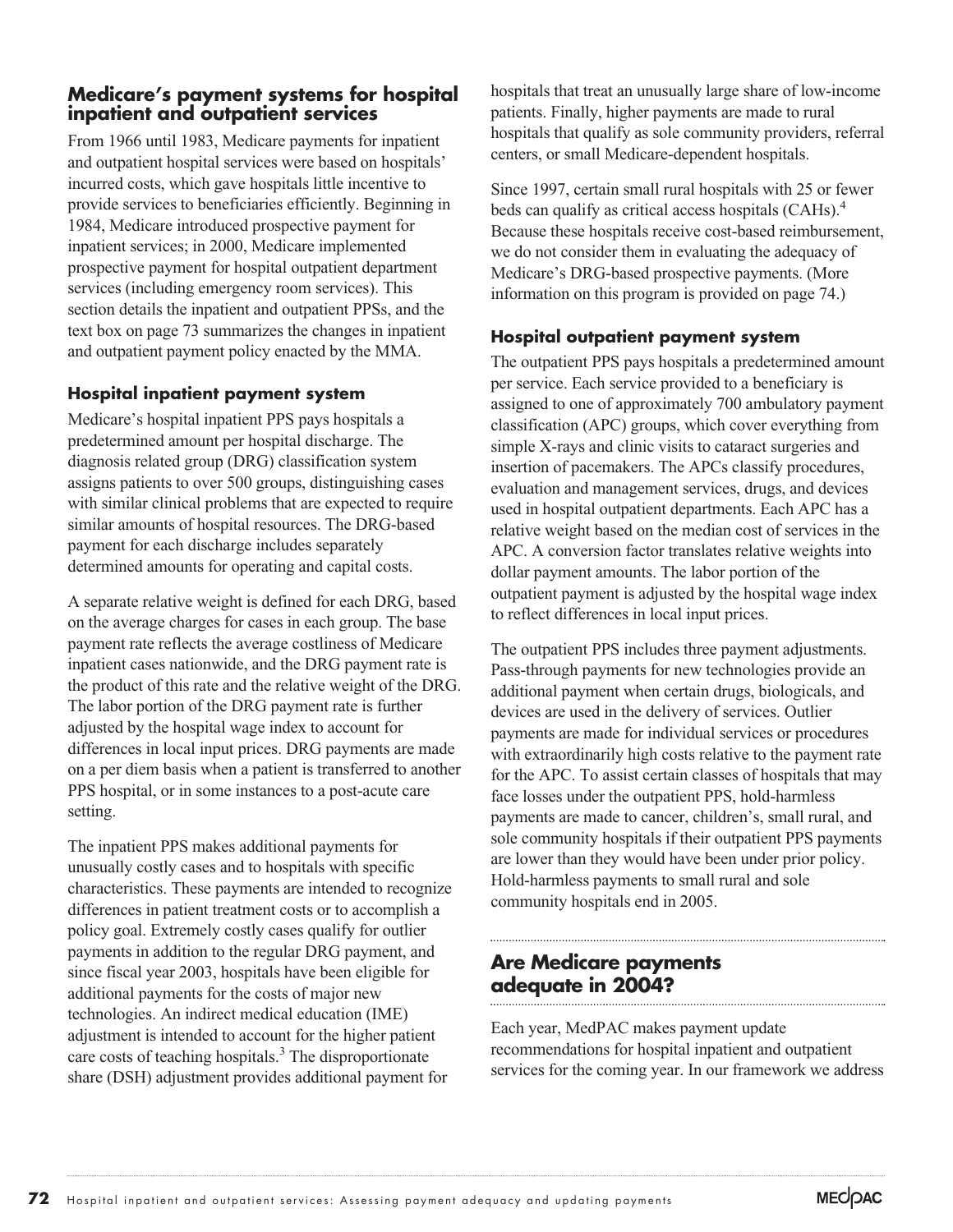# **How did recent legislation change inpatient and outpatient payment policies?**

The Medicare Prescription Drug, Improvement, and Modernization Act of 2003 (MMA) included several provisions that will significantly affect Medicare inpatient and outpatient payments to hospitals. The Act increases inpatient payments by the projected increase in the market basket index in fiscal years 2005 through 2007. However, payments to hospitals that fail to provide data on specified quality indicators will be reduced by 0.4 percent. In addition, a number of provisions described below are designed to modify the distribution of either inpatient or outpatient payments. All but one of these (the freeze on graduate medical education payments for high-payment hospitals) are estimated to increase aggregate payments.

- Increase the inpatient base payment rate for hospitals in rural and small urban areas by 1.6 percent. With the 1.6 percent increase, the rate for these hospitals will equal the rate for hospitals in large urban areas.
- Increase the maximum disproportionate share (DSH) add-on to 12 percent of base inpatient payments for most rural hospitals and small urban hospitals. (Although the qualifying criteria are the same for all hospitals, DSH payments to these hospitals are currently capped at a 5.25 percent addon; no cap exists for larger urban facilities.)
- Increase inpatient payments to hospitals in lowwage areas by reducing the labor-related share (the portion of the base payment rate to which the wage index is applied) from 71 percent to 62 percent in areas with a wage index below 1.0. Hospitals in higher-wage areas (with a wage index above 1.0) are held harmless.
- Allow critical access hospitals to use up to 25 beds for acute patients, an increase from the prior limit of 15 acute beds. The provision also curtails hospitals' ability to convert to critical access hospital status starting in 2006.
- Create an inpatient low-volume adjustment for rural hospitals that are more than 25 miles from another hospital. Facilities with fewer than 800 discharges from all payment sources can qualify for this payment add-on.
- Liberalize the criteria for new technologies used in inpatient care to qualify for technology pass-through payments and allow these payments to be made without budget neutrality.
- Extend the outpatient hold-harmless rule for small rural and sole community hospitals for two years, through 2005. Rural hospitals with fewer than 100 beds and rural sole community hospitals (regardless of size) qualify for hold-harmless payments.
- Create separate payment categories for many drugs provided on an outpatient basis. Set payment floors for sole-source drugs and ceilings for other drugs that are based on a reference average wholesale price.
- Temporarily raise indirect medical education payments, with a four-year phase-down to an adjustment rate slightly below the current rate.
- Freeze per-resident payment amounts for the direct costs of operating graduate medical education programs for hospitals that currently have perresident amounts that are more than 140 percent of the national average.  $\blacksquare$

two questions that together determine the appropriate level of aggregate funding: whether base payments for the current year (2004) are adequate, and how much efficient providers' costs should change in the coming year (2005).

We assess the adequacy of payments for the hospital as a whole and use this assessment to support both our

inpatient and outpatient update recommendations. Hospitals furnish a number of services to Medicare beneficiaries that have separate payment systems, including acute inpatient care, outpatient care, inpatient psychiatric and rehabilitation services provided in distinct part units, and hospital-based skilled nursing facility and home health services. The methods used to allocate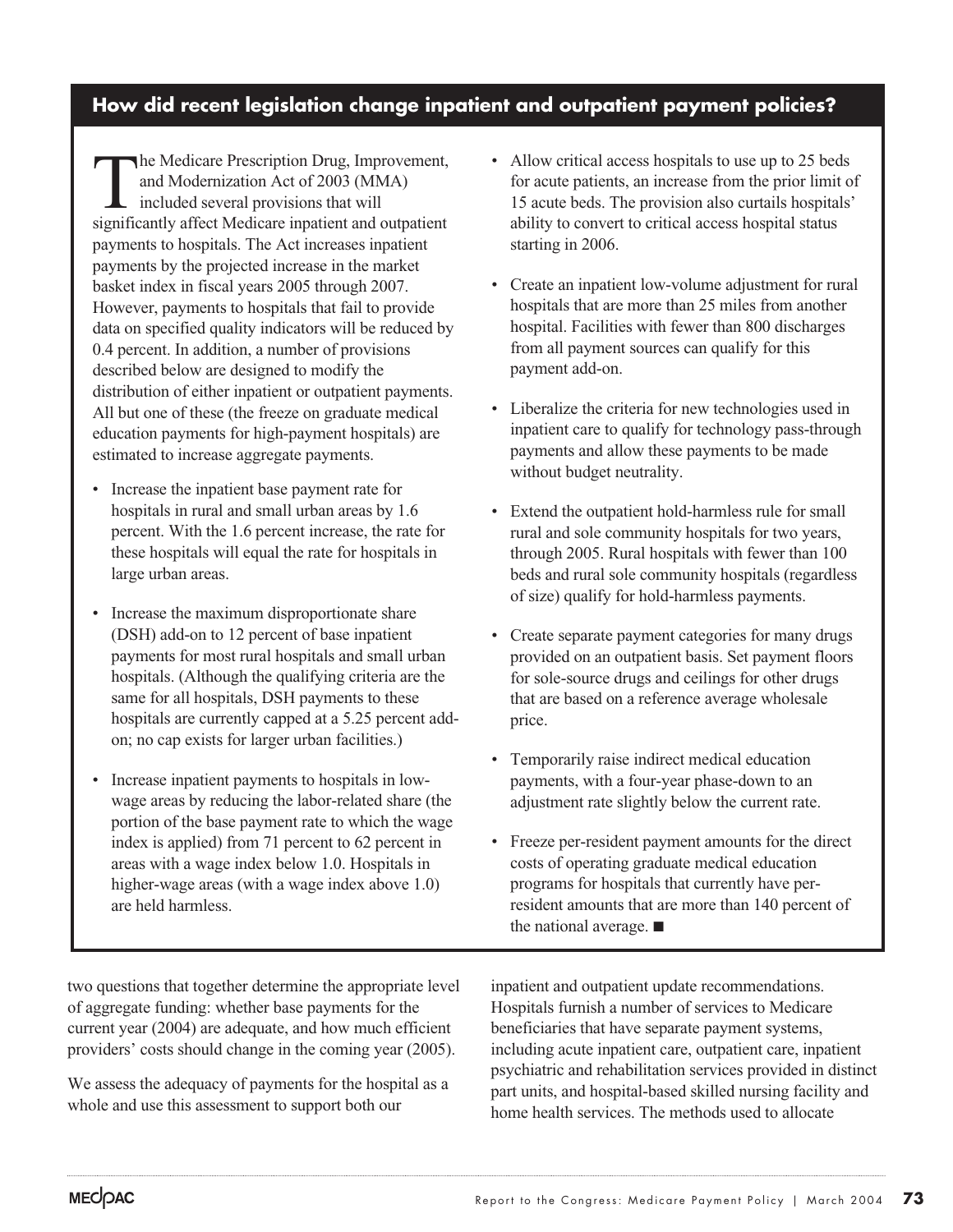overhead and ancillary costs among these services might distort our measure of costs—and therefore our assessment of the adequacy of payments—for any one service. MedPAC's analysis finds that Medicare's aggregate payments to PPS hospitals are adequate in 2004 to cover efficient providers' costs of furnishing services to beneficiaries.

Our determination of payment adequacy considers several market factors along with our estimate of payments and costs for hospital services provided to Medicare beneficiaries in 2004. These market factors include beneficiaries' access to care, changes in volume of services, changes in quality of care, and hospitals' access to capital.

#### **Beneficiaries' access to care**

**FIGURE 3A-4**

We examined two indicators of beneficiaries' access to care: the per capita service use of rural beneficiaries compared with those living in urban areas, and the number of providers participating in the Medicare program, including CAHs in rural areas. We found no indication that access to hospital services has been a problem for most Medicare beneficiaries.

#### **Access to care in rural areas**

Policymakers have been particularly concerned in recent years that Medicare beneficiaries in rural areas may face challenges with access to hospital services. However, MedPAC's comprehensive review of health services in rural areas found that in 1999 rural beneficiaries used both hospital inpatient and outpatient services at a slightly higher rate than those living in urban areas (MedPAC 2001). An update of this analysis to 2000, which was not disaggregated by type of service, found that the overall use rate has remained stable.

Congressional concern about the financial viability of hospitals in rural areas and the potential for access problems among rural beneficiaries led the Congress to enact the CAH program in the Balanced Budget Act of 1997. CAHs are not subject to either the inpatient or outpatient PPS. They were initially paid 100 percent of their Medicare-allowable costs for inpatient and outpatient services, and the MMA raised this payment to 101 percent of costs. Between 1997 and 2002, 636 facilities converted to or opened as CAHs (Figure 3A-4), and by October of 2003, this number had risen to 835—more than 40 percent

**Fewer hospitals are ceasing participation in Medicare, while many have become critical access hospitals**



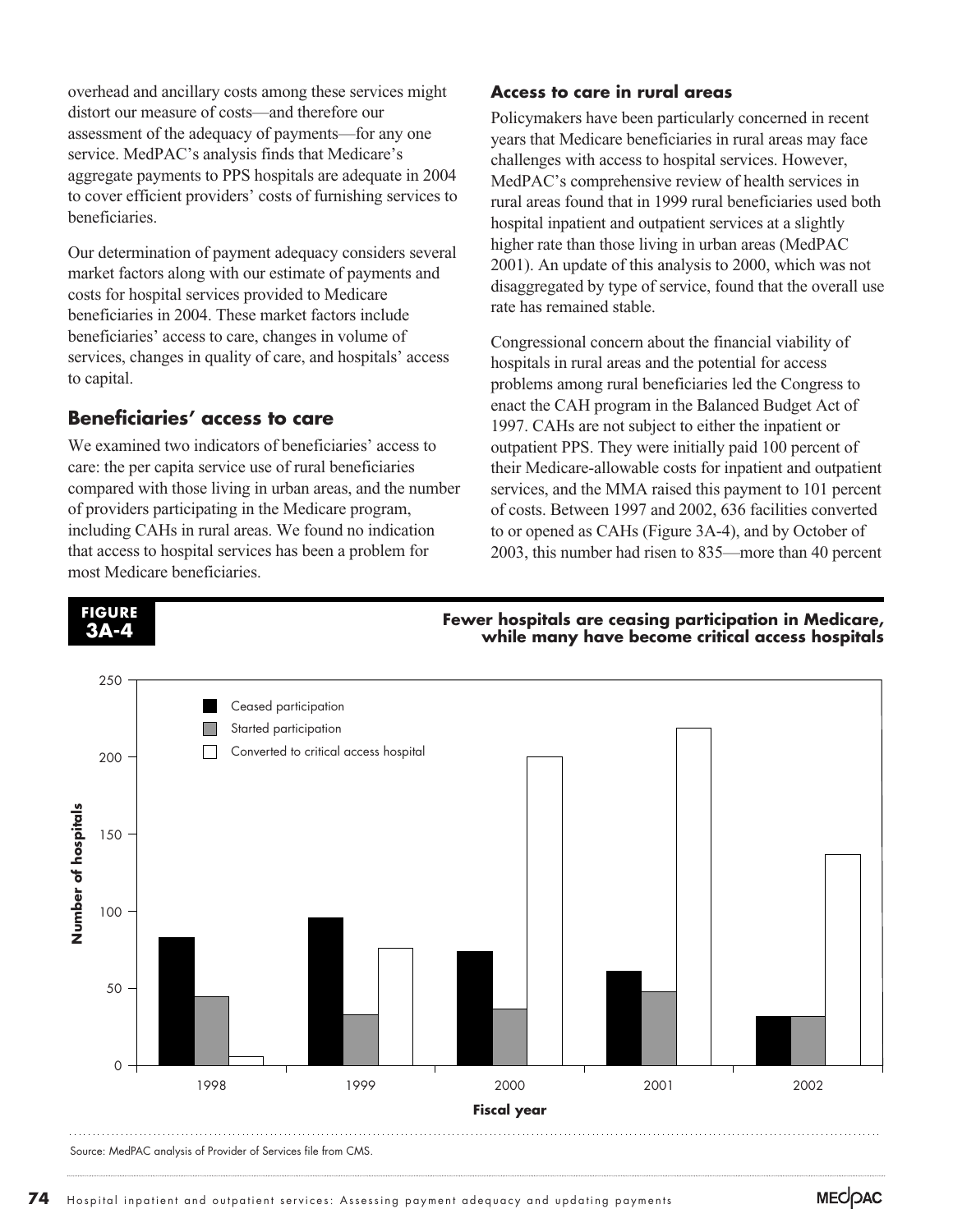of all rural facilities. Under the liberalized payment provisions of the MMA, even more hospitals likely will convert to CAHs, although some may opt for PPS because of the payment provisions targeted to hospitals in rural areas.

#### **Hospital participation in Medicare**

The number of facilities ceasing participation in the program (as opposed to converting to CAH status) has dropped each year since 1999. Moreover, hospitals beginning Medicare participation have offset many of the departures. By 2002, only 31 hospitals left the program, and an equal number entered. Of the 115 new participants between 2000 and 2002, 80 percent were in urban areas.

The percentage of hospitals that provide outpatient services has grown slightly over the last decade (Table 3A-1). In 1991, 92 percent of hospitals provided outpatient services; in 2002, 94 percent did. The percentage offering outpatient surgery increased more significantly, from 79 percent in 1991 to 84 percent in 2002. Hospitals have also become slightly more likely to provide emergency services; the proportion increased from 91 percent in 1991 to 93 percent in 2002. The introduction of the outpatient PPS has had no discernable effect on the share of hospitals providing outpatient services, which did not change from 2001 to 2002.

# **Supply of beds**

The number of hospital beds nationally has been falling for more than two decades, because of shifts from inpatient to outpatient care and greater use of post-acute care. In 2001, however, the number of beds grew for the first time since 1983 (AHA 2003b). In 2002 and 2003, hospitals in many areas began construction programs to respond to anticipated demand for inpatient and outpatient services (see discussion of access to capital below).

# **Changes in volume of services**

We use the number of discharges and average length of stay as indicators of inpatient volume, and we measure outpatient volume by number of services. Both inpatient and outpatient volume have increased in recent years.

#### **Inpatient volume**

The rate of increase in discharges for both Medicare and all payers rose from 1997 through 2001 (Figure 3A-5). Although the growth rate slowed in 2002, it remained at



#### **The share of hospitals offering outpatient services has increased slightly**

|      | Outpatient<br>services | Outpatient<br>surgery | <b>Emergency</b><br>services |
|------|------------------------|-----------------------|------------------------------|
| 1991 | 92%                    | 79%                   | 91%                          |
| 1997 | 93                     | 81                    |                              |
| 2001 | 14                     | 84                    | 93                           |
| 2002 |                        |                       |                              |

Note: Excludes long-term and alcohol- and drug-abuse hospitals, as well as critical access hospitals. Includes all others paid under the outpatient prospective payment system.

Source: MedPAC analysis of the Provider of Services file from CMS.



Note: Data are for hospitals covered by the Medicare inpatient prospective payment system in 2002. \* Preliminary, based on data from 60 percent of hospitals.

3.2 percent for Medicare and 2.1 percent for all payers both greater than the rate at which the relevant population (Medicare fee-for-service beneficiaries and the overall population, respectively) was increasing.

The average length of stay for Medicare patients fell more than 30 percent during the 1990s (MedPAC 2003b). However, the rate of decline has been slowing since 1997,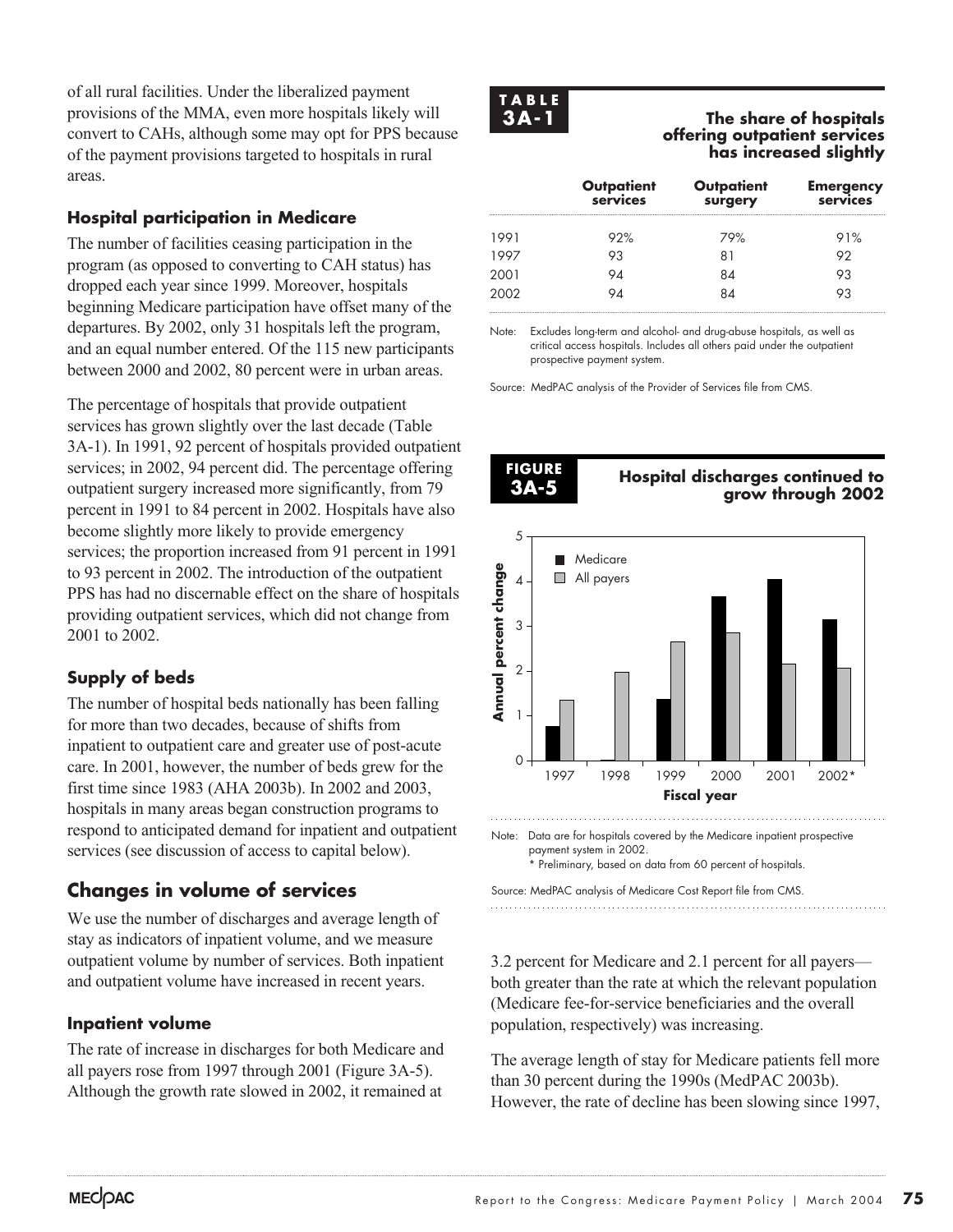

#### **The decline in hospital length of stay is slowing**



and the decline was only 0.3 percent in 2002 (Figure 3A-6). The pattern of change in length of stay for all payers has generally been similar, although the decline each year was usually smaller. All-payer length of stay actually increased by a tenth of a percent in 2001 and then declined the same amount as Medicare in 2002.

#### **Outpatient volume**

Analysis of Medicare outpatient PPS claims from 2001 and  $2002$  shows increasing volume.<sup>5</sup> The claims indicate an increase of about 15 percent in the volume of services provided per fee-for-service beneficiary. This measure looks at services, rather than visits, because the outpatient PPS generally pays for individual services assigned to APCs. Changes in hospitals' coding practices, service definitions, and data issues probably contribute to the measured growth, but do not account for all of it. Growth for high-volume ambulatory surgical procedures, which were not subject to significant changes in service definitions, was over 9 percent. The rate of increase in payments—9.5 percent from 2001 to 2002—also reflects an increase in volume.<sup>6</sup>

In 2000 and 2001, over 60 percent of fee-for-service beneficiaries used hospital outpatient services, including those paid under the outpatient PPS, under other fee schedules (e.g., clinical laboratory, ambulance, durable medical equipment), and on the basis of costs.<sup>7</sup>

# **Changes in the quality of care**

Measurements of the quality of care provided by hospitals to Medicare beneficiaries show a mixed picture. Mortality rates have dropped, and CMS's indicators of clinical effectiveness have improved. However, the rates of adverse events—patient safety indicators—have moved in the opposite direction. We discuss each indicator briefly below and in more detail in Chapter 2.

In-hospital mortality rates dropped between 1995 and 2002 for all eight measures analyzed; half of them dropped by over 20 percent. The 30-day mortality rate, which measures the rate of death within 30 days of admission, decreased for 6 measures from 1995 to 2002 but increased slightly for 2 measures. The 30-day rate captures not only the in-hospital experience but often care experienced in post-acute settings as well.

Data from the Quality Improvement Organization program on the clinical effectiveness and appropriateness of inpatient care in hospitals also shows improvement. These indicators are taken from the medical records of Medicare beneficiaries and compare care in 1998 and 1999 with care in 2000 and 2001. Care improved for 14 of 16 measures. Despite this improvement, the data show that many beneficiaries are still not receiving care known to be effective (Jencks et al. 2003).

Adverse events can compromise patient safety. The rate of adverse events has increased for 9 of the 13 measures analyzed from 1995 to 2002. Although these are rare events, often with rates under 100 per 10,000 eligible discharges, together they affected over 300,000 cases in 2000. These events vary in frequency and severity. The most common is *decubitis ulcer,* for which the rate increased over the period. The second most common, *failure to rescue*, always results in death. The rate for this measure and for one other measure of unexpected mortality both decreased over the period, which is consistent with the decline in mortality rates.

Given this mixed picture—on some measures quality is good and improving, but on others there is room for improvement—we are concerned about the trend for some indicators, including the patient safety indicators. However, none of these measures provide compelling evidence that payments are, or are not, adequate. The information on quality measures helps us better understand those aspects of quality in the hospital that have improved and those upon which the Medicare program should focus further efforts. As these quality

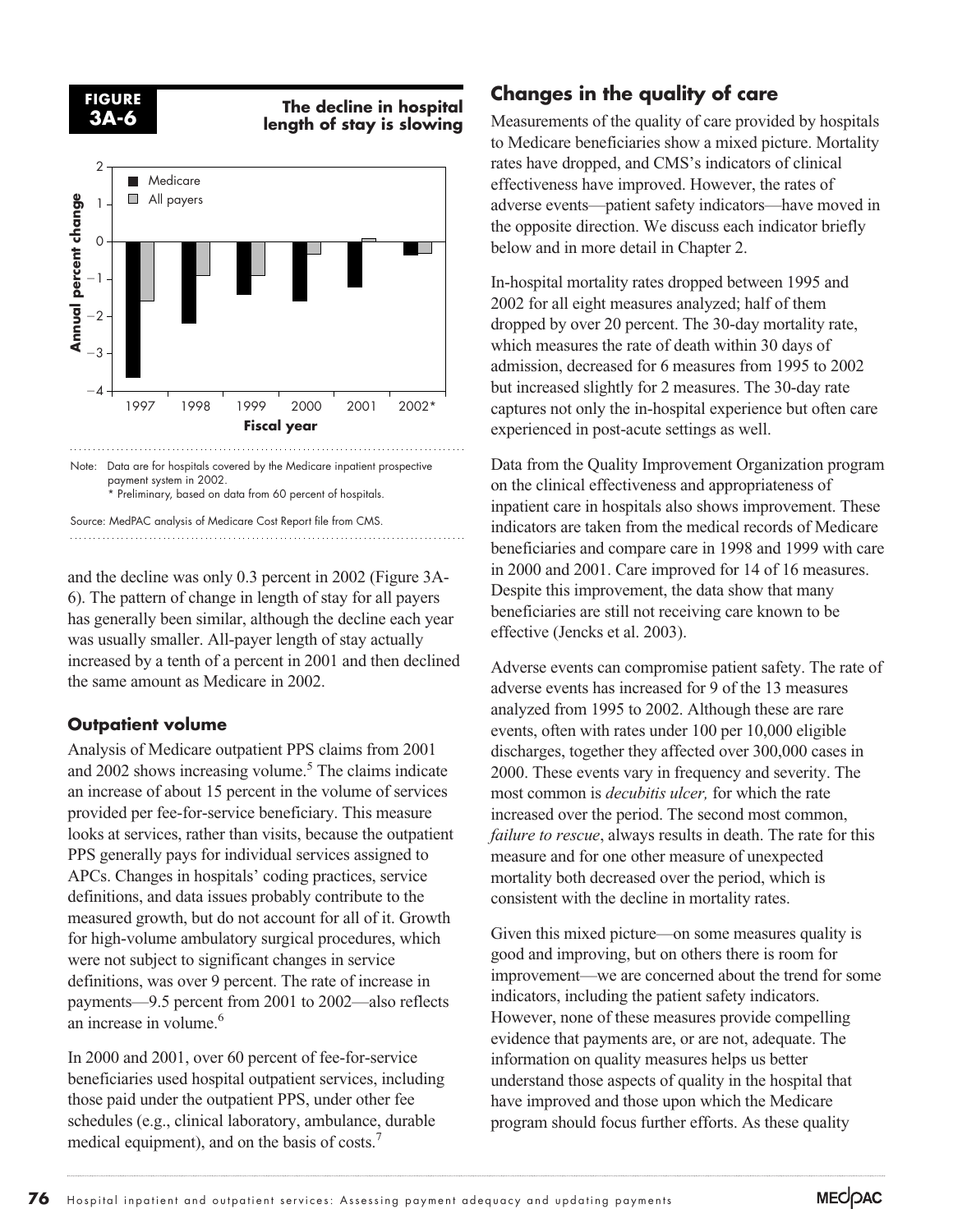measures become more available and their dynamics better understood, it should become possible to re-orient payment policy to reward quality in the hospital sector.

MedPAC strongly favors efforts to improve quality, including linking payment to quality performance. As we discuss in Chapter 2 on quality, Section 3E on dialysis, and Chapter 4 on Medicare+Choice, collecting data on standardized measures is an essential part of quality incentive efforts. These data should be provided by all hospitals without exception. Furnishing data to properly assess quality should be a condition of participation in Medicare.

# **Hospitals' access to capital**

Access to capital allows hospitals to maintain and modernize their facilities and capabilities for patient care. An inability to access capital that was widespread throughout the hospital sector might in part reflect the adequacy of Medicare payments, although Medicare only makes up about a third of hospital revenues. Access to capital is also influenced by other payers, changes in uncompensated care, management actions concerning the hospital and related businesses, and investors' perceptions of the regulatory environment, including the possibility of changes to federal and state hospital payment policies.<sup>8</sup>

Several factors suggest that access to capital for the sector overall is good. In the sector as a whole, hospital construction spending and capital spending plans continue to be strong. Hospital construction spending increased 20 percent in 2002 and an estimated 11 percent in 2003 (Census Bureau 2004). The ratio of fixed assets acquired to reported depreciation and amortization expenses, which we calculated for 1997 to 2001 using data in a recent report, is greater than 2 (HFMA 2004). Overall debt issuance is expected to be higher in 2003 than 2002, and 2001 saw the first increase in the aggregate number of inpatient beds available since 1983 (FitchRatings 2003, AHA 2003a). In addition, over 80 percent of nonprofit hospitals (which make up about 85 percent of the industry) plan to expand over the next two years, according to one survey (HSC 2003b).

However, other factors have given the investment community some concern. In addition, although access to capital is generally good, not all hospitals share the same degree of access. We discuss these issues in the following sections.

#### **Investment community concerns**

Two factors give the investment community some misgivings: decreasing hospital volume and an increase in provision for bad debt.

Moody's reports that for the 566 nonprofit hospitals and healthcare systems it rates, all-payer inpatient admissions growth was 3.7 percent in 2001, 1.8 percent in 2002, and flat or declining for some hospitals in early 2003 (Moody's 2003). No consensus explanation exists for the fall-off in volume, but several explanations offered are the weakness in the economy, the rise in cost sharing for those with insurance, the rise in the number of uninsured, and a mild flu season in late 2002 and early 2003. The last explanation may be most germane to Medicare admissions, and if it is a factor, it should be reversed by the severe flu epidemic in late 2003.

Economic and health insurance trends also factor into the increase in bad debt. The number of people without insurance is increasing, as is the prevalence of higher cost sharing. In addition, because the uninsured are often charged full price for the same treatment that insured patients obtain at discounted prices, the amount considered bad debt may appear even higher.

However, for-profit hospital firms have for the most part shaken off these concerns. Share prices have increased for seven of the eight largest firms over the last year, and three of them outpaced the increase in the Standard & Poor's 1500 index (Merrill Lynch 2003). The one firm with a decrease in share price has other concerns related to outlier payments and ongoing investigations. Even if some firms' ability to raise capital in the equity market may have decreased, the for-profit hospital chains issued about \$3.7 billion in equity in 2000 and 2001, which, combined with large debt issuances in those years (\$10.2 billion in 2001 alone) gives them a large amount of capital in reserve (CMS 2003a). The availability of capital for the for-profit chains is evidenced by continued acquisitions, which are particularly strong for the for-profit chains that concentrate on hospitals in rural or small urban areas.

#### **Access varies by hospitals' financial condition**

Both for-profit and nonprofit hospitals traditionally have accessed capital through bond markets, bank lending, and cash flow. Their ability to access capital through these methods varies along with their individual financial circumstances: Those hospitals that are doing well financially have good access; those that are doing poorly do not.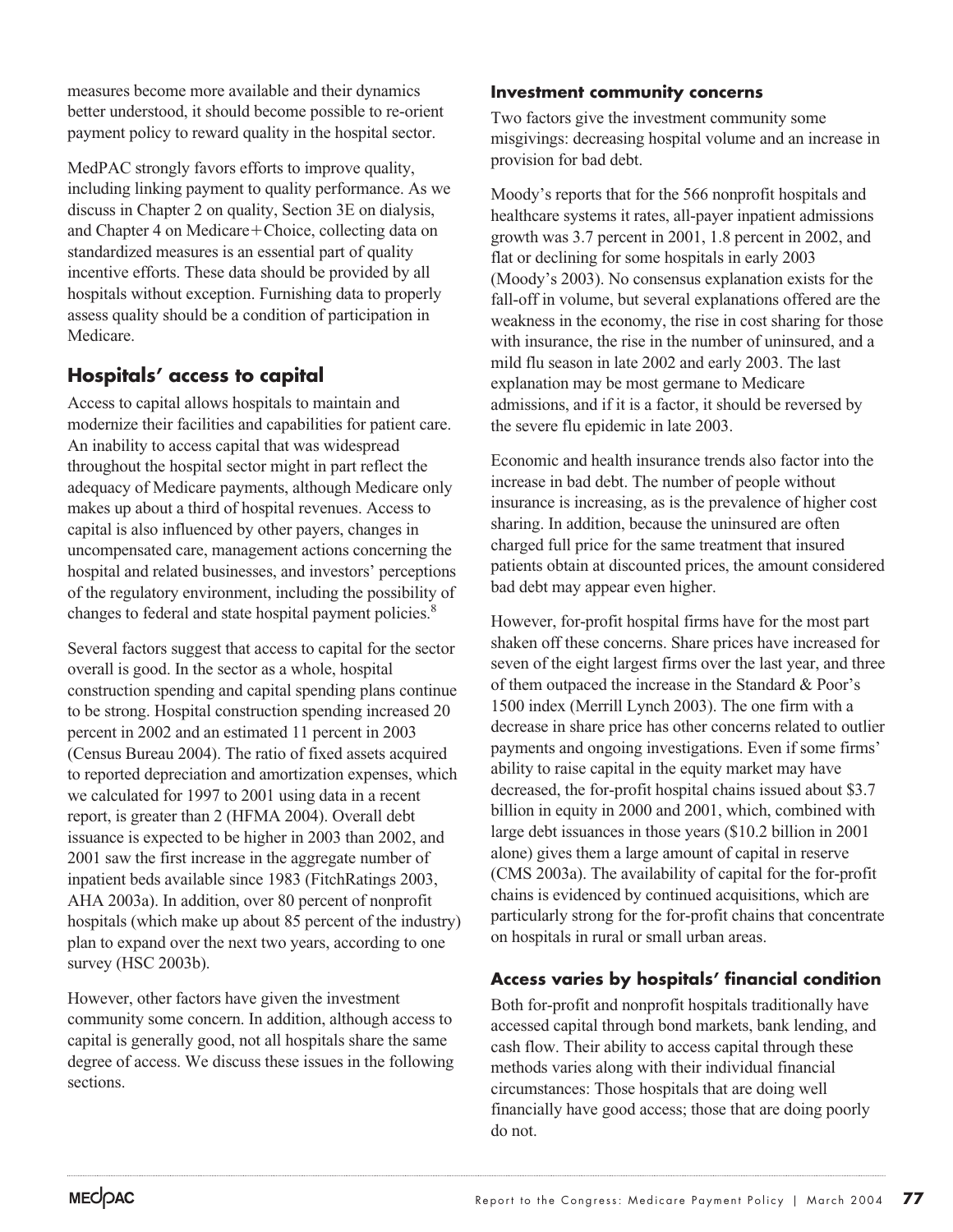Varied access is illustrated by looking at hospital financial performance through credit rating. Hospitals' credit ratings and their ability to access capital move in line with their financial performance. Those rated speculative grade (under 10 percent of rated hospitals) have, for example, median operating cash flow margins of 6.9 percent as compared with margins of around 10 percent for most hospitals with investment grade ratings (Standard & Poor's 2003b). Hospitals that are not rated at all often have even more restricted access to capital.

Although rating downgrades have exceeded upgrades in 2003, they have done so by a smaller degree than in the last few years, even though increased borrowing for capital spending has increased debt and worsened some associated measures of financial performance. The dollar value of upgrades exceeded downgrades in 2002, but this was reversed in early 2003 (Moody's 2003). Most hospitals have been stable—that is, they have not been upgraded or downgraded.

Hospitals that are part of hospital systems tend to have better credit ratings through the system than stand-alone hospitals. The financial community looks more favorably upon systems because their business is often spread over several markets and several providers within a market, thus mitigating the risks of competition. Lower business risk improves the likelihood of achieving a given credit rating. The American Hospital Association reports that almost 1,700 hospitals are in nonprofit multihospital systems and another 860 are in investor-owned systems (AHA 2003a). Thus, many hospitals have access to capital beyond what their individual financial condition might indicate.

Hospitals are also turning to less traditional methods of obtaining capital, including receivables financing (which can be more costly), capital leases, and sale of assets such as medical office buildings. These less traditional methods can both provide capital directly and in some cases, by improving hospitals' balance sheets, improve access to traditional sources of capital as well (HFMA 2003). The use of other sources of capital, taken together with the improvement in credit ratings through system membership, may explain the continued access to capital evidenced by hospitals' current and planned strong capital spending.

# **Payments and costs for 2004**

In addition to the market factors discussed above, the Commission considers the estimated relationship between Medicare payments and costs in the current year—fiscal

year 2004—in assessing payment adequacy. We consider the adequacy of payments for the hospital as a whole, and thus our indicator of the relationship between payments and costs is the overall Medicare margin. This margin includes payments and costs for the six largest hospital service components plus graduate medical education. We take this approach because hospitals' financial incentives historically encouraged cost allocation practices in the Medicare cost report that overstate costs for some service sectors and understate them for others. Only by combining data for all major services can we be certain that cost allocation problems are not affecting the estimate of Medicare allowable costs we use for measuring the relationship between payments and costs.

This section begins by presenting the trend in the overall Medicare margin, including our estimate for fiscal year 2004. Then we discuss the component cost and payment factors that influenced the margin changes occurring between 2000 and 2004. Finally we review the pattern of margin changes by hospital group and the distribution of margins across all hospitals.



#### **Overall Medicare and Medicare inpatient margins have returned to levels of mid-1990s**



Note: Data are for all hospitals covered by Medicare prospective payment in 2002. A margin is calculated as revenue minus costs divided by revenue; margins are based on Medicare-allowable costs. Overall Medicare margin includes acute inpatient, outpatient, hospital-based skilled nursing facility and home health, and inpatient psychiatric and rehabilitation services, plus graduate medical education.

Data for the overall Medicare margins are not available for 1990–1995. However, because inpatient services account for about three-quarters of Medicare payments to hospitals, the inpatient and overall margins probably tracked closely during this period.

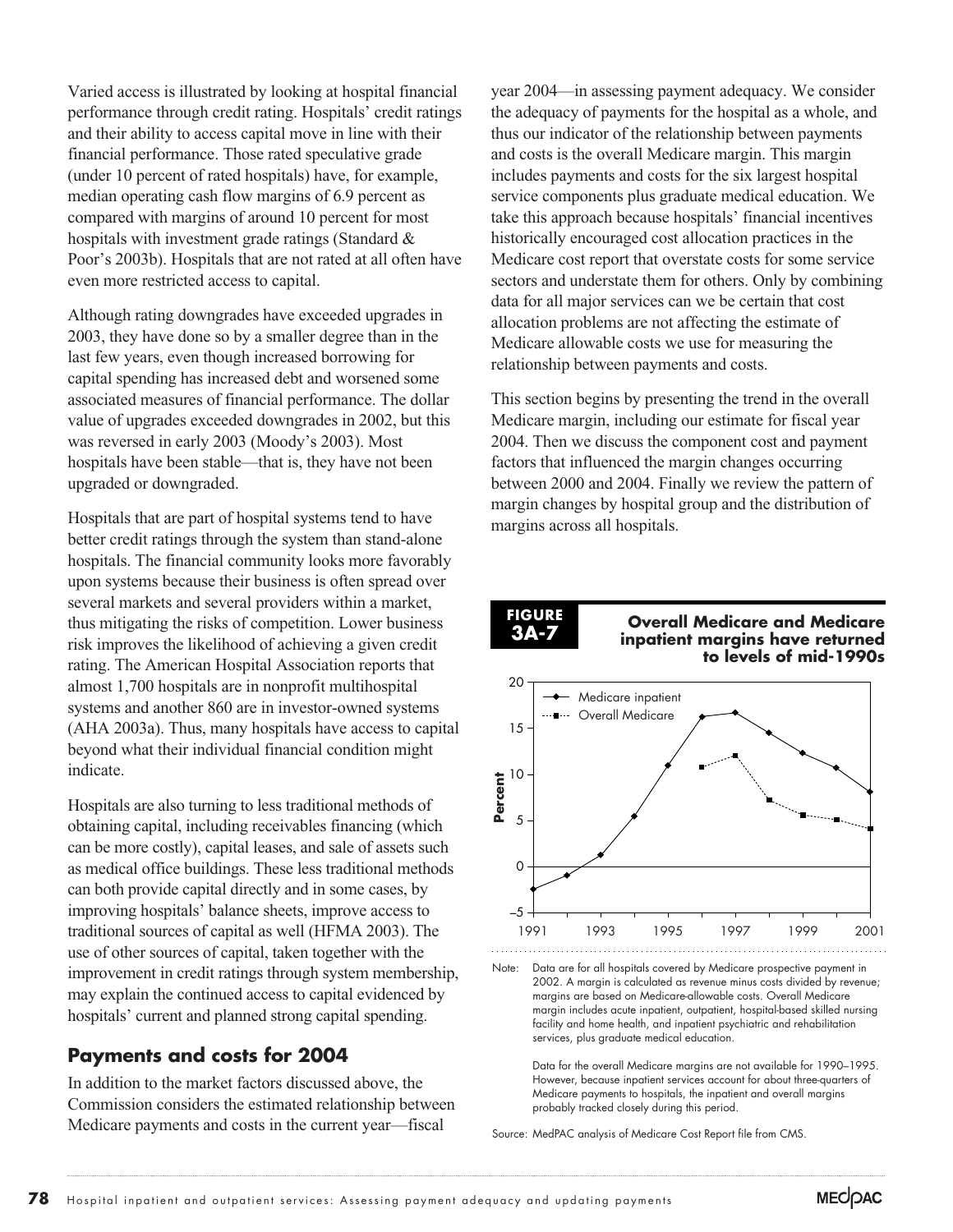#### **Margins fell in 2002 but little change expected through 2004**

The overall Medicare margin was 4.1 percent in 2001, which is similar to the levels experienced in the mid-1990s (Figure 3A-7). Over the last decade, the overall Medicare margin has fluctuated from negative values to double digits.<sup>9</sup>

The change in the overall Medicare margin from 5.1 percent in 2000 to 4.1 percent in 2001 was due to a drop in the inpatient margin partially offset by a significant increase in the outpatient margin (Table 3A-2). In 2002, the overall margin was 1.7 percent and we observed declines in both the inpatient and outpatient margins, although the outpatient margin remained well above its 2000 level. We estimate that the overall margin will remain steady at 1.8 percent in 2004, reflecting 2005 payment policy (Table  $3A-3$ ).<sup>10</sup>

The lower margins in 2001 and 2002 were caused primarily by unusually large increases in hospitals' per unit costs. The margin estimate for 2004 reflects our assumption that cost growth will moderate and includes the net impact of substantial increases in payments from the MMA and decreases in payments from CMS's tightening of inpatient outlier payments. We discuss these factors in more detail in the following sections.



#### **Hospital Medicare margins, 2000–2002**

| <b>Measure</b>   | 2000    | 2001  | 2002 |
|------------------|---------|-------|------|
| Overall Medicare | 5.1%    | 4.1%  | 1.7% |
| Inpatient        | 10 7    | 81    | 47   |
| Outpatient       | $-12.2$ | _ለ () | -81  |

Note: Data are for all hospitals covered by Medicare prospective payment in 2002. A margin is calculated as payments minus costs divided by payments; margins are based on Medicare-allowable costs. Overall Medicare margin covers acute inpatient, outpatient, hospital-based skilled nursing facility and home health, and inpatient psychiatric and rehabilitation services, plus graduate medical education. Data are imputed for hospitals whose 2002 cost reports were not available (about 40 percent of observations).

Source: MedPAC analysis of Medicare Cost Report file, MedPAR, and market basket data from CMS.

#### **Unit cost growth unusually high in 2001 and 2002**

The annual rate of increase in Medicare *inpatient* costs per discharge has risen dramatically since the mid-1990s (Figure 3A-8, p. 80). The growth in cost per discharge was only 0.1 percent in 1997, as Medicare length of stay continued its decade-long decline, but rose sharply to 3.1 percent by 2000. In 2001, the rate of growth more than doubled to 6.6 percent—the largest increase since 1991—

| LABIT |  |
|-------|--|
| А.    |  |

#### **Overall Medicare margin by hospital group, 2000–2002 and estimated 2004**

| <b>Hospital group</b> | 2000   | 2001   | 2002   | <b>Estimated</b><br>2004 | Degree of impact<br>from wage index<br>and CAH provisions |
|-----------------------|--------|--------|--------|--------------------------|-----------------------------------------------------------|
| All hospitals         | 5.1%   | 4.1%   | 1.7%   | $1.8\%$                  | Included                                                  |
| Urban                 | 6.4    | 5.0    | 2.6    | $1.3*$                   | $^{++}$                                                   |
| Rural                 | $-2.4$ | $-1.9$ | $-3.9$ | $2.3*$                   | $+++$                                                     |
| Major teaching        | 14.8   | 12.3   | 10.7   | $8.8*$                   | $\ddot{}$                                                 |
| Other teaching        | 4.9    | 3.7    | 1.5    | $0.8 *$                  | $^{++}$                                                   |
| Nonteaching           | 0.3    | $-0.1$ | $-2.8$ | $-1.6*$                  | $^{+++}$                                                  |

Note: CAH (critical access hospital). Data are for all hospitals covered by Medicare prospective payment in 2002. A margin is calculated as payments minus costs divided by payments; margins are based on Medicare-allowable costs. Overall Medicare margin covers acute inpatient, outpatient, hospital-based skilled nursing facility and home health, and inpatient psychiatric and rehabilitation services, plus graduate medical education. Data are imputed for hospitals whose 2002 cost reports were not available (about 40 percent of observations). Estimates for 2004 reflect the effects of policy changes implemented between 2002 and 2004, plus policy changes (other than updates) scheduled under current law to go into effect in 2005.

\*Two provisions of the Medicare Prescription Drug, Improvement, and Modernization Act of 2003 that will be implemented in fiscal year 2005 could not be modeled at the hospital-specific level. These are a one-time opportunity for hospitals to appeal their wage indexes and liberalization of payments for CAHs. Consequently, the group-level margin estimates for 2004 are understated by an average of 0.4 percent. The far right column of the table provides an indication of the relative magnitude of additional funds each group would receive.

Source: MedPAC analysis of Medicare Cost Report file, MedPAR, and market basket data from CMS.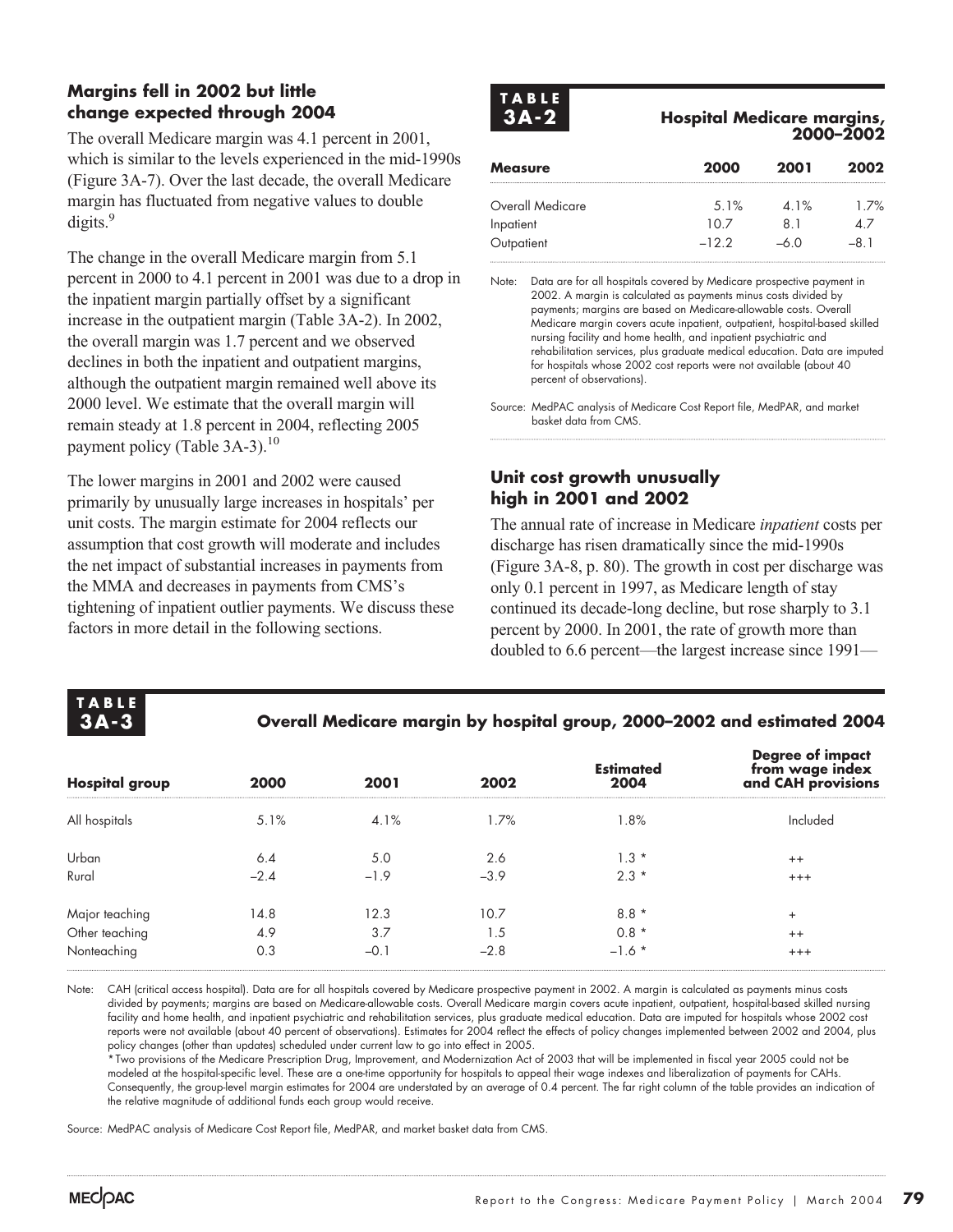

#### **Increase in costs per discharge for Medicare inpatient services has grown substantially since 1997**



payment system in 2002.

and our preliminary estimate for 2002 (with about 60 percent of hospitals reporting) is even higher.

Evidence suggests, however, that the rate of increase in per unit costs across *all* of the major services hospitals provide (the most appropriate indicator for assessing payment adequacy for the hospital as a whole) is lower than the rate of increase for inpatient services alone. Although data constraints prevent us from constructing an all-service measure for Medicare only, the increase in an all-service measure across all payment sources was 5.0 percent in 2001, about 1.6 percentage points below the increase for Medicare inpatient costs.<sup>11</sup> In 2002, our preliminary estimates again show a lower rate of increase measured for all services and all payment sources than for Medicare inpatient services alone.

**Labor costs dominate cost growth** Both wage and benefit rates and use of labor (including employees and contract personnel) increased at unusually high rates in 2002 (Figure 3A-9, p. 81 and Figure 3A-10, p. 82). The increase in labor costs is responsible for the majority of the higher cost growth in 2002 compared with the past several years. Although capital and malpractice costs have also increased at above-average rates, these cost elements make up smaller shares of the hospital cost base than labor, and hence, their contributions to cost growth are smaller.

The shortage of nurses and other professional workers is an important factor in the unusually high rate of compensation increases. One study estimated that the hourly cost of compensating nurses at private hospitals grew by 8.8 percent during 2002, four times the average rate of increase during the last half of the 1990s (HSC 2003a). Further, we found that employee benefit costs rose even faster than wage and salary costs during 2002. Rapidly rising benefit costs reflect double-digit increases in health benefits, and may also reflect the need of hospitals to expand their pension reserves as the value of their investments fell.

Although the overall increase in full-time hospital employees paralleled volume growth in 2002, the increase in employed nurses probably exceeded the increase in other categories of workers. One study estimated that the number of full-time equivalent nurses employed by hospitals increased by 7 percent in 2002 and that total nurse employment increased by nearly 100,000 (Buerhaus et al. 2003). These increases were at least partly in response to volume increases, but may also reflect other factors, such as initial response to new mandatory minimum nurse staffing ratios in California and a slowing economy, which encourages more nurses to seek employment.

Hospitals, nursing education programs, and state governments have responded to the nursing shortage in a variety of ways, including recruitment and retention programs, sign-on and other bonuses, steps to improve the work environment, accelerated degree programs, and increased scholarship and loan funding. These measures appear to have contributed to increased enrollment in nursing programs and increased hiring by hospitals. We believe that the hiring boom is largely over, but because the new nurses in hospitals are disproportionately over the age of 50 and foreign born, some argue that supply pressures may re-emerge over the next two decades (Buerhaus et al. 2003).

One other factor contributing to the unusually large cost increases of 2001 and 2002 is increased payments from private insurers. Several analysts have argued that this contributes to cost growth by weakening the incentive to control spending for additional employees, wages and benefits, and other inputs (discussed further below) (HSC 2004).

**Lower cost growth expected after 2002** Although we do not yet have cost growth data from Medicare cost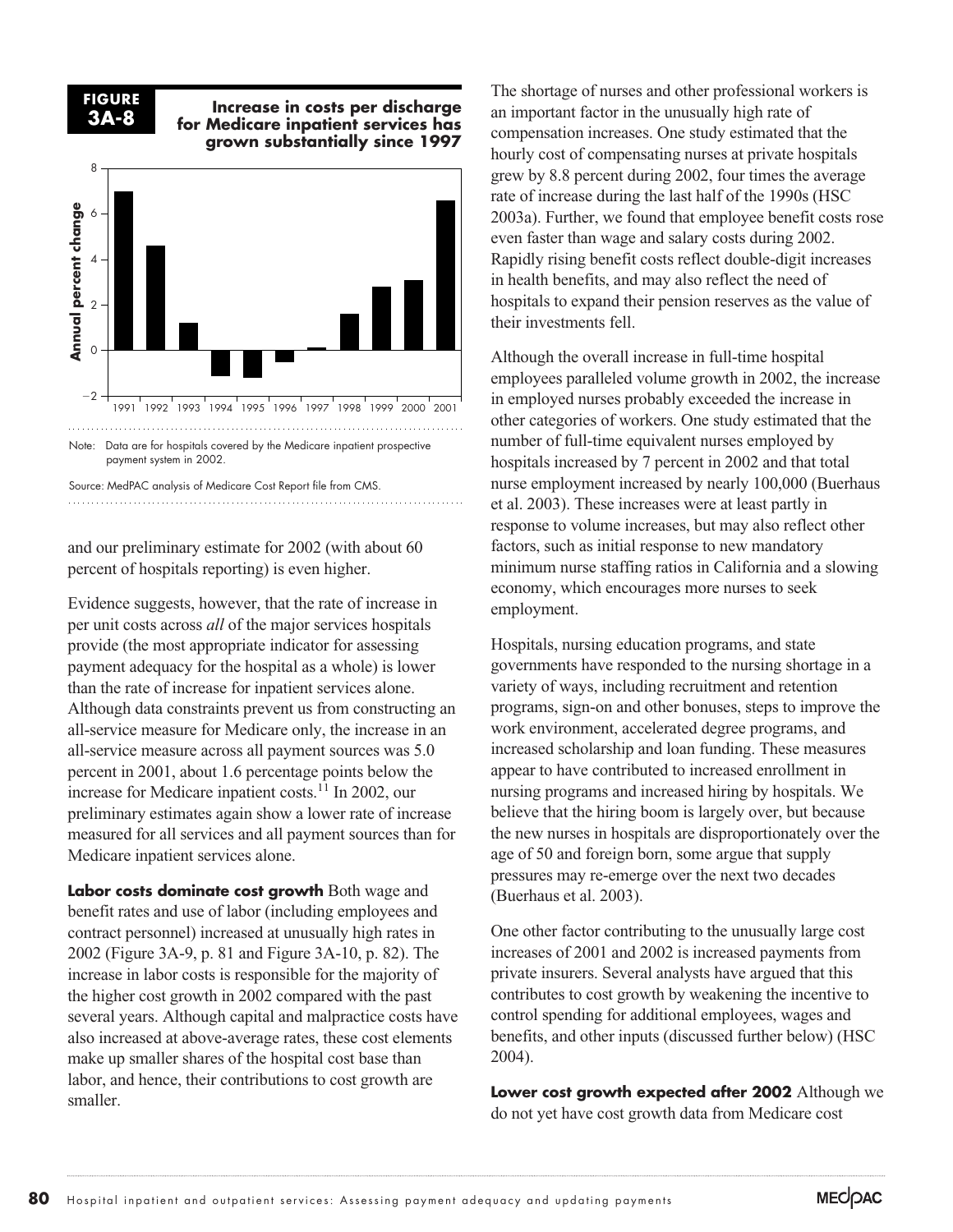**3A-9**

**Increase in average compensation rate for hospital employees peaked in early 2002 FIGURE**



reports for 2003, evidence from other sources suggests that some of the forces behind the unusually high rate of increase in hospital unit costs in 2001 and 2002 may already have abated.

Both employment and compensation increases show signs of slowing. Compensation increases peaked in 2002 at about 5.5 percent and fell to about 4 percent by the third quarter of fiscal year 2003 (Figure 3A-9). The Bureau of Labor Statistics forecasts a further drop in the rate of growth in 2004. Hospital employment increases peaked in early 2002 at 2.8 percent and dropped to around 2 percent during the last half of 2002 and through the first three quarters of 2003 (Figure 3A-10, p. 82). The increase in hospital employees in 2002 was supplemented by a substantial increase in use of contract nurses, but the large increase in employed nurses in recent years may reduce the need for contract nurses in the future.

Because malpractice premiums are cyclical in nature, the extremely large increase in malpractice costs in 2002 should moderate at some point. Similarly, the costs hospitals incurred to increase their pension reserves as the stock market declined in the early 2000s are abating as the market recovers, and health insurance premiums may already have peaked as well (discussed in Chapter 1). Capital expenses, on the other hand, may grow at a faster pace in the future as costs from completed construction projects come on line. However, Medicare capital payments are not intended to fluctuate with levels of new capital investment; rather, hospitals should expect lower margins for some period of time after major construction projects are completed, and all else being equal, they will see higher margins later in the capital cycle.

**Appropriateness of costs** Whether the level of cost increase in recent years was that expected of efficient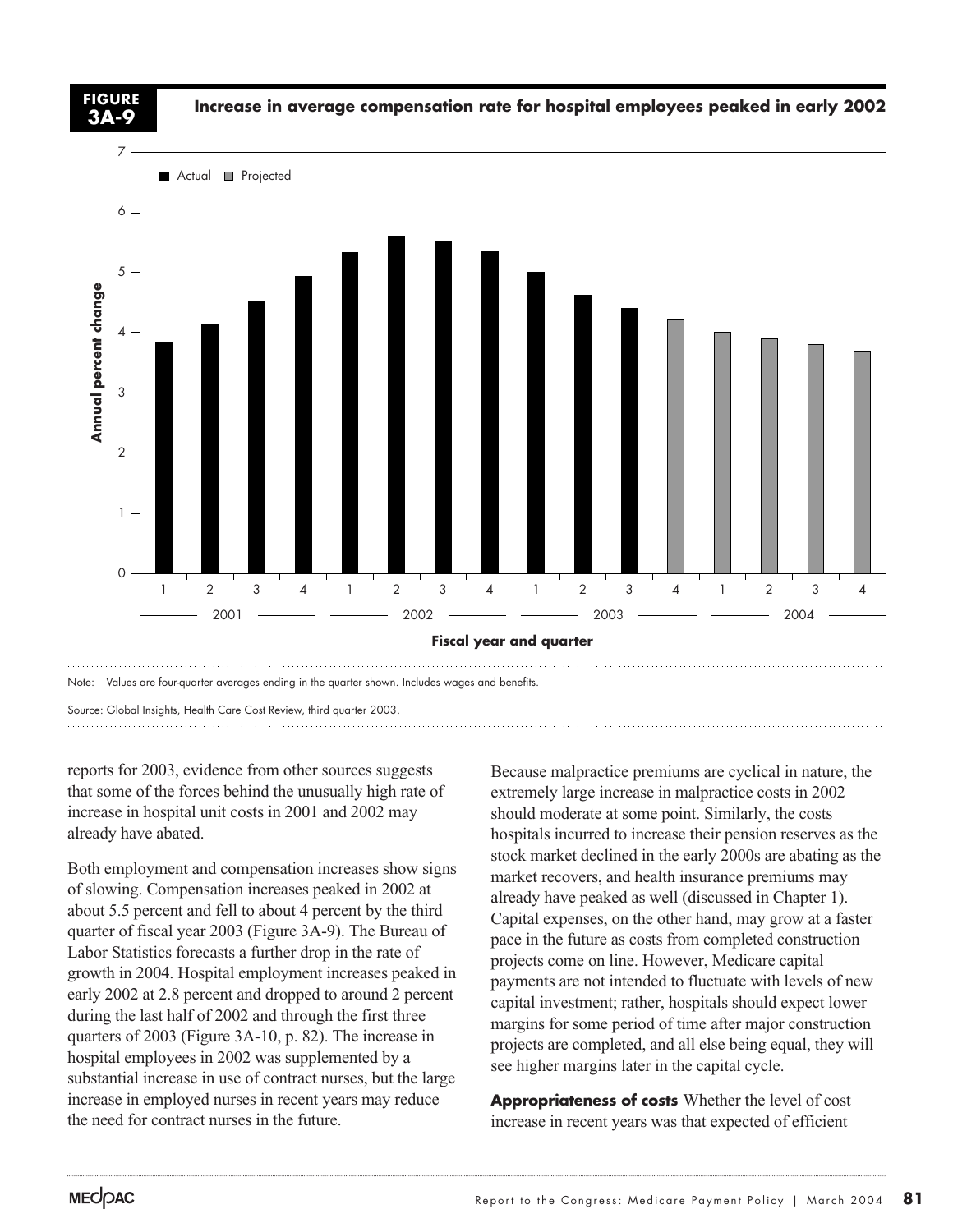

\* Data not available.

providers is difficult to discern. Some have suggested that higher cost growth (and particularly the substantial increase in labor costs) is making up for the cost pressures hospitals were under in the last half of the 1990s. But it might also be argued that the willingness of private insurers to negotiate larger payment increases in recent years has had a substantial effect (HSC 2004).

The balance of power appears to have shifted to hospitals in negotiations with private insurers over the last three years, and consequently, hospitals have received annual rate increases ranging from the mid- to high-single digits, with double-digit increases fairly common (HSC 2001, Hay 2003, and Standard & Poor's 2003a). These increases have tracked the large premium increases that insurance companies have been able to obtain. Further, research indicates that the rate of cost growth is influenced by

financial pressures affecting hospitals (Chalkey and Malcomson 2000). In particular, increasing HMO penetration and bargaining pressure coupled with restrained Medicare payment rates were credited with reduced hospital cost growth in the early 1990s (Gaskin and Hadley 1997). The opposite would also be expected to occur when pressure is alleviated—costs would rise faster.

One aspect of the recent hospital spending growth that has been questioned is the level of capital expansion currently underway. One study concluded that although additional capacity might be needed in some markets, better management of existing resources—including actions to convert hospital capacity to match areas of demand, responses to the nursing shortage, and communitywide efforts to reduce emergency department diversions might be more effective (Bazzoli et al. 2003).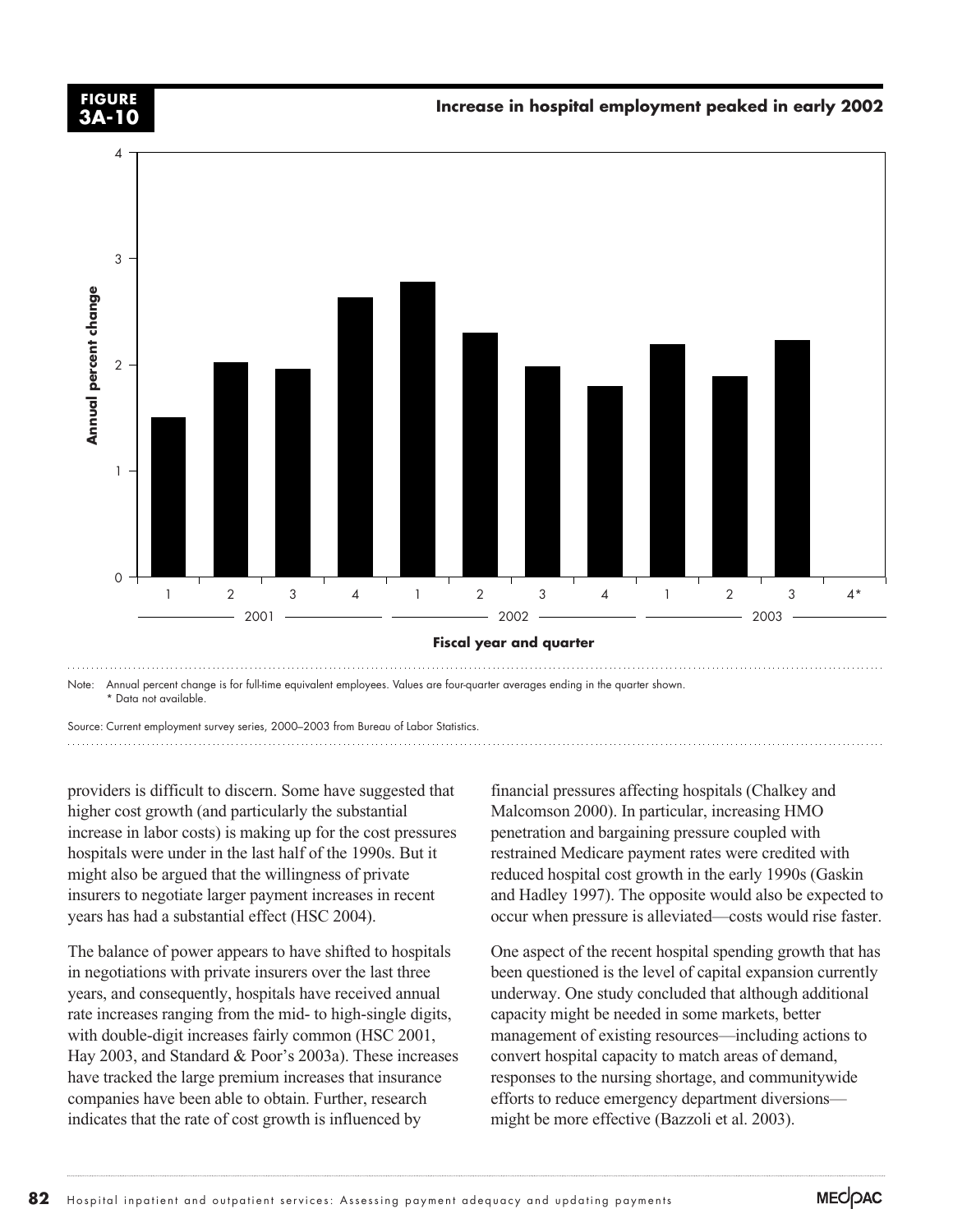The future trend of cost growth remains uncertain, making it difficult to judge whether and how quickly efficient hospitals can return to normal patterns of cost growth. But we would expect hospitals to respond to the recent spike in unit costs by evaluating the sources of higher cost growth and exploring potential solutions, such as improvements in supply management and substitution of more efficient inputs. We would expect these responses to lead to moderation in the rate of increase in unit costs, unless other payers continue to accept payment increases that fuel continuing higher rates of growth. We will monitor volume and cost growth closely in the coming year.

#### **Multiple policy changes affect payment growth**

Although an unusually large increase in per unit costs was the principal factor in the changes in overall Medicare margin between 2000 and 2004, changes in payment policy also played a role. In this section, we discuss the effects of inpatient and outpatient policy changes implemented in 2001 through 2004 as well as the policy changes mandated by the MMA.

In 2001, the Congress equalized the qualification criteria for DSH payments and increased the cap on the DSH payment rate (which applies to most rural hospitals and to small urban facilities) from 4.0 to 5.25 percent. This change modestly increased aggregate inpatient payments.

In 2002, CMS discovered that certain hospitals were manipulating the inpatient outlier system, resulting in systematic overpayment for outlier cases. Because of this problem, aggregate outlier payments exceeded the target level of 5.1 percent of DRG operating payments and 5.3 percent of DRG capital payments from 1999 through 2002, rising to an average of more than 7 percent of base payments (MedPAC 2003a). In June of 2003, CMS implemented a revised methodology for determining outlier payments with the intent of returning aggregate payments to the target level (CMS 2003b). In modeling inpatient payments for 2004, we assumed that CMS's new outlier policy will achieve that goal. However, given the difficulty of forecasting the impact of this policy change, which CMS must do to determine the appropriate outlier threshold for the coming year, it is quite possible that outlier payments will remain above the intended level. In that event, our margin estimate for 2004, all else equal, would be too low.

Hospital outpatient payments increased significantly after the PPS was implemented in August of 2000. This

increase partly reflects funds added to the system. Transitional corridor payments provided additional funds for hospitals that received lower payments under the outpatient PPS than they would have previously (see text box on transitional corridor payments, p. 84). In addition, CMS made pass-through payments for new technologies in excess of the targeted budget-neutrality cap, and outlier payments also exceeded the targeted amount (see the discussion of outlier payments later in the chapter).

Outpatient payments were tightened in 2002. Excess passthrough payments were no longer made and outlier payments declined as CMS raised the outlier threshold, decreased the marginal payment factor, and removed certain costs from calculating outliers. In modeling payments in 2004, we assumed that these policies would remain constant.

The MMA implemented a number of provisions that will increase both inpatient and outpatient payments to hospitals. These are described briefly in the text box on page 73. However, a substantial portion of the increase in payments from the MMA for some types of hospitals may be offset by the aggregate effect of the declines expected in some hospitals' inpatient outlier payments.

#### **The distribution of margins will change**

The unusually large cost increases in 2001 and 2002 appear to have affected all major hospital groups, as did the increase in outpatient payments following introduction of the outpatient PPS. However, the DSH policy change discussed above raised rural hospitals' inpatient payments by considerably more than those of urban hospitals, and so rural margins increased in 2001 while those of all other groups declined (Table 3A-3, p. 79).

For our 2004 estimate, CMS's measures to eliminate inappropriate inpatient outlier payments will have a substantial affect on some urban hospitals, but many urban hospitals will benefit from MMA provisions targeted primarily at rural facilities. In addition, most teaching hospitals benefitting from the increase in IME payments are in urban areas.<sup>12</sup>

Rural hospitals, on the other hand, benefit from most of the provisions of the MMA. In addition, rural facilities generally do not have many outlier cases, and thus few will be affected materially by CMS's elimination of excess inpatient outlier payments. Because the payment dynamics differ for urban and rural hospitals, we see that compared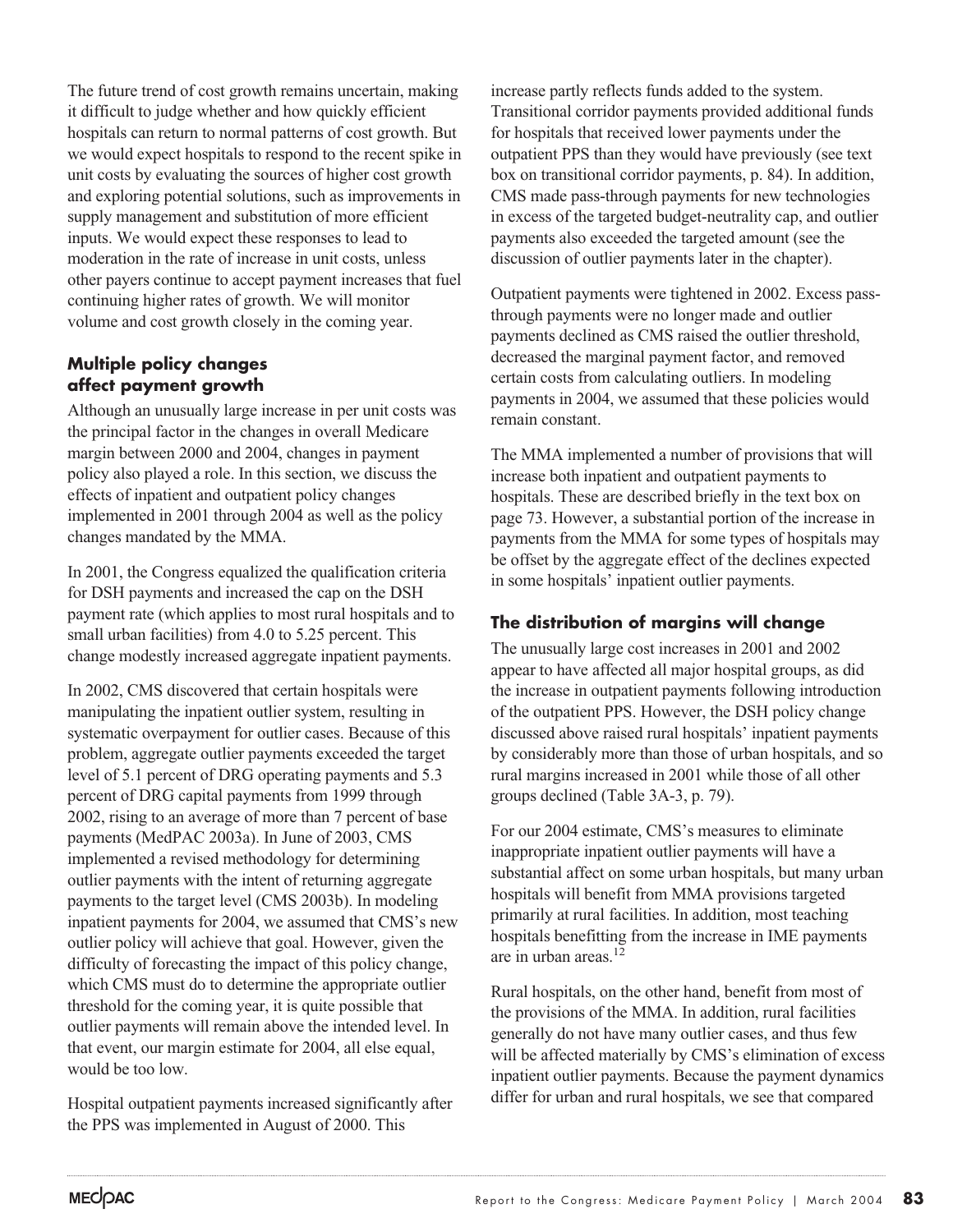# **Transitional corridor payments**

With implementation of the outpatient<br>prospective payment system (PPS) is<br>hased on their costs to a nayment schedule base prospective payment system (PPS) in 2000, Medicare moved from paying hospitals based on their costs to a payment schedule based on average (median) costs for all hospitals. Recognizing that some hospitals might receive lower payments under the outpatient PPS, the Congress included a transition mechanism, called transitional corridor payments.

The corridors were designed to make up part of the difference between payments that would have been received under the old payment system and those under the new outpatient PPS. To provide incentives for efficiency, Medicare did not compensate the full difference, except for rural hospitals with 100 or fewer beds, cancer hospitals, and children's hospitals. These hospitals were "held harmless" from decreases in payments under the PPS.<sup>13</sup>

Each year on their cost reports, hospitals calculated the difference between actual PPS payments and what payments would have been under previous policy. If PPS payments were lower, then a transitional corridor payment was allowed. For all but small rural, cancer, and children's hospitals, Medicare paid a decreasing

share of the difference between payments under previous policies and under the PPS each year.

Based on analysis of cost report data that has recently become available, transitional corridor payments represented 2.3 percent of total outpatient PPS payments in 2001, growing to 2.6 percent in 2002 (Table 3A-4).<sup>14</sup> In 2001, rural hospitals received a somewhat greater share of total PPS payments from the transitional corridor payments (2.8 percent) than urban hospitals (2.1 percent). In 2002, however, the difference was greater (4.2 percent versus 2.3 percent).

Among rural hospitals, those with 100 or fewer beds which were held harmless—received a relatively large share of their payments from transitional corridor payments: 4.7 percent in 2001 and 6.4 percent in 2002. Sole community hospitals, which were not held harmless unless they had 100 or fewer beds, surpassed the small rural hospitals. They received 5.5 percent of their payments in the form of transitional corridors in 2001, and 7.4 percent in 2002. In 2000, about 85 percent of sole community hospitals had 100 or fewer beds. Major teaching hospitals also reported greater shares of transitional corridor payments, receiving just under 5 percent of their payments from this source.  $\blacksquare$ 

#### **TABLE 3A-4**

#### **Transitional corridor payments as a share of outpatient payments are highest for small rural hospitals**

| <b>Hospital group</b> | Number of<br>hospitals | Share of payments<br>from transitional corridors | Number of<br>hospitals | Share of payments<br>from transitional corridors |  |  |
|-----------------------|------------------------|--------------------------------------------------|------------------------|--------------------------------------------------|--|--|
| All hospitals         | 3.388                  | 2.3%                                             | 2.091                  | 2.6%                                             |  |  |
| Urban                 | 2.121                  | 2.1                                              | 1.337                  | 2.3                                              |  |  |
| Rural $\leq 100$ beds | 990                    | 4.7                                              | 584                    | 6.4                                              |  |  |
| Rural $> 100$ beds    | 272                    | 0.8                                              | 167                    | 1.8                                              |  |  |
| Major teaching        | 249                    | 4.9                                              | 137                    | 4.7                                              |  |  |
| Other teaching        | 700                    |                                                  | 436                    | 1.6                                              |  |  |
| Nonteaching           | 2.434                  | . .9                                             | 1.515                  | 2.5                                              |  |  |

Note: A small number of hospitals could not be classified due to missing data. The 2002 file includes about 60 percent of hospitals. The 2002 results have not been adjusted to be representative of all hospitals.

Source: MedPAC analysis of Medicare Cost Report file from CMS.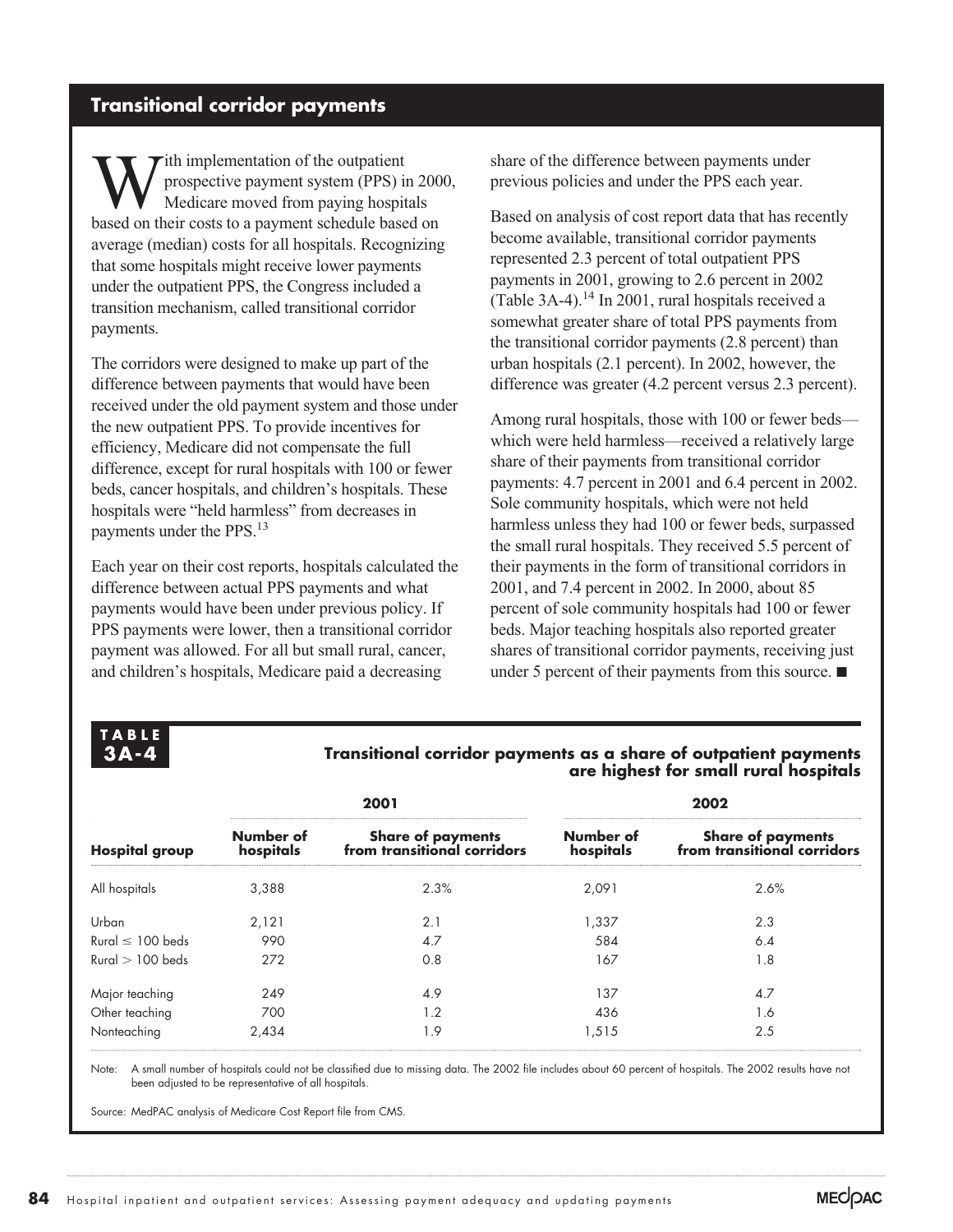with 2002 when rural hospitals had lower margins than urban ones, the situation has reversed for 2004.

The nonteaching hospital group includes almost all rural hospitals, but about 70 percent of Medicare payments in this group go to urban facilities. Urban nonteaching hospitals have experienced about the same cost increases as their teaching counterparts, but they receive none of the IME payments above the estimated impact of teaching on hospital costs, and their DSH payments are also below average. Moreover, urban nonteaching facilities will benefit much less from the provisions of the MMA than rural hospitals.15

We estimate that 50 percent of all hospitals will have negative overall Medicare margins in 2004, after accounting for the effects of MMA provisions. Hospitals with negative margins will receive an estimated 46 percent of Medicare payments.

# **How should Medicare payments change in 2005?**

As described earlier, we consider whether Medicare's current aggregate payments are adequate to cover efficient hospitals' costs of furnishing most types of care to Medicare beneficiaries. However, we make separate update recommendations for hospital services covered by Medicare's inpatient operating PPS and those covered by the outpatient PPS.16 The question is: What are the appropriate payment updates for inpatient and outpatient services in 2005?

For the inpatient PPS, the update in current law for fiscal year 2005 is the forecasted increase in the hospital market basket index. For 2005 to 2007, the law requires CMS to reduce inpatient PPS payments by 0.4 percent for hospitals that fail to provide data to CMS on specified quality indicators. For the outpatient PPS, current law provides an update for calendar year 2005 equal to the forecasted increase in the market basket index.

# **Factors in the update decision**

To help guide our thinking about update recommendations, our update framework combines our judgments on current payment adequacy and how much Medicare costs per unit of output for efficient hospitals should change in 2005. The judgment about efficient providers' cost growth reflects three factors that are likely to affect future costs: the projected increase in input prices,

our expectation for productivity gains, and our allowance for the effects of diffusing new technologies that increase costs while enhancing the quality of care.

#### **Conclusion on payment adequacy**

The weight of the evidence presented earlier suggests that Medicare's aggregate payments to hospitals will remain adequate in 2004 to cover efficient providers' costs of furnishing high-quality care to beneficiaries. Although we see lower overall Medicare margins compared with recent years, and the change over a relatively short period of time concerns the Commission, other important indicators of payment adequacy remain positive or neutral. We find no evidence of any deterioration in beneficiaries' access to care, volumes of inpatient and outpatient services continue to increase, and providers' overall access to capital is good. Although quality-of-care indicators show mixed results, no linkage is discernable between Medicare's payment rates and either measured quality improvements or quality problems. At this time, however, we have more than the usual amount of uncertainty in the hospital sector because future trends in both efficient providers' costs and Medicare's payments are not clear.

#### **Changes in input prices**

CMS measures price inflation for the goods and services that hospitals use in producing inpatient and outpatient services with the hospital operating market basket index. CMS's latest forecast of this index for fiscal year 2005 is 3.4 percent.

#### **Technology**

Technological advances may lower or raise the costs hospitals incur in furnishing care to Medicare beneficiaries. Hospitals facing fixed payment rates have a strong financial incentive to adopt new technologies that help to lower costs while maintaining or improving quality of care. The effects of adopting these technologies should appear as improvements in productivity. By the same reasoning, providers have a financial disincentive to adopt new technologies that increase costs but improve quality although competitive pressures may ameliorate that incentive. To ensure that aggregate Medicare payments to hospitals would be sufficient to enable hospitals to adopt cost-increasing and quality-enhancing new technologies, our inpatient update recommendation has traditionally included an explicit allowance. In recent years, we have provided an allowance of 0.5 percent. As discussed below, the inpatient and outpatient payment systems have somewhat different mechanisms for making additional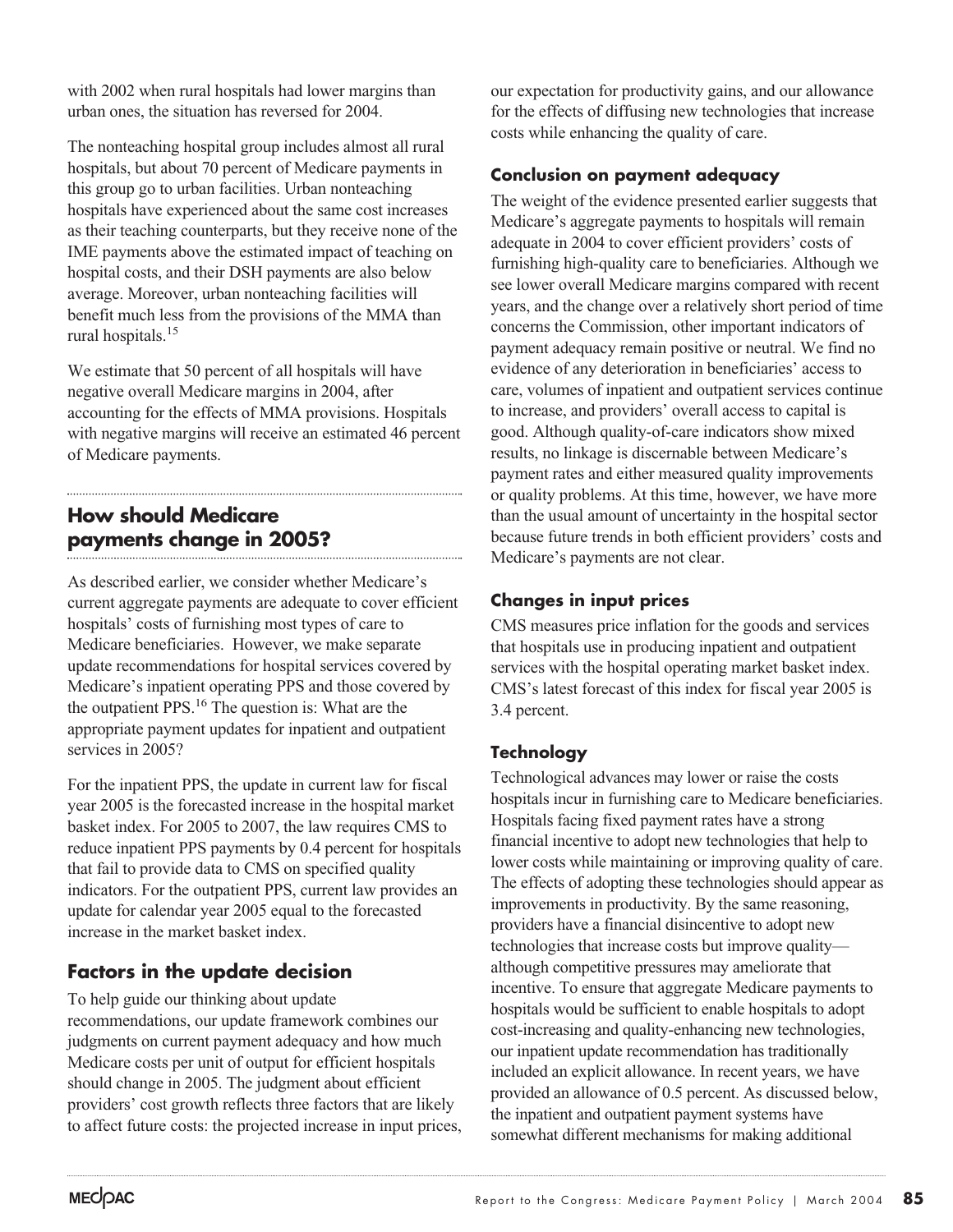payments for costly new technologies, and the Congress has broadened and liberalized these mechanisms in the MMA.

**Inpatient technology payments** Since fiscal year 2003, new technology pass-through payments have supplemented the base DRG payment rates in the inpatient PPS, although these payments have been made on a budget-neutral basis. CMS published qualifying criteria, and to date pass-through payments have been approved for two technologies. However, the MMA removed the budget-neutrality constraint from pass-through payments, and also liberalized the criteria that new technologies must meet to qualify for pass-through payments. In the future, this mechanism may provide an adequate funding source for cost-increasing new technologies, and consequently we may conclude that a technology allowance in the update is no longer necessary.

**Outpatient technology payments** MedPAC has not previously made an allowance for major cost-increasing, quality-enhancing new technologies in its outpatient recommendation because the outpatient payment system includes two mechanisms to account directly for new technologies.

The first mechanism, new technology APCs, pays for completely new services, such as a positron emission tomography scan or a new radiologic procedure. Services are placed in a new technology APC based only on their expected costs.17 In 2004, 88 services will be covered under the new technology APCs; in 2003, 75 services were covered. In addition, CMS reviews an ongoing stream of applications for new technology payments quarterly.

Technologies that are placed in new technology APCs will generate payments for each service rendered, resulting in increased expenditures. Thus, the costs of new technologies covered by the new technology APCs are already incorporated into the payment system and do not need to be factored into the update. In 2002, about 1.5 percent of APC payments were for new technology APCs; this compares with 1 percent in 2001.

The second mechanism, pass-through payments, covers technologies that are inputs to a service, such as a drug or medical device, rather than a service as a whole. The passthrough payment is an add-on to the base APC payment. The law requires CMS to implement pass-through payments in a budget-neutral manner. If payments are above the cap, all payments should, by law, be subject to a

pro rata reduction. However, CMS has made a pro rata reduction only once, in 2002. Estimates for 2004 indicate that spending will be below the cap, with 9 device categories and 22 drugs receiving pass-through payments.18 Currently, CMS has one application pending for a new pass-through device and six applications for new pass-through drugs. Again, CMS generally receives and reviews new applications quarterly.

#### **Productivity**

One of the Commission's policy principles is that Medicare's payment systems should encourage efficiency. Hospitals and other health care providers should be able to reduce the quantity of inputs required to produce a unit of service by at least a modest amount each year while maintaining service quality. Our approach links the target for efficiency improvement to the gains achieved by the firms and workers who pay taxes to fund Medicare benefits. Market competition constantly demands improved productivity and reduced costs from other firms; as a prudent purchaser, Medicare should also require some productivity gains each year. Historically, providers who are under fiscal pressure generally have managed to slow their cost growth more than those facing less fiscal pressure (Gaskin and Hadley 1997).

As discussed earlier, our efficiency target is the Bureau of Labor Statistics' estimate of the 10-year average growth rate of total factor productivity in the general economy, which currently equals 0.9 percent. When included in our update recommendation, the 0.9 percent is a policy objective, not an empirical estimate (MedPAC 2004). To the extent that hospitals fail to fully achieve our productivity target in a given year, the causes and consequences are considered in our analyses of payment adequacy in following years.

# **Update recommendations**

As discussed earlier, it is more difficult than usual this year to make our judgment about the pace of efficient providers' cost growth in 2005. There is also a great deal of uncertainty over the magnitude of changes in payments. The uncertainty reflects both cyclical cost patterns of uncertain duration and the unknown impact of payment policy changes, including those resulting from the MMA.

To better understand future hospital performance, we will carefully track emerging data on our market indicators, cost trends, and the distribution of hospitals' overall

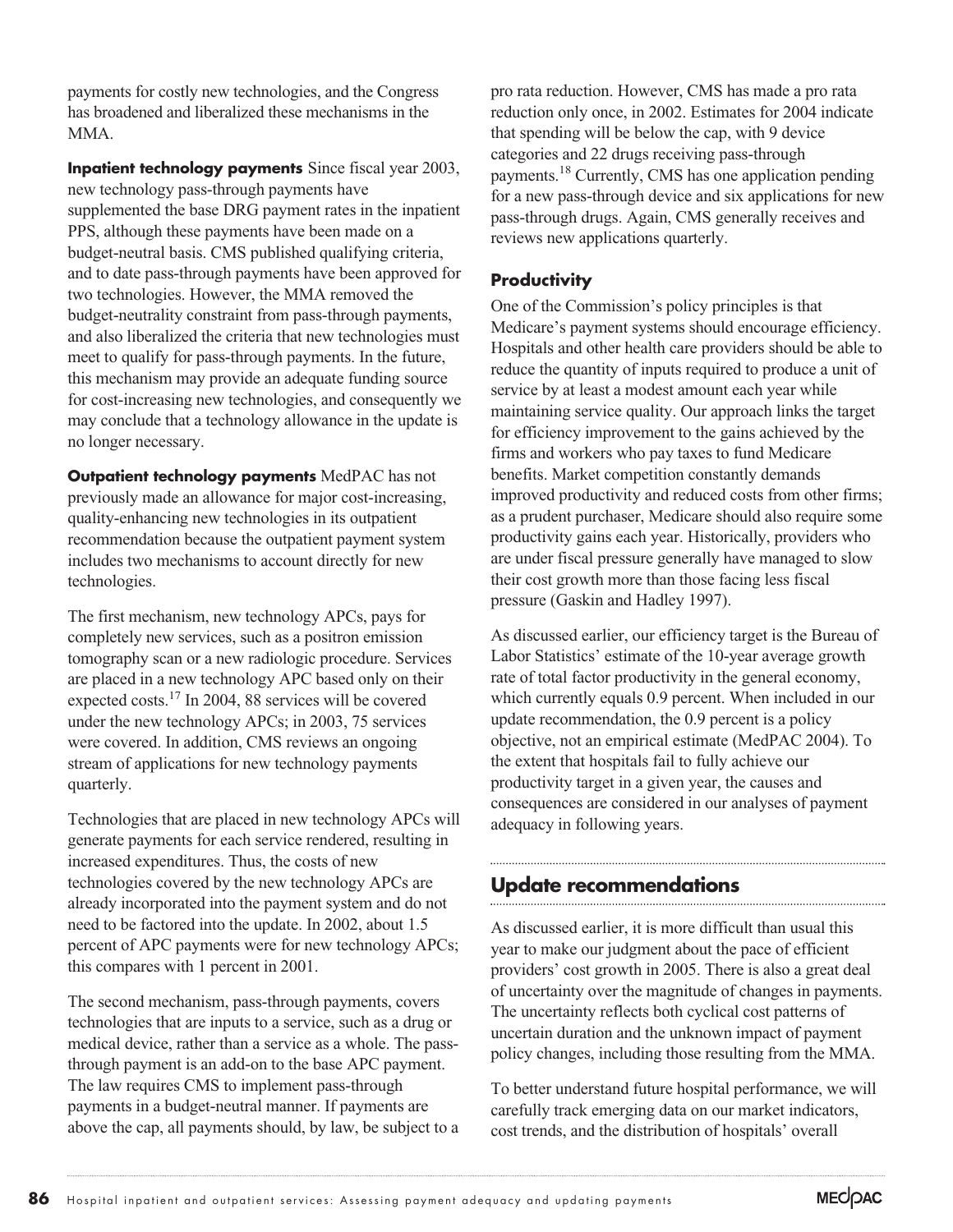Medicare margins. Next year, as the impact of the provisions in the MMA on hospitals' Medicare payments and the direction of cost trends become more clear, we will use our framework (including appropriate targets for productivity growth and new technologies) to help inform a new round of update recommendations. We also plan to explore the need for recommendations designed to improve the distribution of payments among hospitals.

This year, in making our update recommendations for hospital inpatient and outpatient payment rates in 2005, it is prudent to suspend temporarily the net effect of our expectation for productivity improvement and our allowance for cost-increasing and quality-enhancing new technologies. We take this action because the uncertainty regarding trends in efficient providers' costs and Medicare payments is greater than usual.

Although we have evidence that the cost pressures faced by hospitals are beginning to fade, the cost growth that will occur in 2005 remains uncertain. Payment changes are also uncertain. Several provisions in the MMA will change hospital payments, but their full impact is difficult to anticipate. For example, if hospitals reclassify into higher wage index areas or accrue technology payments at different rates than we estimated, payments may be higher or lower than we projected. In addition, if CMS's policies to curb excessive outlier payments are not fully successful, payments may turn out to be higher than estimated. On the outpatient side, the MMA changed payments for outpatient drugs. Hospitals may respond to those changes in ways that differ from the assumption we used in our estimate.

Our temporary suspension this year of the net effect of our productivity goal and our allowance for cost-increasing new technologies does not mean that we are abandoning our update framework or its policy targets. Our general practice of including a target for productivity gains maintains some pressure on hospitals to control their costs, reinforcing the efficiency incentive inherent in prospectively determined payment rates. If hospitals fail to achieve the productivity target, their overall Medicare margins will fall and MedPAC would consider this decline, together with the appropriateness of cost growth for an efficient hospital and other factors in our payment adequacy framework, when recommending future payment updates. This year, uncertainty about where hospitals are in cost growth cycles and uncertainty about future payment trends lead us to recommend a full market basket update for both inpatient and outpatient services.

#### **RECOMMENDATION 3A-1**

**The Congress should increase payment rates for the inpatient prospective payment system by the projected rate of increase in the hospital market basket index for fiscal year 2005.**

#### **RECOMMENDATION 3A-2**

**The Congress should increase payment rates for the outpatient prospective payment system by the projected rate of increase in the hospital market basket index for calendar year 2005.**

#### **RATIONALE 3A-1 AND 3A-2**

Our assessment of beneficiaries' access to care, volume growth, access to capital, quality, and the relationship of Medicare payments to costs in the hospital sector indicates that the level of payments in the aggregate is adequate. However, considerable uncertainty exists over future trends in both cost growth and Medicare payments. Consequently, the prudent course of action for this year is a full market basket update for both the inpatient and outpatient PPSs.

#### **IMPLICATIONS 3A-1 AND 3A-2**

#### **Spending**

These recommendations are the same as current law for the hospital inpatient and outpatient PPS updates, and thus should not affect Medicare spending.

#### **Beneficiary and provider**

These recommendations should have no impact on beneficiaries or providers.

# **Outpatient outlier provision**

In addition to the update recommendations, we consider one distributional issue: the outpatient outlier provision that is designed to provide additional payments for extremely costly cases under the outpatient PPS.

# **Why have outlier payments?**

Medicare's prospective payment systems for inpatient and outpatient hospital care set payments in advance based on the average costliness of the service (in the case of the outpatient PPS, Medicare uses the median). Hospitals are expected to balance losses from more costly patients with gains from less costly patients. However, hospitals may incur extraordinary costs for certain patients, perhaps because they are extremely sick or an unexpected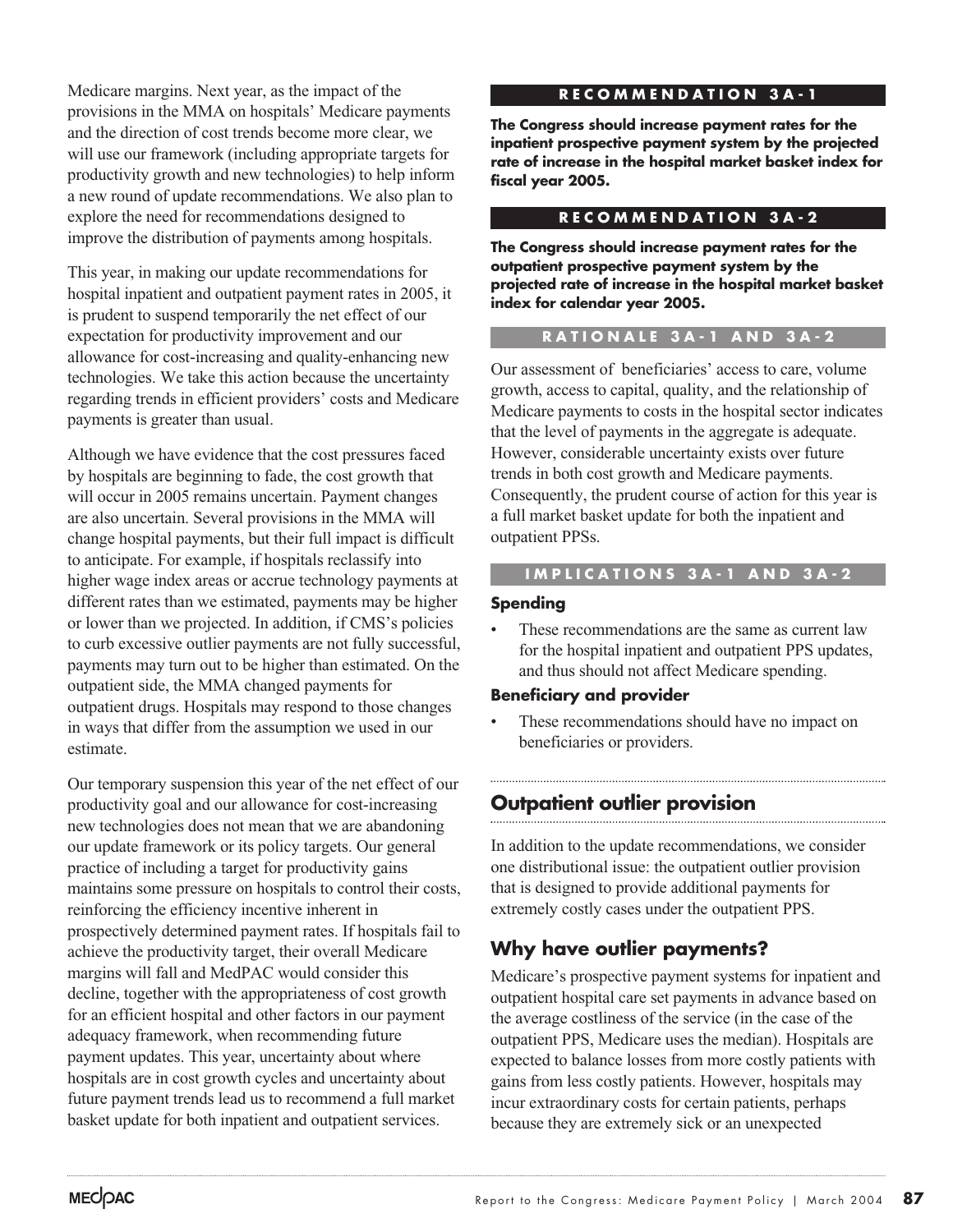complication occurs. To prevent hospitals from trying to avoid those patients, and to protect hospitals from extreme financial losses, the outlier payment covers some of the unusually high costs.

Conceptually, outlier payments serve as insurance, protecting hospitals against unexpected, large losses at the service level (in the case of the inpatient PPS, it is per case; for the outpatient PPS, it is per service). As an insurance mechanism, outliers are important in two instances. First, outliers may be needed when considerable variability exists in the costs of providing a given service. Variability in costs can be affected by the product definition, particularly the extent to which various inputs are bundled into a single service or separated out. Second, outliers may be needed when the potential losses to the hospital are great.

Other goals have also been cited for the inpatient PPS outlier policy—goals that could be extended to the outpatient PPS. Outliers can improve equity if some providers consistently receive higher-cost patients by increasing payments to those providers. Outliers may also protect access to care in the event that providers are able to identify high-risk patients in advance and take steps to avoid them. Finally, outliers diminish incentives to limit the care provided to sick patients once they are being treated (Keeler et al. 1988).

#### **Variability in costs**

The more variable the costs of the services for which payment is made, the higher the probability that a hospital will see an unusually costly patient. Variability in costs is important conceptually, but difficult to measure in practice. Estimating costs accurately depends on successfully matching claims files and Medicare cost reports. Both data sources can potentially introduce error into the estimating process. In the case of the claims files, the coding may not be accurate; in the case of cost reports, it may be difficult to match costs reported by revenue centers to the services on the claims.

Another problem in estimating variability is the incentive the outlier policy provides for hospitals to increase charges, as we discuss below. Because we base our estimates of costs on charges, increased charges result in increased cost estimates. If hospitals follow different strategies in setting charges, the variability of the estimated costs will increase. Analysis of claims and cost reports (data not shown) shows the variability in estimated costs to be highest for items

with very low cost, and for those with known coding problems, such as pharmaceuticals.

Other attributes of the service, such as the product definition, may predict variability of costs. In general, if the product is broadly defined (encompassing a number of services in a single unit), the variability is likely to be greater, suggesting the need for an outlier policy. If it is narrowly defined (encompassing only one service or a small number), the variability is likely to be lower, suggesting less potential financial risk and less need for an outlier policy.<sup>19</sup>

The scope of product definition varies across Medicare's payment systems. The hospital inpatient PPS pays for a broadly defined product, covering all the inputs needed to furnish an inpatient stay, and has an outlier policy. In contrast, the physician fee schedule has a narrower product definition, a single physician service, and does not have an outlier policy. The outpatient PPS has a wide range of products. Some ambulatory payment classification groups include single services, such as an X-ray. Others bundle together all the inputs needed to perform a procedure, such as coronary angioplasty or other surgeries. The Congress and CMS have taken steps that have narrowed the outpatient PPS product definition since its original design. Medicare now pays separately for many inputs, such as blood products and many drugs and biologicals. In addition, the Congress limited the variability of median costs for payable services placed in the same APC group to a factor of two.

#### **Size of the potential loss**

Insurance theory generally concludes that the most efficient insurance will focus coverage on the largest losses (Ellis and McGuire 1988). For the outlier policy, which provides insurance at a case or service level, the size of the potential loss is mostly a function of the absolute costs incurred by the hospital. If the level of costs for furnishing a product (either narrowly or broadly defined) is high relative to the payment rate, the financial implications for a hospital of treating an unusually expensive patient can be serious, even if the probability of having an unusually costly case is low. If the dollar value of the costs is relatively low, however, the financial risk is less significant, and an outlier policy may not be needed, even when the variability in costs is high.

The payments for the APCs under the outpatient PPS vary considerably, with average national payments ranging from under \$10 for some services to \$20,000 for other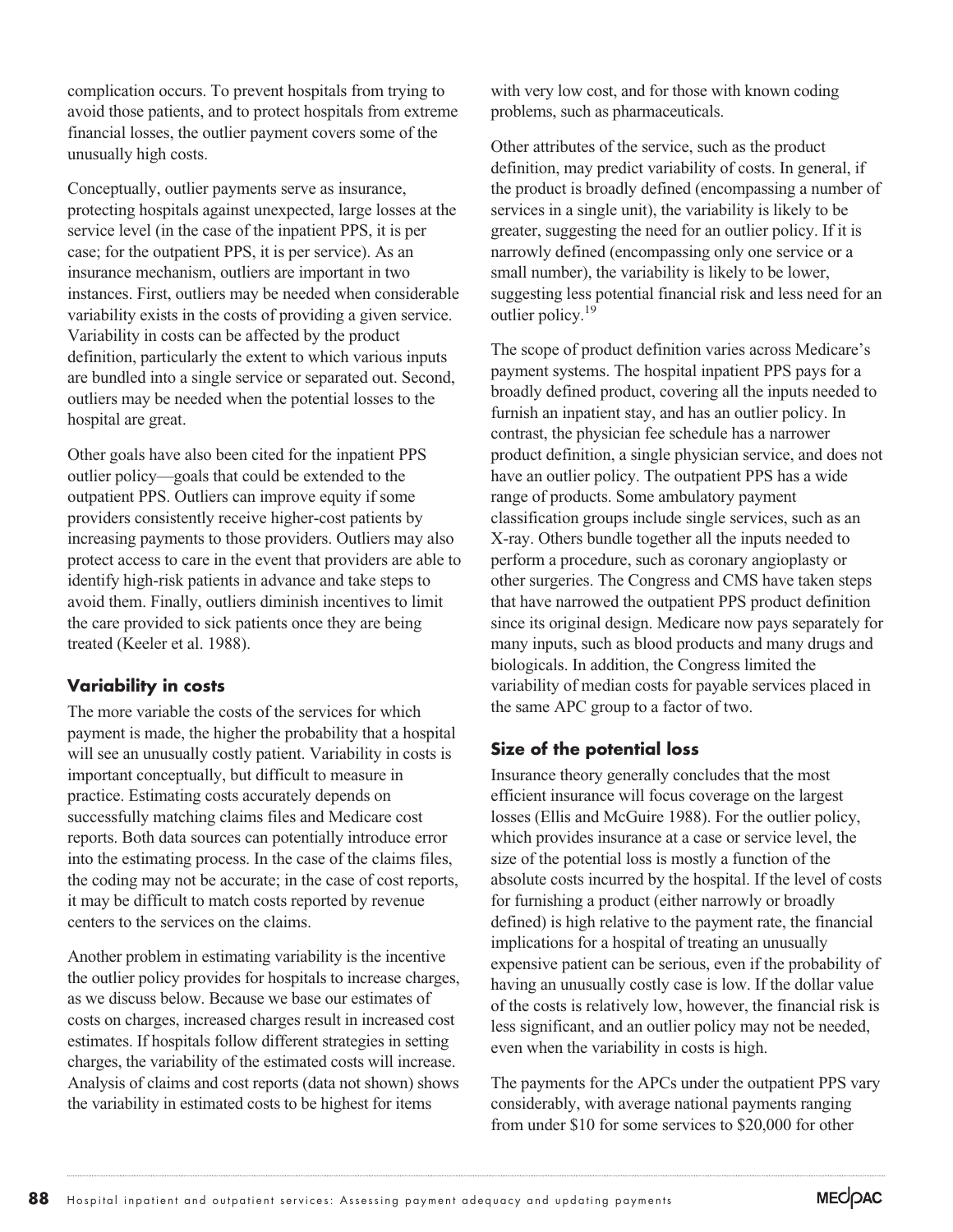services. However, one-third of APCs have per unit payments of less than \$100, almost two-thirds have per unit payments of less than \$500, and almost 75 percent have per unit payments of less than \$1,000 (Figure  $3A-11$ ).<sup>20</sup>

#### **How does the outpatient outlier policy work?**

The outpatient PPS originally proposed in 1998 did not have an outlier policy. The rationale for this approach was that the APCs had limited bundling (most services were paid for separately) and hospitals could be paid for multiple services on the same day. Emergency cases would have different levels of payment (low, mid, and high level) and separate payment would be made for additional services provided to emergency patients (imaging, surgeries, etc.).

The Balanced Budget Refinement Act of 1999 (BBRA) mandated an outlier policy at the APC level based on multiples of the payment amount. CMS was required to set the parameters so that outlier payments would not exceed 2.5 percent of projected total payments through 2003, and no more than 3.0 percent in 2004 and later. The

#### **FIGURE 3A-11**

**Two-thirds of ambulatory payment classification groups have payment rates of less than \$500 in 2004**



Note: APC (ambulatory payment classification). In 2004, there are about 700 APC groups.

Source: MedPAC analysis of CMS data presented in Addendum A of CMS publication Medicare Program; changes to the hospital outpatient prospective payment system and calendar year 2004 payment rates; final rule. Federal Register, November 7, 2003, Vol. 68, No. 216, p. 63397.

BBRA also allowed a lower target. The Secretary makes estimates and sets the parameters of the outlier policy (the cost threshold and the marginal payment amount, described below) to meet the target. From August 2000 to March 2002, the target amount was 2 percent. From April to December 2002, the target was 1.5 percent. In 2003 and 2004, the target was again 2 percent.

By law, CMS must implement the outlier policy to be budget neutral, reducing the conversion factor to fund the expected outlier payments. However, the conversion factor is not adjusted retroactively when actual outlier expenditures exceed or fall below the estimates.

#### **Current implementation**

How has CMS implemented the outlier provisions in law? For 2004, all APC groups except pass-through drugs and devices and separately paid drugs can receive outlier payments.21 For example, if a hospital provides an emergency visit, takes an X-ray, and sets a cast, each service can be eligible for an outlier payment.

In 2004, CMS has targeted outliers to equal 2 percent of total payments. Simulations based on claims from 2002 led to the following parameters in 2004 for hospitals:

- a cost threshold of 2.6 times the APC payment amount, and
- a marginal payment factor of 50 percent.<sup>22</sup>

Thus, for a service to be eligible for an outlier payment, estimated costs must exceed the cost threshold. The outlier payment will equal 50 percent of the costs above the threshold.

The fiscal intermediaries (FIs) that administer payments under contract with Medicare check whether each APC on a claim has costs high enough to qualify for outlier payment.23 They estimate costs by reducing a hospital's charges to costs using a single cost-to-charge ratio (CCR) for all outpatient services. If a claim has more than one payable APC, the FIs allocate costs of services and items that are not linked to a specific payable service among the payable APCs. The text box on p. 90 gives a simplified example of how outlier payments are calculated.

# **Implications of the outlier calculation**

The manner in which outlier payments are calculated provides hospitals with an incentive to increase their charges. A time lag exists between the cost report data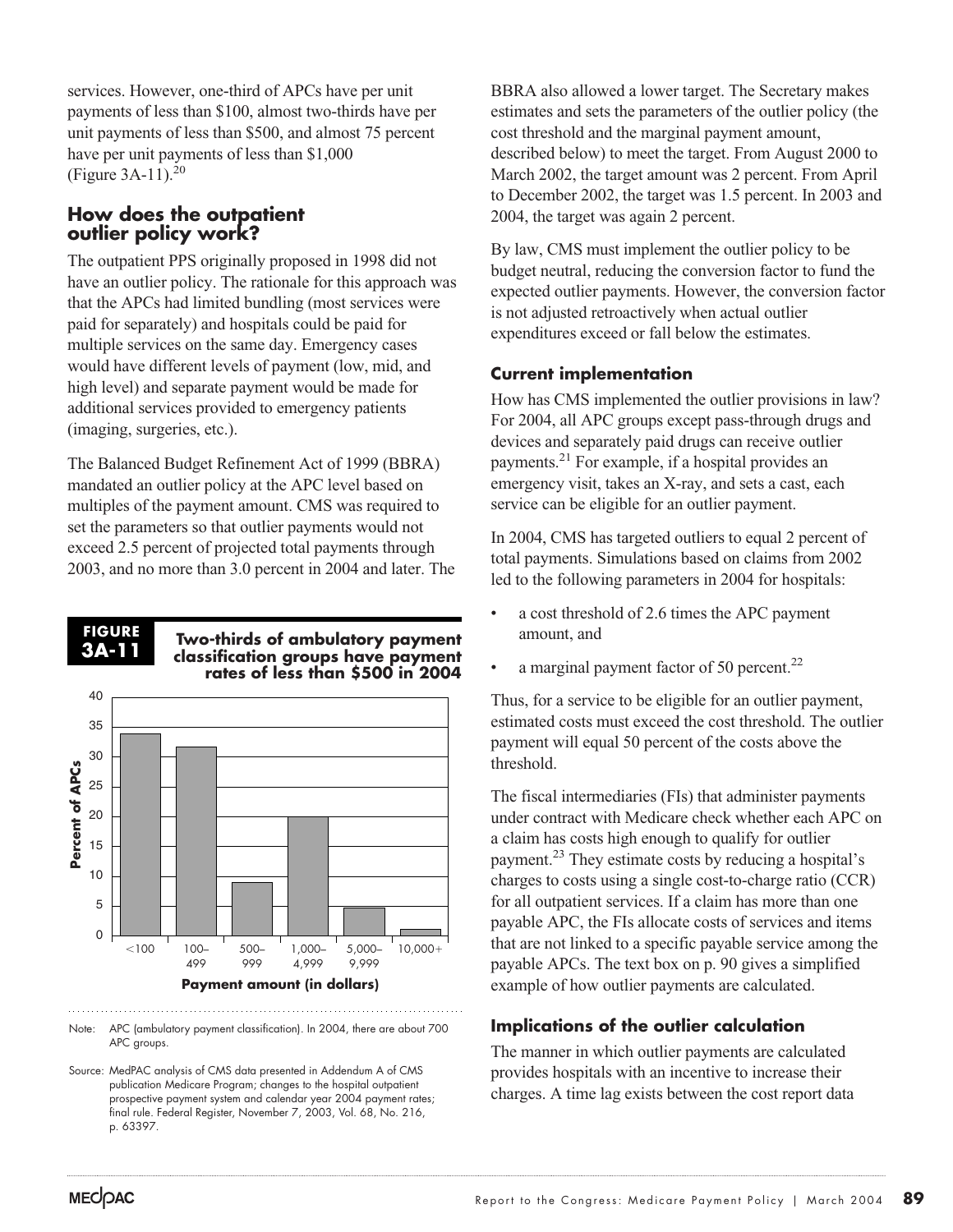#### **Calculating outpatient outlier payments**

The properties are submitted on each claim. This example of the charges submitted on each claim. This example system, the fiscal intermediary (FI) determines the outlier payment based on the charges submitted on each claim. This example uses cataract surgery, which has a higher payment rate than most ambulatory payment classification (APC) groups.

Step 1. Hospital X provides a cataract surgery with lens insert (APC 0246). The charges on the claim related to that APC total \$8,000.

Step 2. The FI uses the cost-to-charge ratio from the most recent cost report for Hospital X, in this case 0.5, to estimate costs. The estimated costs of providing the cataract surgery were \$4,000 (0.5 x \$8,000).

Step 3. The FI compares the estimated costs with the cost threshold. The payment rate for the service is \$1,250; therefore, the cost threshold is \$3,250 (2.6 times the payment rate). The service is eligible for an outlier payment, with \$750 in estimated costs above the threshold (\$4,000– \$3,250).

Step 4. The outlier payment equals 50 percent of estimated costs above the threshold, or \$375 (0.5 x \$750).

Step 5. The total payment for the service equals the payment rate plus the outlier payment. In this example, the total payment is  $$1,625$  ( $$1,250$  +  $$375)$ .

used to calculate the CCR and the charges hospitals submit on a claim. Consequently, if hospitals increase their charges faster than their costs are rising, applying a CCR from a previous time period will overstate costs, potentially resulting in greater outlier payments. Hospitals have been steadily increasing their charges in relationship to their costs since the mid-1980s, causing the CCR to fall (Figure 3A-12). Of course, the incentives of the outlier policy are not the only reason hospitals might increase charges.

#### **FIGURE 3A-12**

**Cost-to-charge ratio for hospital patient care services fell steadily, 1985–2001**



CMS recently implemented changes to the outlier policy under the inpatient PPS, following evidence that certain hospitals were receiving large shares of revenues from outlier payments. First, the FIs now use the latest available tentatively settled or settled cost report for calculating CCRs under the inpatient outlier policy. In addition, they no longer apply a statewide average CCR when the CCR from a hospital's cost report is considered abnormally low (CMS 2003b). The outpatient outlier policy also uses the latest available tentatively settled or settled cost report. The statewide average CCR is not used (CMS 2003c).<sup>24</sup>

In the 2004 proposed rule for the outpatient PPS, CMS provided evidence of charge escalation among a subset of community mental health centers (CMHCs) billing for partial hospitalization services. Some of these facilities received outlier payments that were equal to their base payments for providing services. As a consequence, in 2004 CMHCs will have an outlier cost threshold that is higher than that for hospitals.

In addition, the fiscal intermediaries apply a single CCR to all services when calculating outlier payments. Therefore, to the extent that hospitals have higher markups of charges over costs for one department over another, certain services are more likely to receive outlier payments. In such cases, the higher outliers reflect higher charges, not higher costs. The converse will be true for a service with a markup of charges over costs that is lower than average.

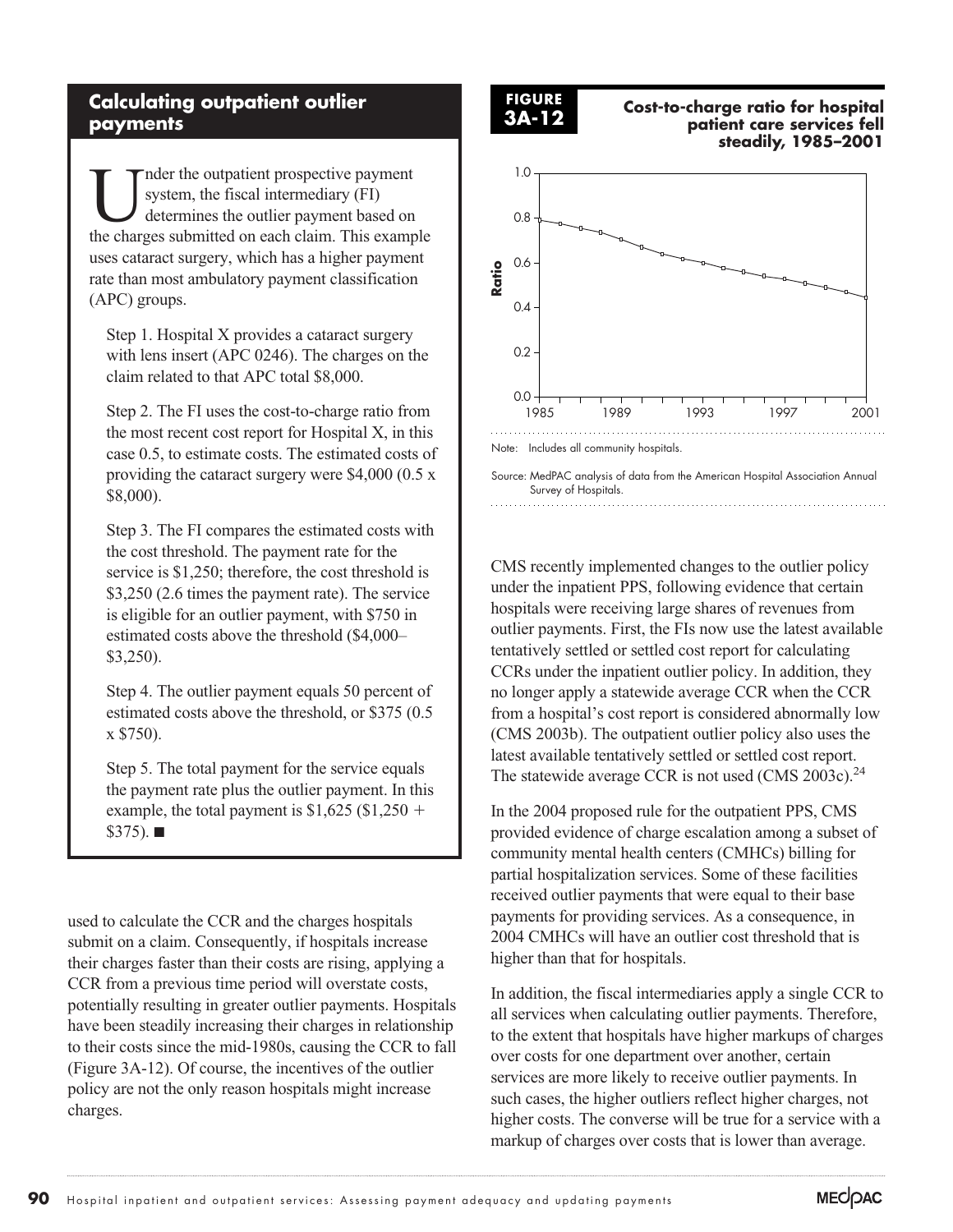#### **How were outlier payments distributed in 2001 and 2002?**

In 2001, outlier payments represented about 3.3 percent of the payments for services paid under the outpatient PPS, although the target was 2 percent. From April to December 2002 (the latest period for which data are available), outliers represented about 1.7 percent of the payments to hospitals; in this period, the target was 1.5 percent.25 Our estimates are based on analysis of the claims. Therefore, total payments are the sum of the lineitem payments for outpatient PPS services and the outlier payments. They do not include transitional corridor payments, which are calculated on the cost reports.

The parameters governing the outlier policy changed between 2001 and 2002. For the latter year, CMS set a higher cost threshold and a lower marginal payment factor.<sup>26</sup> These changes lowered outlier payments. In

addition, policies regarding which services are eligible for outliers changed between those years, notably by removing pass-through items. CMS also narrowed the definition of bundled costs to be included in the outlier calculation. Changes to the calculation of the cost-tocharge ratio would not be reflected in the 2002 data, as they went into effect in 2003.

#### **Outlier payments not evenly distributed across services**

Almost all APCs received at least some outlier payments in 2002. However, a relatively small number—21 account for 50 percent of outlier payments (Table 3A-5). These same services account for only 36 percent of base APC payments. (See the text box on page 92 for a description of our methods for allocating outlier payments to services.)

#### **TABLE 3A-5**

#### **A small set of services accounted for half of outpatient outlier payments in 2002**

| <b>APC</b> | <b>Service description</b>                                   | <b>Share of</b><br>outlier<br>payments | <b>Share of</b><br><b>APC</b><br>payments | Outlier<br>payments as<br>percent of<br>all payments | <b>Payment</b><br>rate |
|------------|--------------------------------------------------------------|----------------------------------------|-------------------------------------------|------------------------------------------------------|------------------------|
| 0260       | Level I plain film except teeth (X-ray)                      | 4.8%                                   | 3.1%                                      | 2.7%                                                 | \$<br>36               |
| 0120       | Infusion therapy except chemotherapy                         | 4.2                                    | 1.8                                       | 3.9                                                  | 158                    |
| 0343       | Level II pathology                                           | 3.6                                    | 0.6                                       | 10.0                                                 | 20                     |
| 0143       | Lower gastrointestinal endoscopy                             | 3.6                                    | 3.2                                       | 1.9                                                  | 372                    |
| 0099       | Electrocardiograms                                           | 3.4                                    | 0.6                                       | 8.8                                                  | 18                     |
| 0612       | High-level emergency visits                                  | 3.2                                    | 3.0                                       | 1.8                                                  | 179                    |
| 0332       | Computed tomography/angiography without contrast material    | 3.1                                    | 2.4                                       | 2.3                                                  | 166                    |
| 0300       | Level I radiation therapy                                    | 2.9                                    | 2.2                                       | 2.2                                                  | 106                    |
| 0352       | Level I injections                                           | 2.5                                    | 0.3                                       | 14.5                                                 | 21                     |
| 0286       | Myocardial scans                                             | 2.5                                    | 2.6                                       | 1.6                                                  | 276                    |
| 0283       | Computed tomography with contrast material                   | 2.3                                    | 3.6                                       | 1.1                                                  | 230                    |
| 0141       | Upper gastrointestinal procedures                            | 2.2                                    | 1.6                                       | 2.3                                                  | 369                    |
| 0206       | Level III nerve injections                                   | 2.1                                    | 0.5                                       | 7.1                                                  | 184                    |
| 0019       | Level I excision/biopsy                                      | 2.0                                    | 0.2                                       | 15.3                                                 | 216                    |
| 0600       | Low-level clinic visits                                      | 1.7                                    | 1.4                                       | 2.0                                                  | 44                     |
| 0160       | Level I cystourethroscopy and other genitourinary procedures | 1.2                                    | 0.1                                       | 13.0                                                 | 263                    |
| 0100       | Stress tests and continuous electrocardiogram                | 1.1                                    | 0.5                                       | 3.5                                                  | 75                     |
| 0117       | Chemotherapy administration by infusion only                 | 1.0                                    | 0.5                                       | 3.7                                                  | 205                    |
| 0246       | Cataract procedures with intraocular lens insert             | 1.0                                    | 4.7                                       | 0.4                                                  | 1,055                  |
| 0016       | Level V debridement and destruction                          | 1.0                                    | 0.3                                       | 6.1                                                  | 155                    |
| 0611       | Mid-level emergency visits                                   | 1.0                                    | 2.3                                       | 0.8                                                  | 110                    |
|            | <b>Total for these services</b>                              | 50.5                                   | 35.6                                      |                                                      |                        |

Note: APC (ambulatory payment classification). Overall, outlier payments accounted for about 1.7 percent of APC payments. This does not include transitional corridor payments. Outlier payments as percent of all payments is defined as outlier payments divided by the sum of outlier payments plus APC payments.

Source: MedPAC analysis of Special Analytic file of 100 percent of outpatient prospective payment system claims for April to December 2002 from CMS.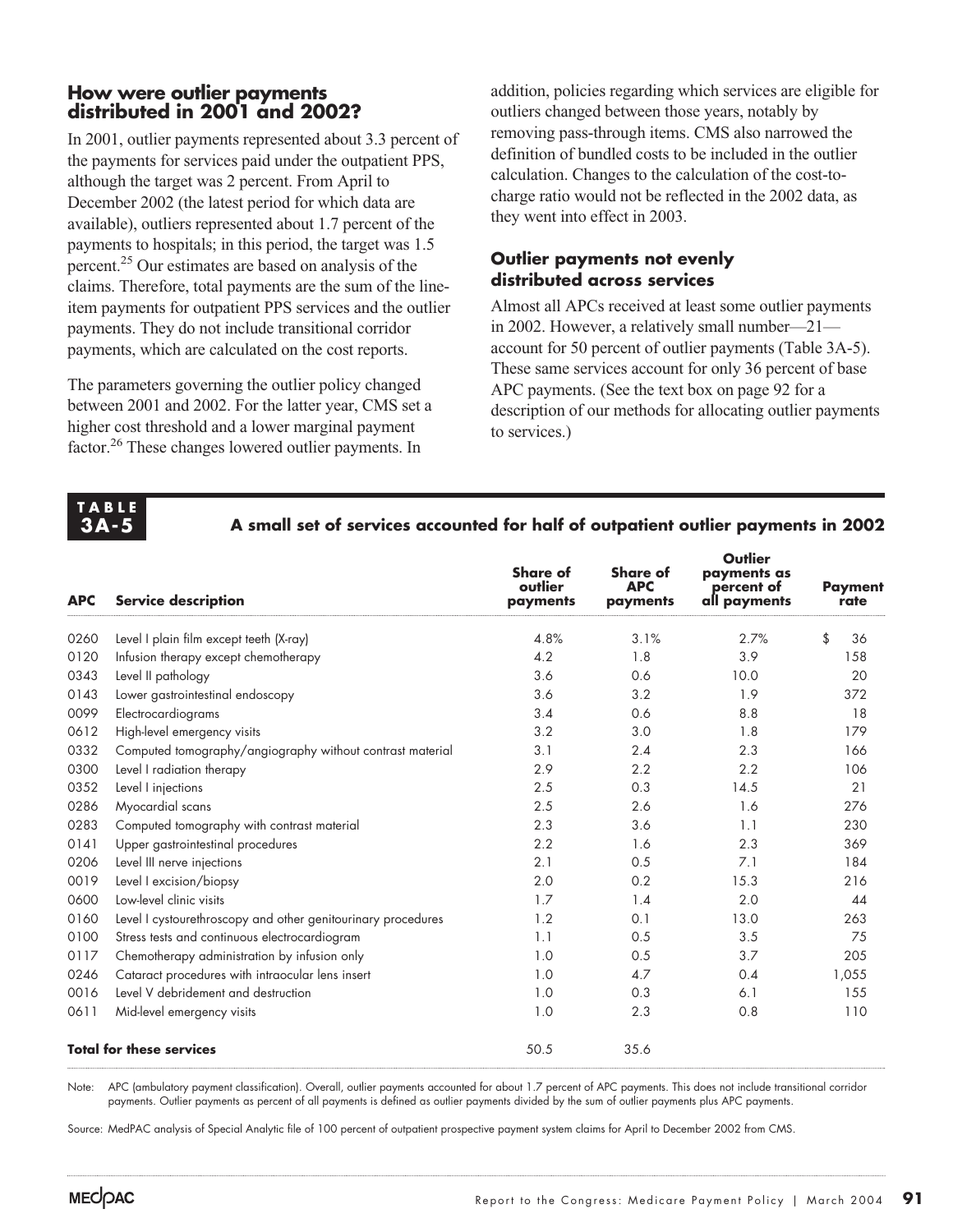#### on the claim to each payable service in proportion to the newly computed charges. We then totaled outlier payments by service across all claims.

**Methodology for assigning outpatient**

**EXECUTE SET SET ASSEMBED SET AND SET SET AND SET ALL STATES SET AND SET ALL STATES CHARGES AND SET AND SET AND SET AND SET AND SET AND SET AND SET AND SET AND SET AND SET AND SET AND SET AND SET AND SET AND SET AND SET AN** the same Medicare claim, such as an emergency visit, an X-ray, and applying a cast. The charges for those services, and hence their costs, may not all be reported under the Healthcare Common Procedure Coding System (HCPCS) code for each payable service. Some charges may be reported under a bundled HCPCS code or under a revenue center code, an accounting code used by hospitals. However, all of these charges are

considered when estimating costs for the purposes

The claims file we analyzed provided only the total outlier payment per claim; it did not allocate the outlier payments to specific services. In order to allocate outlier payments to specific services, we followed a procedure analogous to that which CMS uses to calculate outlier payments for each service.

First, we summed up all of the charges on a claim that were not reported as part of an HCPCS code that was payable under the outpatient PPS, but were for bundled items or reported under revenue center codes. We then allocated those charges to each of the payable HCPCS codes on the claim based on the share of payments for that service to the total payments for all payable services. After adding the share of bundled charges to the charges for each payable HCPCS, we allocated the outlier payments

of determining the outlier payment.

**outlier payments to services** 

When the fiscal intermediaries calculate outlier payments, they convert charges to costs using a single cost-to-charge ratio. Costs are then allocated to services. In our process, we used charges to allocate the total outlier payment on the claim across services. Since a single cost-to-charge ratio is used to calculate costs, the two approaches result in the same allocation of outlier payments to services.  $\blacksquare$ 

The 21 APCs receiving half of the outlier payments include many common services with low payment rates. The payment rates range from \$18 for an electrocardiogram to over \$1,000 for a cataract procedure. However, the payment rates for all services but the cataract procedures are under \$400, and under \$100 for 6 of the APCs.

In 2002, simple X-rays of a body part other than the teeth received 4.8 percent of the outlier payments, more than any other service. These X-rays accounted for 3.1 percent of base APC payments. Infusion therapy (except chemotherapy) was the service receiving the next largest share of outlier payments—4.2 percent—while it accounted for 1.8 percent of base payments. This service could experience considerable variability in costs, given that intravenous supplies and some drugs can be part of the service and may vary by patient, by charging patterns for drugs on the part of hospitals, and by prices set by manufacturers. However, CMS now pays for more drugs separately than it did in 2002, so the variability in costs for this service should diminish in 2004 and beyond.

A number of the services in the list have little inherent rationale for variations in cost and pose little financial risk to hospitals: X-rays (which top the list), pathology tests  $(3<sup>rd</sup> rank)$ , electrocardiograms  $(5<sup>th</sup> rank)$ , and different types of computed tomography (CT) scans ( $7<sup>th</sup>$  and  $11<sup>th</sup>$  on the list). For some of these services, the share of outlier payments is much greater than the share of overall payments. In addition, some services receive a large share of their total payments in the form of outlier payments: 10 percent for level II pathology and 9 percent for electrocardiograms.

#### **High-cost services accounted for small share of**

**outliers** Most high-cost services did not receive a large share of outlier payments (Table 3A-6). Services with payment rates greater than \$1,000 accounted for 26 percent of base payments and less than 8 percent of outlier payments. For these services, outliers made up 0.5 percent of all payments. The same pattern holds for specific services with very high payment rates. For example, the payment rate for insertion or replacement of a cardioverter-defibrillator (APC 0107) was \$19,500, but only 0.2 percent of payments for this service came from outlier payments. Insertion or replacement of a pacemaker pulse generator (APC 0090) had a payment rate of about \$5,900, but only 0.1 percent of payments for this service came from outlier payments. A more common surgery with a payment rate of about \$1,800, diagnostic cardiac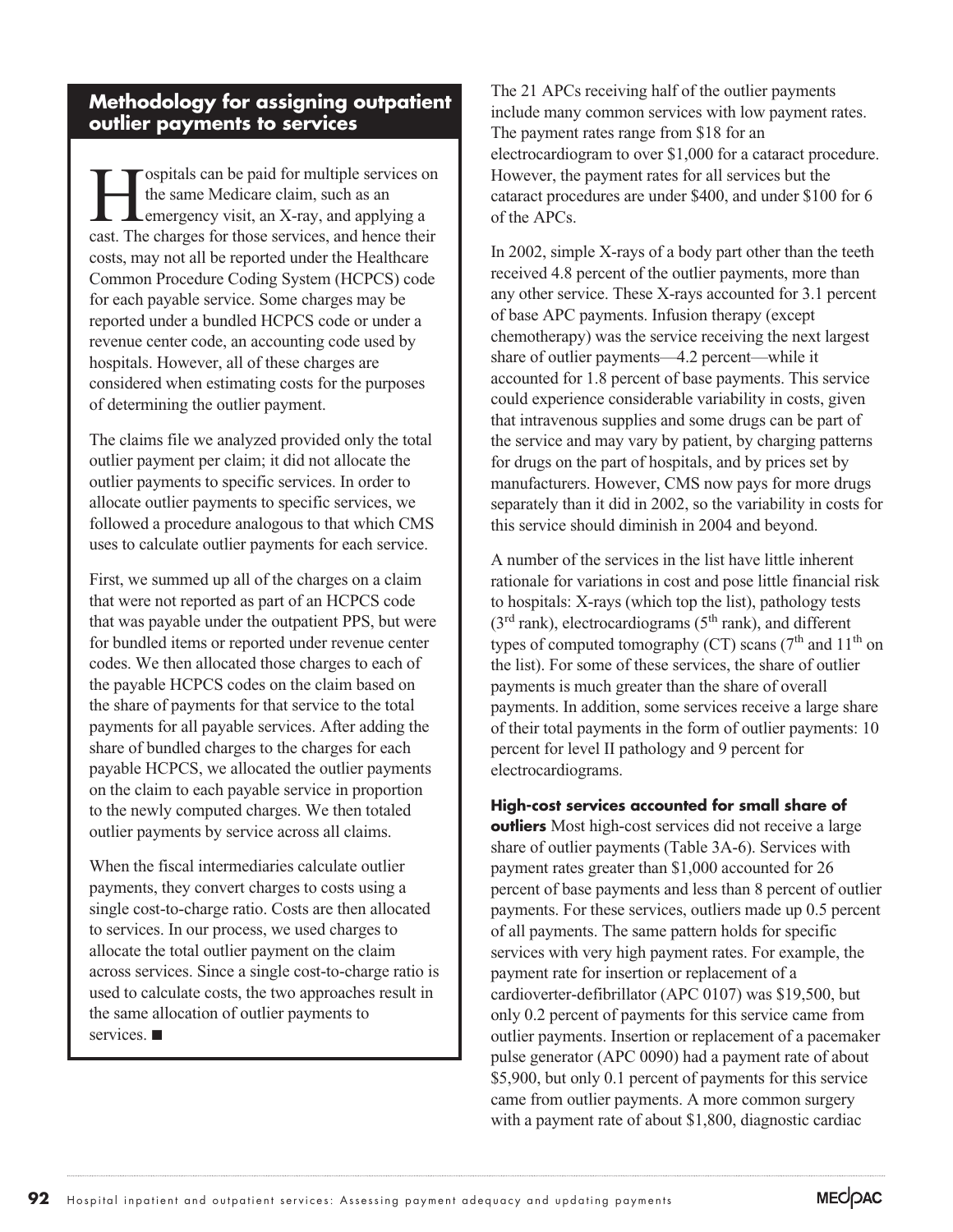#### **Seventy-five percent of outpatient outlier payments were for services with payment rates of \$300 or less in 2002 3A-6 Distribution of claims and**

| <b>Payment rate</b> | <b>Percent of outlier</b><br>payments | <b>Percent of APC</b><br>payments |
|---------------------|---------------------------------------|-----------------------------------|
| Less than \$50      | 24.1%                                 | 10.9%                             |
| \$50 to \$99        | 97                                    | 10.3                              |
| \$100 to \$199      | 26 O                                  | 21.5                              |
| \$200 to \$299      | 15.0                                  | 11.4                              |
| \$300 to \$399      | 8.6                                   | 80                                |
| \$400 to \$499      | 21                                    | 3.4                               |
| \$500 to \$999      | 69                                    | 7.4                               |
| \$1,000 or more     | 7.6                                   | 26.2                              |

Note: APC (ambulatory payment classification). Percent of APC payments does not sum to 100 because some services (such as pass-through items) do not have a payment rate.

Source: MedPAC analysis of Special Analytic file of 100 percent of outpatient prospective payment system claims for April through December 2002 from CMS.

catheterization (APC 0080), accounted for 3.5 percent of base payments, but less than 1 percent of outlier payments.

At the other end of the spectrum, 24 percent of outlier payments were for services with payment rates of less than \$50. These same services accounted for less than 11 percent of APC payments. Seventy-five percent of outlier payments went to services with payment rates of \$300 or less.

#### **Classifying claims: A different approach** The

preceding discussion looked at the share of outlier payments by individual service. However, hospitals can and do bill for multiple services provided to a patient on the same claim. It could be that some of the services receiving high outlier payments, such as X-rays, are just one of a group of services provided to a patient.

We also analyzed outlier payments on a claim basis, rather than on a service basis (Table 3A-7). All payments on a claim were assigned to one of 16 groups, which are based on the Berenson-Eggers Type of Service classification. The groups are hierarchical, in the order they appear in the table. This means that if a claim includes an emergency or critical care service, it will fall in the first category, regardless of the other services also appearing on the claim. The assignment continues down the hierarchy.



# **payments by principal reason for outpatient visit, 2002**

| <b>Reason for visit</b>        | Percent<br>of all<br>claims | <b>Percent</b><br>of all<br>payments | <b>Percent</b><br>of outlier<br>payments |
|--------------------------------|-----------------------------|--------------------------------------|------------------------------------------|
| Emergency/critical care        | 19.2%                       | 14.3%                                | 11.5%                                    |
| Major procedures               | 27                          | 17.5                                 | 10.2 <sup>2</sup>                        |
| Chemotherapy                   | 0.9                         | 46                                   | 24                                       |
| Radiation therapy              | 1.1                         | 6.0                                  | 7.4                                      |
| Eye procedures and             |                             |                                      |                                          |
| ophthalmology services         | 2.6                         | 6.3                                  | 24                                       |
| Endoscopy                      | 9.7                         | 15.3                                 | 28.9                                     |
| Minor/ambulatory               |                             |                                      |                                          |
| procedures                     | 4.5                         | 7.4                                  | 9.8                                      |
| Clinic visit (includes consult |                             |                                      |                                          |
| and specialist services)       | 20.6                        | 6.2                                  | 4.2                                      |
| Imaging/procedure              | 1.3                         | 1 <sub>3</sub>                       | 2.0                                      |
| Echography                     | 7.8                         | 8.8                                  | .5.5                                     |
| Advanced imaging               | 6.2                         | 40                                   | 2.5                                      |
| Standard imaging               | 16.3                        | 6 <sub>1</sub>                       | 7.4                                      |
| Cardiology tests               | 1.9                         | 0.4                                  | 2.0                                      |
| Lab tests and                  |                             |                                      |                                          |
| pathology services             | 2.5                         | 0.5                                  | 2.0                                      |
| Other tests                    | 2.5                         | 1.2                                  | 1.0                                      |
| All other                      | 0.3                         | 0.2                                  | 0.5                                      |

Note: Reason for visit is determined by classifying each claim into one of 16 hierarchical service groups. Payments for all services on the claim are then assigned to that group. The hierarchy is in the order presented, beginning with emergency/critical care. The groups are based on the Berenson-Eggers Type of Service Classification developed by CMS. Major procedures include services such as breast surgery, coronary angioplasty, pacemaker insertion, and orthopedic surgery. Minor and ambulatory procedures include services such as hernia repair, lithotripsy, and skin/musculoskeletal procedures. Advanced imaging includes magnetic resonance imaging and computed tomography scans. Standard imaging includes X-ray and standard nuclear medicine. Cardiology tests include stress tests and electrocardiograms. Columns may not sum to 100 due to rounding and inability to classify some claims.

Source: MedPAC analysis of Special Analytic file of 100 percent of outpatient prospective payment system claims for April to December 2002 from CMS.

The hierarchical classification attempts to capture the principal reason a person went to the hospital outpatient department: for emergency care, a major procedure, chemotherapy, etc. The order of the hierarchy starts with emergency services, moves on to procedures, then clinic visits, followed by imaging and tests. In this classification, the definition of procedure is generally limited to surgical or medical procedures; it does not include imaging.

For patients coming to the hospital for emergency or critical care in 2002, the share of outlier payments (11.5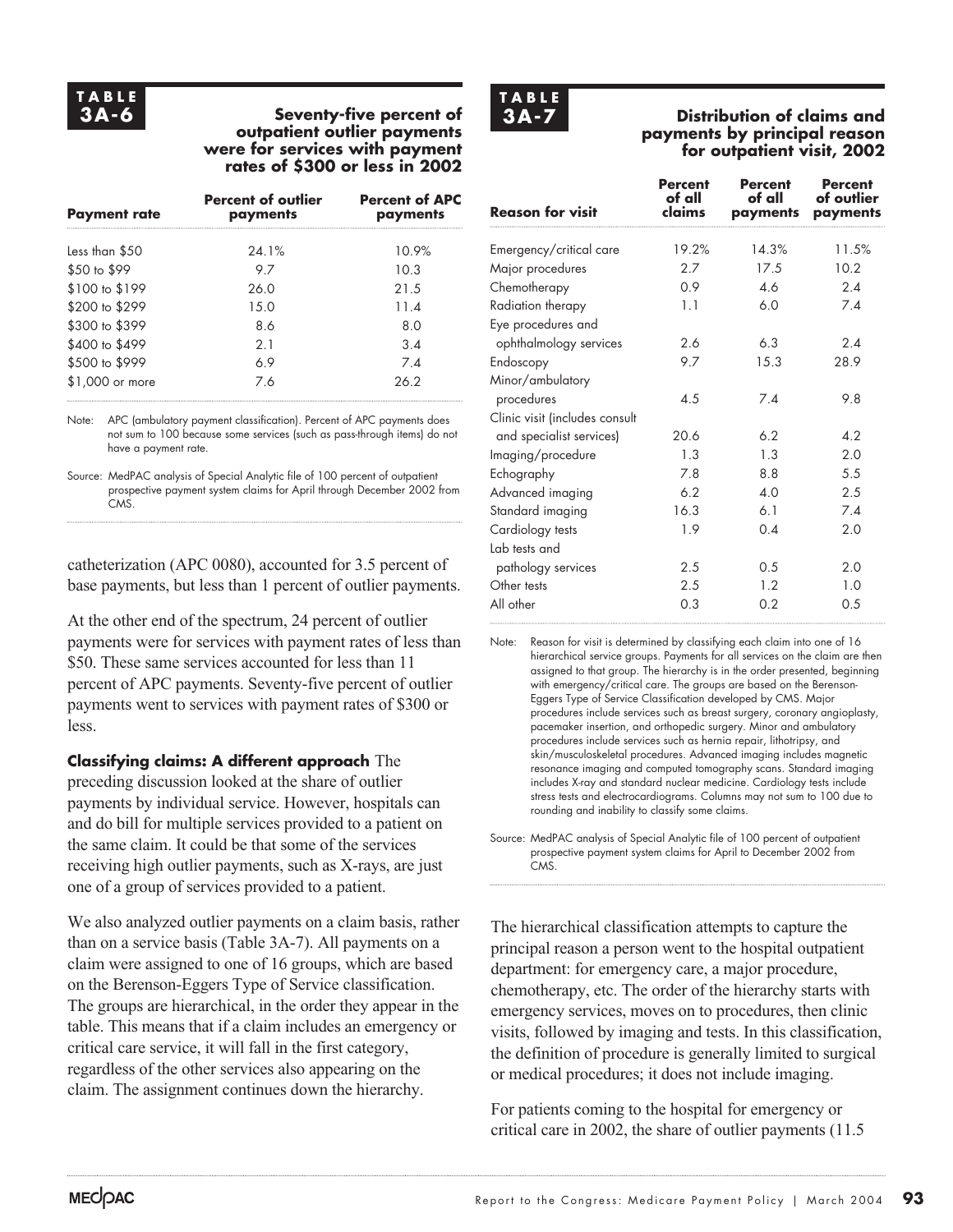percent) is lower than the share of all payments (14.3 percent). This finding seems counterintuitive, given that emergency patients' needs could be expected to vary considerably. Another category for which we might expect high outlier payments is major procedures; their level of bundling is greater and the payments are generally higher. Here, however, the share of outlier payments (10.2 percent) is also lower than the share of all payments (17.5 percent). Thus, outlier payments do not appear to be concentrated in the kinds of encounters for which they might conceptually be most needed.

A few of the hierarchical groups have a greater share of outlier payments than all payments: endoscopy, minor and ambulatory procedures, standard imaging (including Xrays), and cardiology tests.

#### **Outlier payments not evenly distributed among hospitals**

Outlier payments in 2001 and 2002 were not evenly distributed among types of hospitals (Table 3A-8). The differences in distribution may be explained by differences in service mix, differences in cost structures, differences in charging patterns over time, or a mix of these factors. The following section describes the trends in 2002; they were similar in 2001.

In general, hospitals located in large urban areas received a disproportionately greater share of outlier payments than those in other urban or rural areas. In the aggregate for 2002, hospitals located in large urban areas received about 47 percent of the base APC payments for services, and about 60 percent of the outlier payments. In contrast,

#### **TABLE 3A-8**

#### **Outpatient outlier payments were not evenly distributed across hospital groups in 2001 and 2002**

|                       |                                             | 2001                                     |                                                             | 2002                                        |                                          |                                                      |  |
|-----------------------|---------------------------------------------|------------------------------------------|-------------------------------------------------------------|---------------------------------------------|------------------------------------------|------------------------------------------------------|--|
| <b>Hospital group</b> | <b>Percent of</b><br><b>APC</b><br>payments | <b>Percent of</b><br>outlier<br>payments | <b>Outlier</b><br>payments as<br>percent of<br>all payments | <b>Percent of</b><br><b>APC</b><br>payments | <b>Percent of</b><br>outlier<br>payments | Outlier<br>payments as<br>percent of<br>all payments |  |
| All hospitals         | 100.0%                                      | 100.0%                                   | 3.3%                                                        | 100.0%                                      | 100.0%                                   | 1.7%                                                 |  |
| Large urban           | 46.3                                        | 56.7                                     | 4.0                                                         | 47.3                                        | 59.7                                     | 2.2                                                  |  |
| Other urban           | 34.4                                        | 28.4                                     | 2.7                                                         | 34.6                                        | 27.8                                     | 1.4                                                  |  |
| Rural                 | 19.3                                        | 15.0                                     | 2.6                                                         | 18.1                                        | 12.5                                     | 1.2                                                  |  |
| Urban                 | 80.7                                        | 85.0                                     | 3.5                                                         | 81.9                                        | 87.5                                     | 1.8                                                  |  |
| Rural 1-100 beds      | 9.5                                         | 9.5                                      | 3.3                                                         | 8.5                                         | 7.4                                      | 1.5                                                  |  |
| Rural $101 +$ beds    | 9.7                                         | 5.5                                      | 1.9                                                         | 9.6                                         | 5.2                                      | 0.9                                                  |  |
| Cancer                | 1.0                                         | 1.7                                      | 5.7                                                         | 1.0                                         | 1.7                                      | 2.9                                                  |  |
| Noncancer             | 99.0                                        | 98.3                                     | 3.3                                                         | 99.0                                        | 98.3                                     | 1.7                                                  |  |
| Major teaching        | 17.2                                        | 28.2                                     | 5.3                                                         | 18.1                                        | 25.8                                     | 2.4                                                  |  |
| Other teaching        | 32.4                                        | 28.5                                     | 2.9                                                         | 32.9                                        | 30.9                                     | 1.6                                                  |  |
| Nonteaching           | 49.1                                        | 41.1                                     | 2.8                                                         | 47.5                                        | 40.8                                     | 1.5                                                  |  |
| Government            | 12.6                                        | 12.0                                     | 3.1                                                         | 12.5                                        | 10.1                                     | 1.4                                                  |  |
| For profit            | 11.1                                        | 17.2                                     | 5.0                                                         | 11.0                                        | 18.0                                     | 2.8                                                  |  |
| Nonprofit             | 74.5                                        | 68.7                                     | 3.1                                                         | 74.7                                        | 69.7                                     | 1.6                                                  |  |

Note: APC (ambulatory payment classification). Group values may not sum to 100 because not all hospitals could be classified into each group. Analysis is based on claims data. Therefore, total payments are the sum of the line-item payments for outpatient prospective payment system (PPS) services and outlier payments. This does not include transitional corridor payments. Outlier payments as percent of all payments is defined as outlier payments divided by the sum of outlier plus base APC payments.

Source: MedPAC analysis of Special Analytic file of 100 percent of outpatient PPS claims for all of 2001 and for April to December 2002 from CMS.

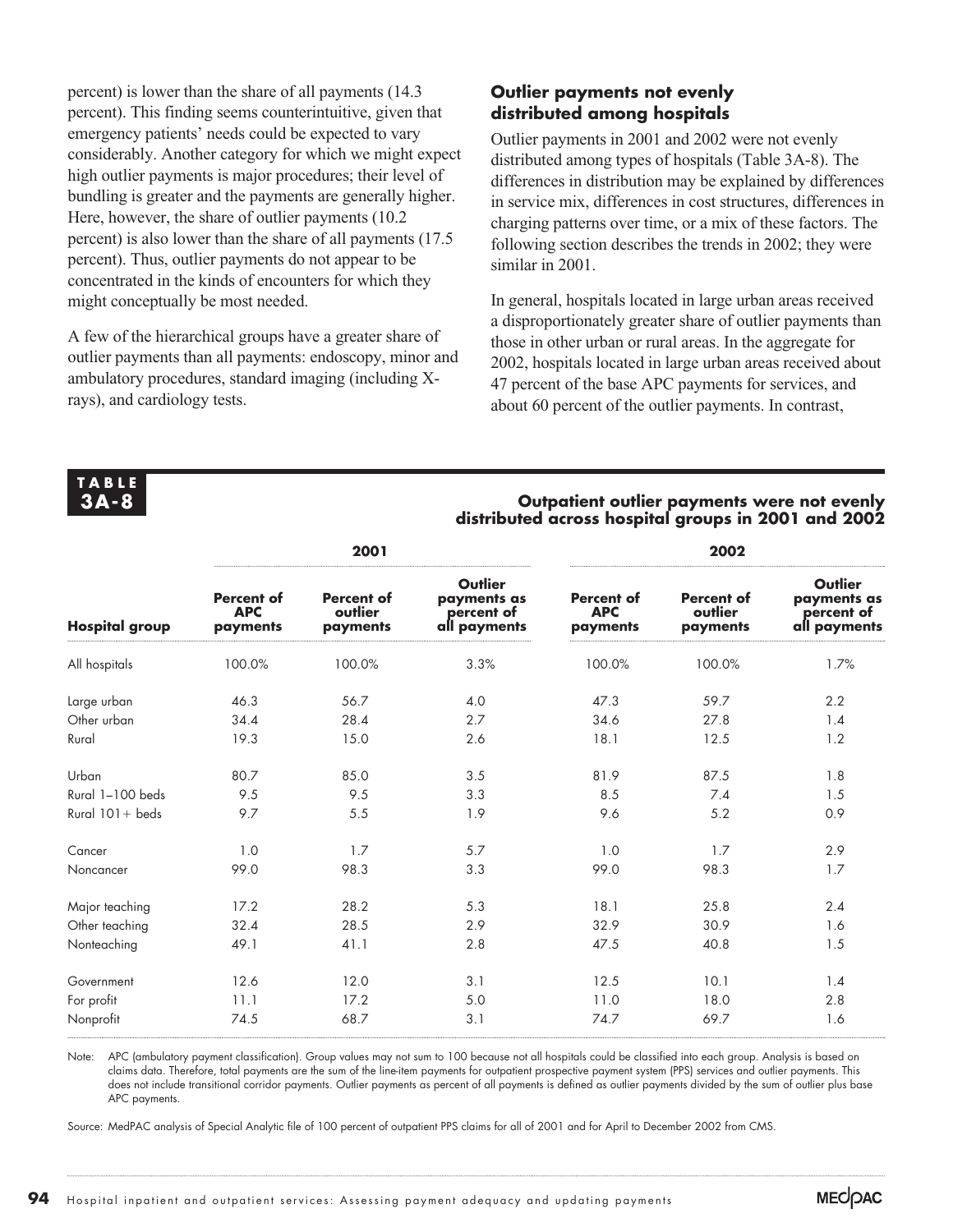hospitals in rural areas received 18 percent of the base APC payments, but only 12.5 percent of the outlier payments.

Differences in the distribution in 2002 were also evident by teaching status. Major teaching hospitals received about 18 percent of the base APC payments, but 26 percent of the outlier payments. Both other teaching hospitals and nonteaching hospitals received a smaller share of outlier payments than base APC payments.

For-profit hospitals received a disproportionately greater share of outlier payments than nonprofit and government hospitals in 2002. As a group, for-profit hospitals received about 11 percent of the base APC payments, but 18 percent of outlier payments. Government hospitals received about 12.5 percent of APC payments and 10 percent of outlier payments. Nonprofit hospitals received a lower share of outlier payments (70 percent) than APC payments (75 percent).

The share of total payments coming from outlier payments indicates the importance of these revenues to hospitals. $27$ For all hospitals, outliers represented 1.7 percent of total payments in 2002. Cancer hospitals received the greatest share of total payments from outlier payments (2.9 percent), followed by for-profit hospitals (2.8 percent). Major teaching hospitals obtained 2.4 percent of their total payments from outliers. The share was larger for hospitals in large urban areas (2.2 percent), and smaller for hospitals in small urban areas (1.4 percent) and rural areas (1.2 percent). Although these results might reflect case-mix

differences across hospitals, they could also be due to differences in cost structures or charging patterns over time.

**Distribution of outlier payments by individual hospital** At the individual hospital level, the share of revenues derived from outlier payments varied considerably (Table 3A-9). Most hospitals received a small share of their payments as outliers and accounted for a small share of the outlier payments. A few hospitals, however, received a substantial share of their payments from outliers and accounted for a large share of all outlier payments.

Outlier payments were highly concentrated among relatively few hospitals. The bottom half of the distribution (those at or below the  $50<sup>th</sup>$  percentile) had outlier payments equal to 0.9 percent or less of all payments  $(50<sup>th</sup>$  percentile). This half of the distribution received about 15 percent of all outlier payments. The top 10 percent of hospitals (those at or above the  $90<sup>th</sup>$ percentile value of 4.8 percent) received 35 percent of the outlier payments. One percent of hospitals (those above the 99<sup>th</sup> percentile) received more than 42 percent of their payments from outliers and accounted for almost 4 percent of outlier payments.

We also see an uneven distribution of outlier payments by hospital for specific services, such as X-rays (APC 0260) and electrocardiograms (APC 0099). For X-rays, the bottom half of the hospitals had outliers represent 1.2 percent or less of all payments for X-rays. They received

**TABLE 3A-9**

#### **Outpatient outlier payments were not equally distributed across hospitals in 2002**

|                            | <b>All services</b>                     |                                 | Level I X-ray<br>(APC 0260)             |                                 | Electrocardiogram<br>(APC 0099)         |                                 |  |
|----------------------------|-----------------------------------------|---------------------------------|-----------------------------------------|---------------------------------|-----------------------------------------|---------------------------------|--|
| Segment of<br>distribution | Outliers as<br>share of all<br>payments | Share of<br>outlier<br>payments | Outliers as<br>share of all<br>payments | Share of<br>outlier<br>payments | Outliers as<br>share of all<br>payments | Share of<br>outlier<br>payments |  |
| Bottom ten percent         | $0.1\%$ or less                         | 0.1%                            | $0.1\%$ or less                         | 0.1%                            | $0.5\%$ or less                         | 0.1%                            |  |
| Bottom half                | $0.9%$ or less                          | 14.8                            | $1.2\%$ or less                         | 10.8                            | $4.7\%$ or less                         | 12.3                            |  |
| Top ten percent            | $4.8\%$ or more                         | 35.0                            | $7.7\%$ or more                         | 42.8                            | $24.1\%$ or more                        | 38.3                            |  |
| Top one percent            | $42.0\%$ or more                        | 3.7                             | $41.9\%$ or more                        | 4.6                             | $63.7\%$ or more                        | 6.3                             |  |

Note: APC (ambulatory payment classification). Hospitals are classified according to the share of all payments derived from outliers, defined as outlier payments divided by the sum of outlier payments plus base APC payments. Hospitals in the bottom ten percent of the distribution have outliers as a share of all payments at or below the 10<sup>th</sup> percentile value, while those in the bottom half are at or below the median. At the top of the distribution, those in the top 10 percent have outliers as a share of all payments at or above the 90<sup>th</sup> percentile value, while the top 1 percent are at or above the 99<sup>th</sup> percentile. APC 0260 Level I plain films (X-ray) excludes teeth.

Source: MedPAC analysis of Special Analytic file of 100 percent of outpatient prospective payment system claims for April to December 2002 from CMS.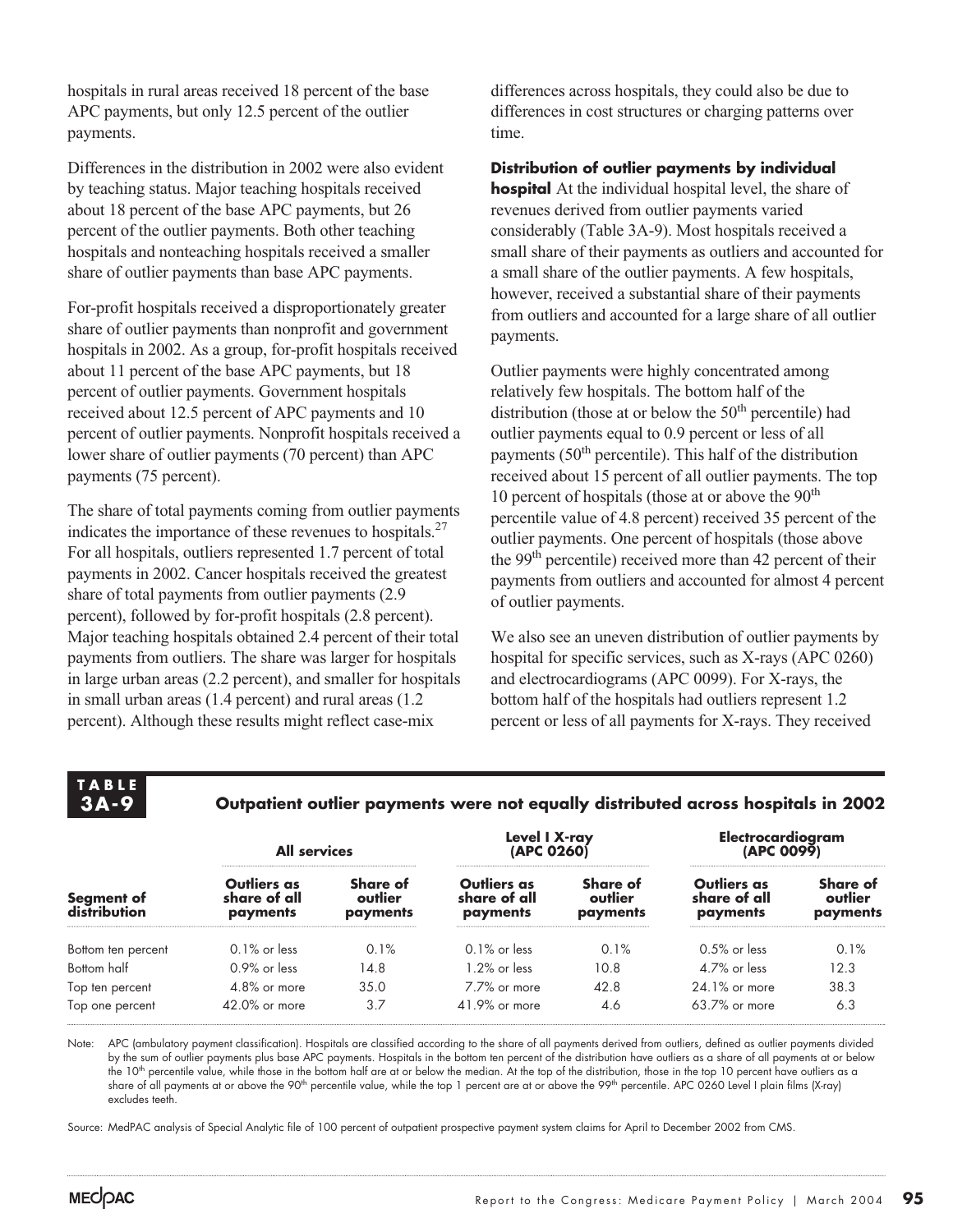about 11 percent of outlier payments for X-rays. The top 10 percent of hospitals (those receiving 7.7 percent or more of their payments for X-rays from outlier payments) accounted for about 43 percent of outlier payments for X-rays. For electrocardiograms, the lower half of the distribution got 4.7 percent or less of payments from the outlier policy and accounted for about 12 percent of the outlier payments. At the other end of the distribution, 10 percent of hospitals (those receiving at least 24.1 percent of payments for electrocardiograms from outliers) received about 38 percent of outlier payments for electrocardiograms.

**A closer look at teaching hospitals** Teaching hospitals receive a larger-than-average share of outlier payments. The role teaching hospitals sometimes play in providing innovative care and serving sicker patients might suggest that teaching hospitals serve a different set of patients that makes outlier payments more important for them. However, the patterns noted above for all hospitals also hold for teaching hospitals (data not shown). Simple X-rays account for 4 percent of outlier payments to teaching hospitals, compared with 4.8 percent for all hospitals. The same eight APC groups receive the greatest share of outlier payments in both settings (the first eight APCs in Table 3A-5, but in a slightly different order for teaching hospitals), accounting for 29 percent of outliers for all hospitals and 27 percent for teaching hospitals. High-cost services (those with payment rates over \$1,000) account for 27.5 percent of APC payments for teaching hospitals and 8 percent of outlier payments. As noted above, the analogous figures for all hospitals were 26 percent and 7.6 percent, respectively.

The distribution of outlier payments across individual teaching hospitals is as variable as it is for all hospitals. We classified teaching hospitals by their outliers as a share of all payments (data not shown). The bottom half of teaching hospitals received 1.1 percent or less of their payments in the form of outliers and accounted for only 16 percent of outlier payments. The top 10 percent of hospitals (above the  $90<sup>th</sup>$  percentile value of 4.4 percent), however, accounted for 42 percent of outlier payments.

#### **Does the outpatient payment system need an outlier policy?**

A number of factors argue against the need for an outlier policy in the outpatient PPS:

The narrow definition of many of the services provided in hospital outpatient departments suggests

that variability in costs should not be great. The unbundling of some elements of the outpatient PPS in recent years (such as separate payment for more expensive drugs) narrows the product definition further.

- Payment amounts are small. Indeed, the services that have received the largest share of outlier payments in 2001 and 2002 have been low-cost services. High-cost services have received a much smaller share of outlier payments than of base APC payments.
- The outlier policy is susceptible to "gaming" through charge inflation. CMS may be able to discourage gaming and recoup overpayments through enforcement actions. Such actions might include retroactively calculating outlier payments using costto-charge ratios from the same period and recouping outlier payments deemed to be excessive when cost reports are settled. However, those actions would be administratively difficult and costly.
- The outlier policy is required to be budget neutral. Thus, payments for all APCs are reduced to fund the outliers. However, the distribution of outlier payments benefits some hospital groups more than others: Some 10 percent of hospitals received 35 percent of the outlier payments in 2002. Returning funds to the base payments may result in a better distribution of payments among hospitals. Furthermore, actual outlier payments may exceed the target amount and raise total expenditures (as they did in 2001). Eliminating the outlier policy would prevent that from happening.
- A large number of services can be provided in more than one setting. If one setting has an outlier mechanism (the outpatient department) and another setting does not (ambulatory surgical centers), then the payment differentials across settings can be distorted even more. The outpatient PPS is the only ambulatory payment system with an outlier policy.
- Finally, having an outlier policy introduces an additional complication to the payment system. The fiscal intermediaries must assess every claim to see if it is eligible for additional payment and continually update the cost-to-charge ratios used in estimating costs. CMS must estimate outlier spending and conduct simulations to determine the outlier parameters. These administrative actions incur costs and must compete for resources with other priorities.

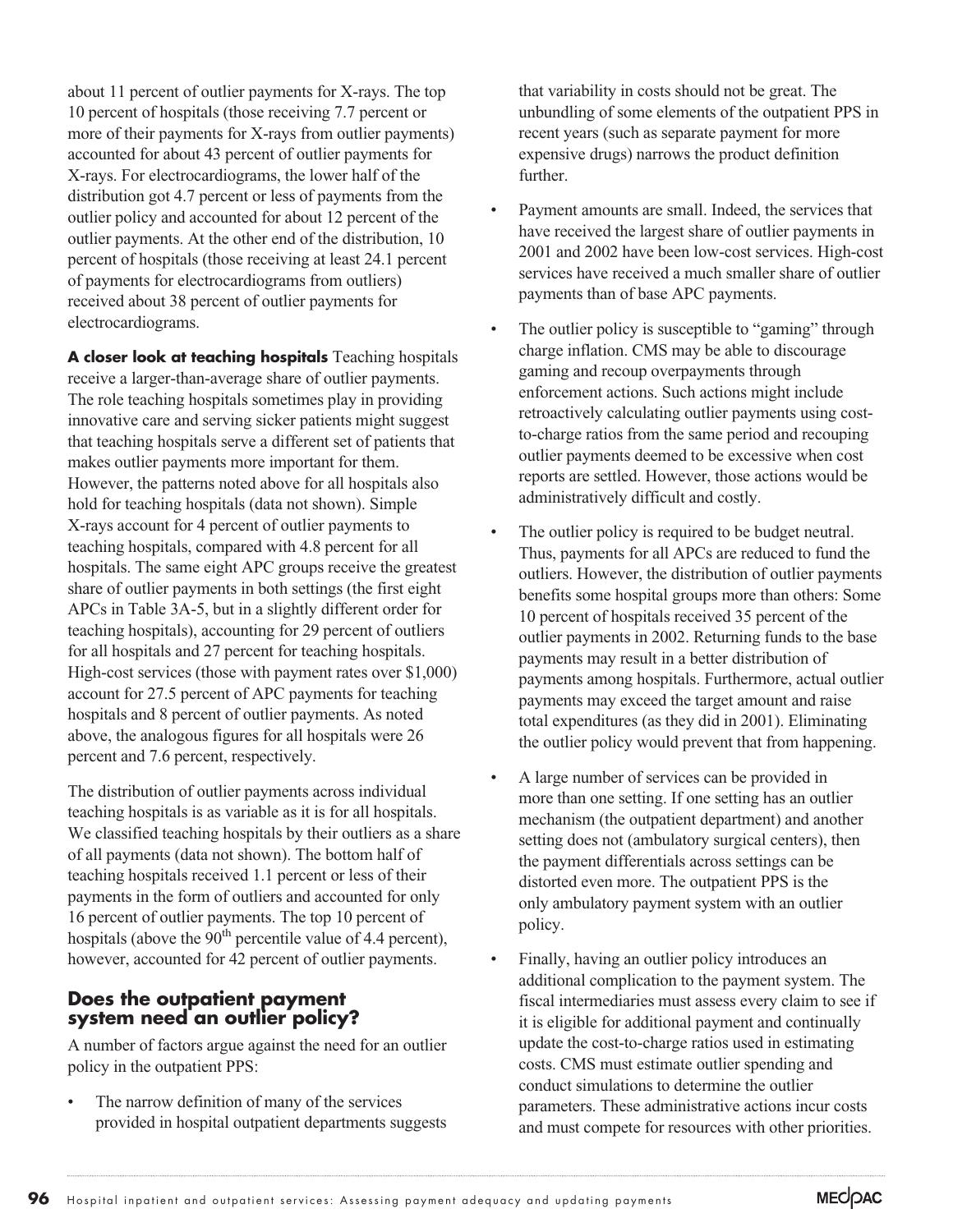Arguments supporting an outlier policy can also be made, but they are outweighed by the factors listed above:

- The outlier policy may protect access to care for costly patients and prevent hospitals from limiting the care given to these costly patients (stinting). These are goals that have been ascribed to the inpatient outlier policy (Keeler et al. 1988). The threat to access rests on hospitals being able to identify unusually costly cases in advance and avoiding them; both of these steps seem unlikely for beneficiaries needing relatively low-cost services. Furthermore, access to care for emergency services is protected by the Emergency Medical Treatment and Active Labor Act. Once the patient is in the outpatient department, the outpatient PPS pays for each service delivered, mitigating any incentive to stint on care. Furthermore, the types of services that received outlier payments had low payment rates, suggesting that the financial loss hospitals might be incurring for a single patient is not high enough to adversely affect access.
- Given the trend of more sophisticated services moving out of inpatient settings and into outpatient settings, the complexity and costs of services may be increasing over time. The need for an outlier could be revisited periodically as the service mix changes.
- Some might argue that the outlier policy cushions a new payment system. If the data available to CMS make it difficult to set accurate payment rates, the outlier policy might allow hospitals to receive additional payment for services when payments really do not cover costs. However, the PPS is no longer new, and payment rates are less volatile than they were in the first few years.

Finally, if some hospitals routinely serve patients that are more costly than average, and the payment system does not adequately control for severity, then the outlier policy could help offset losses to those hospitals. A better policy would be to adequately account for severity when setting payments rates.

#### **RECOMMENDATION 3A-3**

**The Congress should eliminate the outlier policy under the outpatient prospective payment system.**

#### **RATIONALE 3A-3**

The outpatient PPS pays for services that are generally narrowly defined and low cost, suggesting that the policy is not needed to protect hospitals from financial risk. In 2002, 75 percent of outlier payments were made for services with payment rates of \$300 or less. In addition, the mechanism for calculating outlier payments leaves it vulnerable to gaming. Furthermore, outlier payments have been unequally distributed among hospitals, although payments for all hospitals are reduced to fund the outlier payments. For these and other reasons, we conclude that the policy is not needed.

#### **IMPLICATIONS 3A-3**

#### **Spending**

The outlier policy is budget neutral; therefore, eliminating it will have no implications for spending.

#### **Beneficiary and provider**

The policy should have no material impact on beneficiaries' access to care. Hospitals that had been receiving large shares of the outlier payments may have lower revenues; other hospitals will receive higher APC payments when the outlier funds are returned to the conversion factor.  $\blacksquare$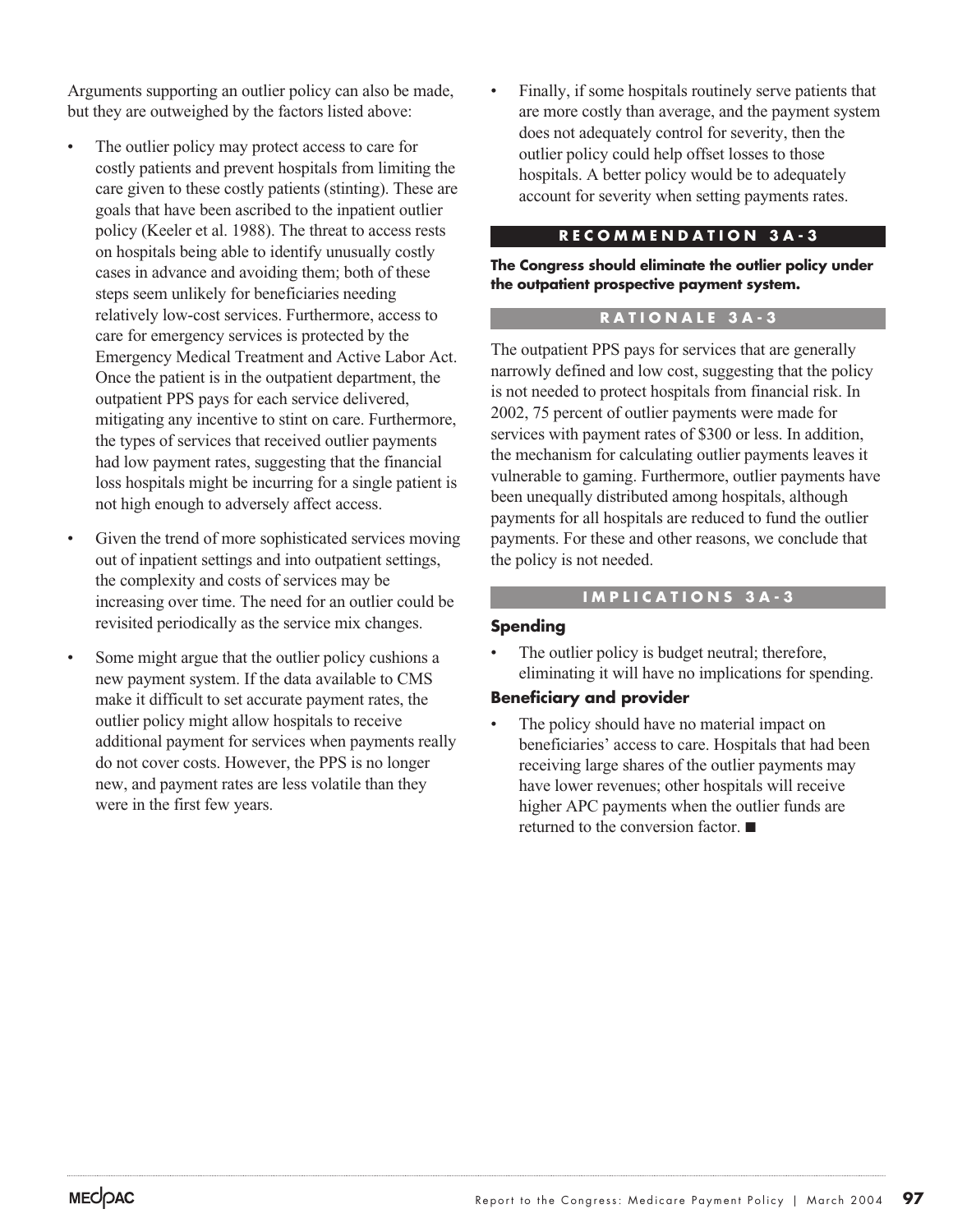# **Endnotes**

- 1 Most services provided in the hospital outpatient department are now covered under the outpatient PPS, including clinic and emergency visits, procedures, imaging, and most ancillary services. Outpatient services not covered by the outpatient PPS include those paid on a separate fee schedule, such as clinical laboratory, ambulance, rehabilitation and other therapies, and durable medical equipment, as well as those still reimbursed on a cost basis, such as organ acquisition, and, beginning in 2003, some vaccines. In 2003, spending under the outpatient PPS represented 91 percent of all outpatient spending (excluding clinical laboratory services).
- 2 Historically, beneficiary cost sharing for hospital outpatient services was based on 20 percent of charges, whereas the Medicare program based its payments on hospitals' costs. Over time, charges increased more quickly than costs, resulting in beneficiaries paying a greater share of total payments. The policies introduced in the outpatient PPS froze copayment amounts in 2000, leading to coinsurance rates that vary by service. As payment rates are updated, the beneficiary share will decline. Once it reaches 20 percent for a given service, it will stay at that rate. The upper limit on the coinsurance amount is 50 percent in 2004, 45 percent in 2005, and 40 percent in 2006 and thereafter.
- 3 This payment adjustment is set at a much higher level than MedPAC's estimate of the impact of teaching on hospital inpatient costs per discharge.
- 4 To qualify for the program, a hospital must be 35 miles by primary road or 15 miles by secondary road from the nearest similar hospital and have an average length of stay of no more than 4 days. However, state governors may waive the distance criteria, and CMS data indicate that only 10 percent of CAHs are more than 35 miles from another hospital.
- 5 MedPAC analysis of special analytic files of 100 percent outpatient PPS claims from April to September 2001 and April to September 2002.
- 6 Data from the Office of the Actuary, CMS.
- 7 The data, which come from the CMS Office of Information Services, do not distinguish between services provided in hospital outpatient departments and those provided in inpatient settings that can be billed as outpatient services.
- The relationship of Medicare payments to hospitals' access to capital is not direct. However, according to one recent study, hospitals with broad access to capital in 2001 had seen increases in Medicare admissions from 1997 to 2001, while hospitals with limited access to capital had seen decreases in Medicare admissions. This study is limited because it assesses hospitals' access to capital individually, even when they are members of systems (HFMA 2003).
- 9 Although the overall Medicare margin has only been available since 1996, its trend is similar to that of the Medicare inpatient margin because inpatient services account for more than three-quarters of Medicare's payments to hospitals.
- 10 We estimated the overall Medicare margin for 2004 by projecting the growth in unit costs between 2002 and 2004 and modeling the impact of changes in payment policy, assuming that the volume of services stayed constant at 2002 levels. Changes in payment policy included those occurring between 2002 and 2004, as well as provisions other than updates mandated by the MMA for implementation in 2004 or 2005. Thus, our margin estimate reflects what payments would have been in 2004 had the policies of the MMA been in effect at the time.
- 11 This measure is known as costs per adjusted discharge. Adjusted discharges are calculated as number of discharges times the ratio of total charges to inpatient charges.
- 12 The impact of one MMA provision that will benefit some urban hospitals—a one-time opportunity for hospitals to appeal their wage indexes—could not be modeled at the hospital-specific level and therefore is not reflected in our estimate of urban hospitals' margin in 2004.
- 13 For a more detailed explanation, including the payment formulas and an example, see MedPAC's June 2000 Report to the Congress.
- 14 The cost reports reflect each hospital's own fiscal year; thus, they do not overlap completely with calendar years. Our analysis uses the most recent settled or as-submitted cost report, with the majority as submitted. Few of the cost reports are audited. The 2002 cost reports come from a sample of about 60 percent of all hospitals. We have not imputed values for hospitals missing their 2002 cost reports.
- 15 The impact of two provisions—the one-time opportunity to appeal wage indexes and liberalization of payments for critical access hospitals—will probably benefit nonteaching hospitals more than teaching facilities. Our estimated Medicare margin for nonteaching hospitals does not reflect the increase in payments from these provisions.
- 16 The Congress sets the updates for payment rates under the inpatient operating PPS and the outpatient PPS. The update for the inpatient capital PPS is not specified by law; rather, it is set annually by CMS.
- 17 In 2004, the outpatient classification system will contain 74 new technology APCs, with cost ranges from \$0–\$50 to \$9,500–\$10,000. Each APC may include multiple services identified by Healthcare Common Procedure Coding System

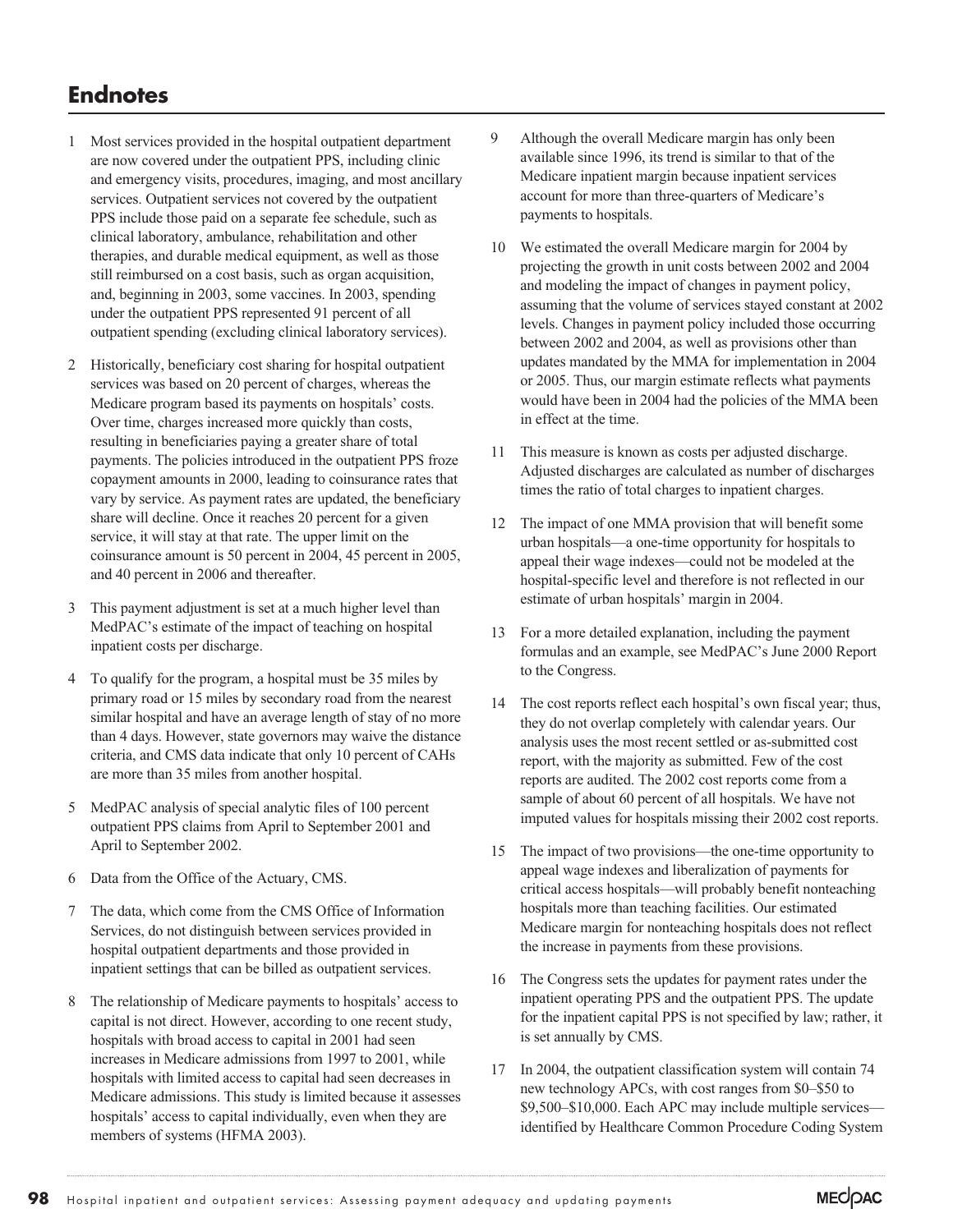codes—that are assigned based on their costs. Payments are set at the midpoint of the cost range for the APC. Of the 74 new technology APCs, half are subject to a payment reduction when multiple procedures are performed.

- 18 The Congress limited pass-through payments to 2 percent of total payments for 2004 and after. However, CMS estimates that pass-through spending will be only 1.3 percent of spending in 2004. The difference between the 2003 passthrough estimate of 2.3 percent and the 2004 estimate of 1.3 percent was returned to the base payments through an increase in the conversion factor of 1 percent.
- 19 This relationship will not necessarily always hold. A broad but well-defined product that is uncomplicated and routine may have low variability in costs. Empirically, smaller units may also have higher measured variability due to data issues and imprecise measurement.
- 20 Some of the APCs with low per-unit rates are generally billed with multiple units, such as multiples of a specified dosage for drugs that have been administered.
- 21 In 2000 and 2001, the fiscal intermediaries that administer payment under contract with Medicare included the costs of pass-through items when calculating outlier payments. Separately paid drugs could receive outlier payments through 2003.
- 22 CMS established a separate threshold of 3.65 times the payment amount for community mental health centers billing for partial hospitalization services (APC 0033). They will have the same marginal payment factor of 50 percent.
- 23 Between August 2000 and March 2002, CMS calculated outliers on a claim basis because it did not have the resources to make calculations at the APC level.
- 24 Under the inpatient PPS, CMS will also reconcile outlier payments when settling cost reports and recoup overpayments due to the use of historical cost-to-charge ratios. This approach would be complicated for the outpatient PPS due to the large volume of claims that would have to be reprocessed upon cost report settlement.
- 25 We do not estimate outlier payments to CMHCs. In its 2004 final rule, CMS estimates that outliers represented about 1.78 percent of total payments, but 1.54 percent of payments to hospitals. Discussions with CMS indicate that the agency's estimates were performed on slightly different files than those made available to MedPAC.
- 26 In 2001, the threshold was 2.5 times the APC payment amount with a marginal payment factor of 75 percent. For the period April 1 through December 31, 2002, the parameters were 3.5 times and 50 percent, respectively.
- 27 The share of total payments coming from outlier payments is defined as outlier payments divided by the sum of outlier payments plus base APC payments. This number is based on analysis of the claims. Therefore, total payments are the sum of the line-item payments for outpatient PPS services and the outlier payments. It does not include transitional corridor payments.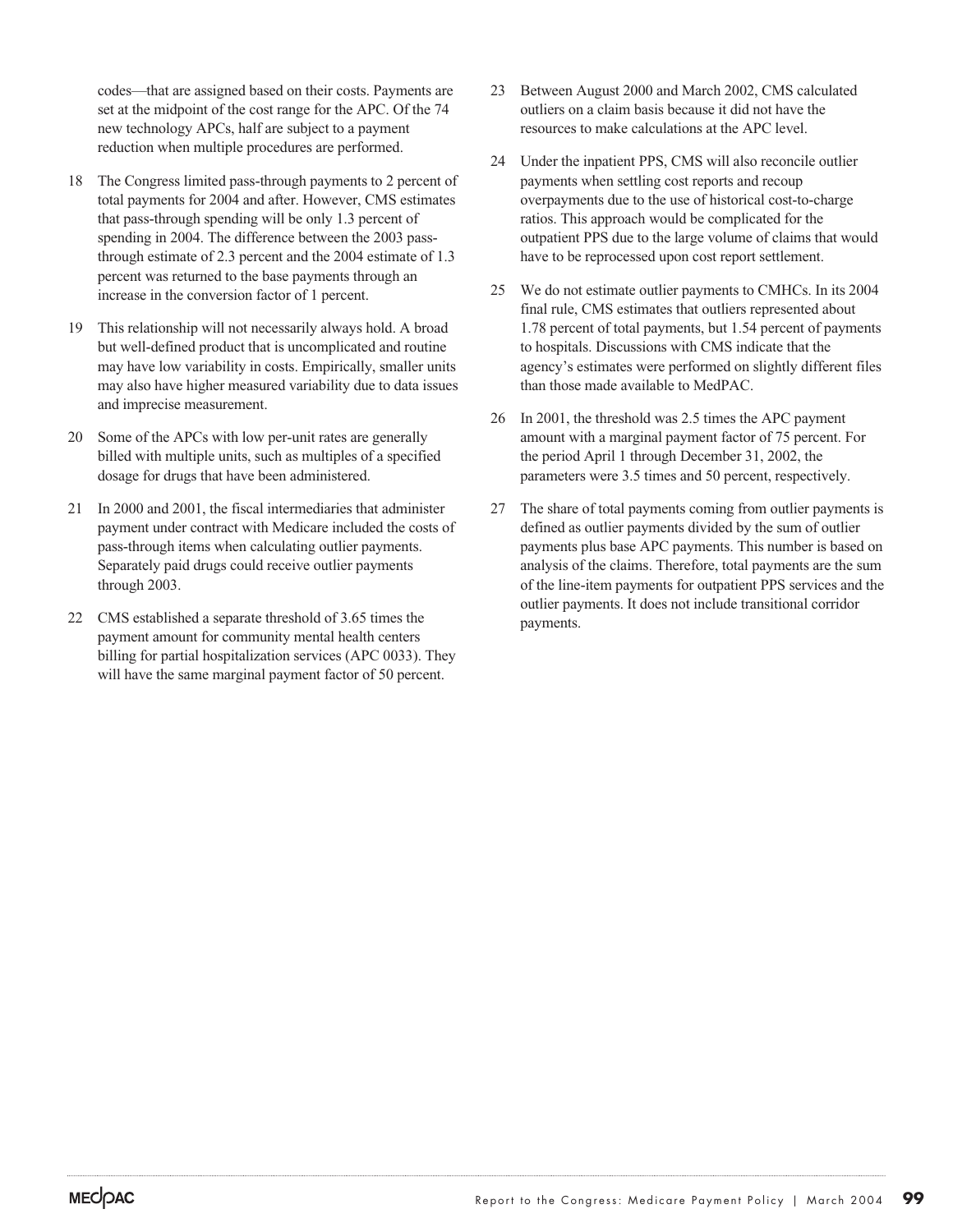# **References**

American Hospital Association. 2003a. *AHA guide 2003/2004.* Washington, DC: AHA. August.

American Hospital Association. 2003b. *Hospital statistics: 2003 edition.* Washington, DC: AHA. January.

Bazzoli, G., L. Brewster, G. Liu, et al. 2003. Does U.S. hospital capacity need to be expanded? *Health Affairs* 22, no. 6 (November/December): 40–54.

Buerhaus, P., D. Staiger, and D. Auerbach. 2003. Is the current shortage of hospital nurses ending? *Health Affairs* 22, no. 6 (November/December): 191–198.

Census Bureau. 2004. November construction spending. http://www.census.gov/const/www/c30index.html. January.

Center for Studying Health System Change. 2004. *HSC issue brief: Getting along or going along? Health plan-provider contract showdowns subside.* Washington, DC: HSC. January.

Center for Studying Health System Change. 2003a. *HSC data bulletin: Tracking health care costs: Trends slow in first half of 2003.* Washington, DC: HSC. December.

Center for Studying Health System Change. 2003b. *HSC issue brief: Wall Street comes to Washington.* Washington, DC: HSC. August.

Center for Studying Health System Change. 2001. *HSC issue brief: Health plan-provider showdowns on the rise.* Washington, DC: HSC. June.

Centers for Medicare & Medicaid Services, Department of Health and Human Services. 2003a. *Health care industry market update: Acute care hospitals.* Baltimore, MD: CMS. July 14.

Centers for Medicare & Medicaid Services, Department of Health and Human Services. 2003b. Medicare program: Change in methodology for determining payment for extraordinarily highcost cases (cost outliers) under the acute care hospital inpatient and long-term care hospital prospective payment systems. *Federal Register* 68, no. 110 (June 9): 34494–34515.

Centers for Medicare & Medicaid Services, Department of Health and Human Services. 2003c. *Calculating provider-specific Medicare outpatient cost-to-charge ratios (CCRs) and instructions on cost report treatment of hospital outpatient services paid on a reasonable cost basis*. Program Memorandum Transmittal, no. A–03–004 (January 17).

Chalkley, M., and J. Malcomson. 2000. Government purchasing of health services. In *Handbook of Health Economics.* Elsevier, NY: North Holland.

Ellis, R. R., and T. G. McGuire. 1988. Insurance principles and the design of prospective payment systems. *Journal of Health Economics* 7: 215–237.

FitchRatings. 2003. *2003 median ratios for nonprofit hospitals and health care systems.* http://www.fitchratings.com.

Gaskin, D., and J. Hadley. 1997. The impact of HMO penetration on the rate of hospital cost inflation, 1985–1993. *Inquiry* 34, no. 3 (Fall): 205–216.

Hay, J. 2003. Hospital cost drivers: An evaluation of 1998–2001 state-level data. *The American Journal of Managed Care* 9, Special issue (June): 13–24.

Healthcare Financial Management Association. 2004. *How are hospitals financing the future? Capital spending in health care today.* Washington, DC: HFMA. January.

Healthcare Financial Management Association. 2003. *How are hospitals financing the future? Access to capital in health care today.* Washington, DC: HFMA. November.

Jencks, S. F., E. D. Huff, and T. Cuerdon. 2003. Change in the quality of care delivered to Medicare beneficiaries, 1998–1999 to 2000–2001. *Journal of the American Medical Association* 289, no. 3 (January 15): 305–312.

Keeler, E. B., G. Carter, and S. Trude. 1988. Insurance aspects of DRG outlier payments. *Journal of Health Economics* 7: 193–214.

Medicare Payment Advisory Commission. 2004. *MedPAC's policy goal for productivity* (forthcoming). http://www.medpac.gov.

Medicare Payment Advisory Commission. 2003a. *Medicare hospital outlier payment policy.* Washington, DC: MedPAC. http://www.medpac.gov.

Medicare Payment Advisory Commission. 2003b. *Report to the Congress: Medicare payment policy.* Washington, DC: MedPAC. March.

Medicare Payment Advisory Commission. 2001. *Report to the Congress: Medicare in rural America.* Washington, DC: MedPAC. June.

Medicare Payment Advisory Commission. 2000. *Report to the Congress: Selected Medicare issues.* Washington, DC: MedPAC. June.